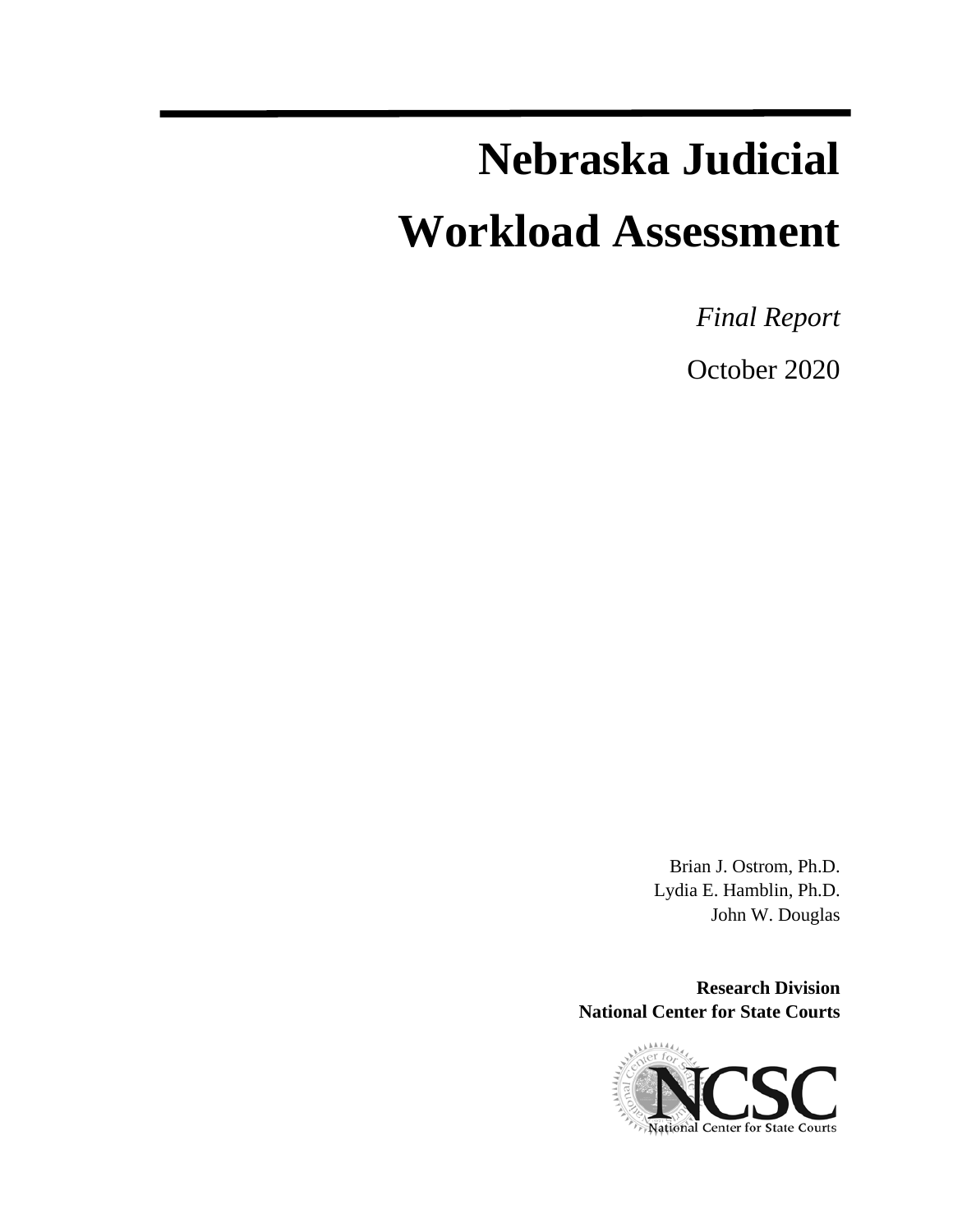# Contents

| Appendix G: Implications for Judicial Need Using Three Alternative Versions of the 3A |
|---------------------------------------------------------------------------------------|
|                                                                                       |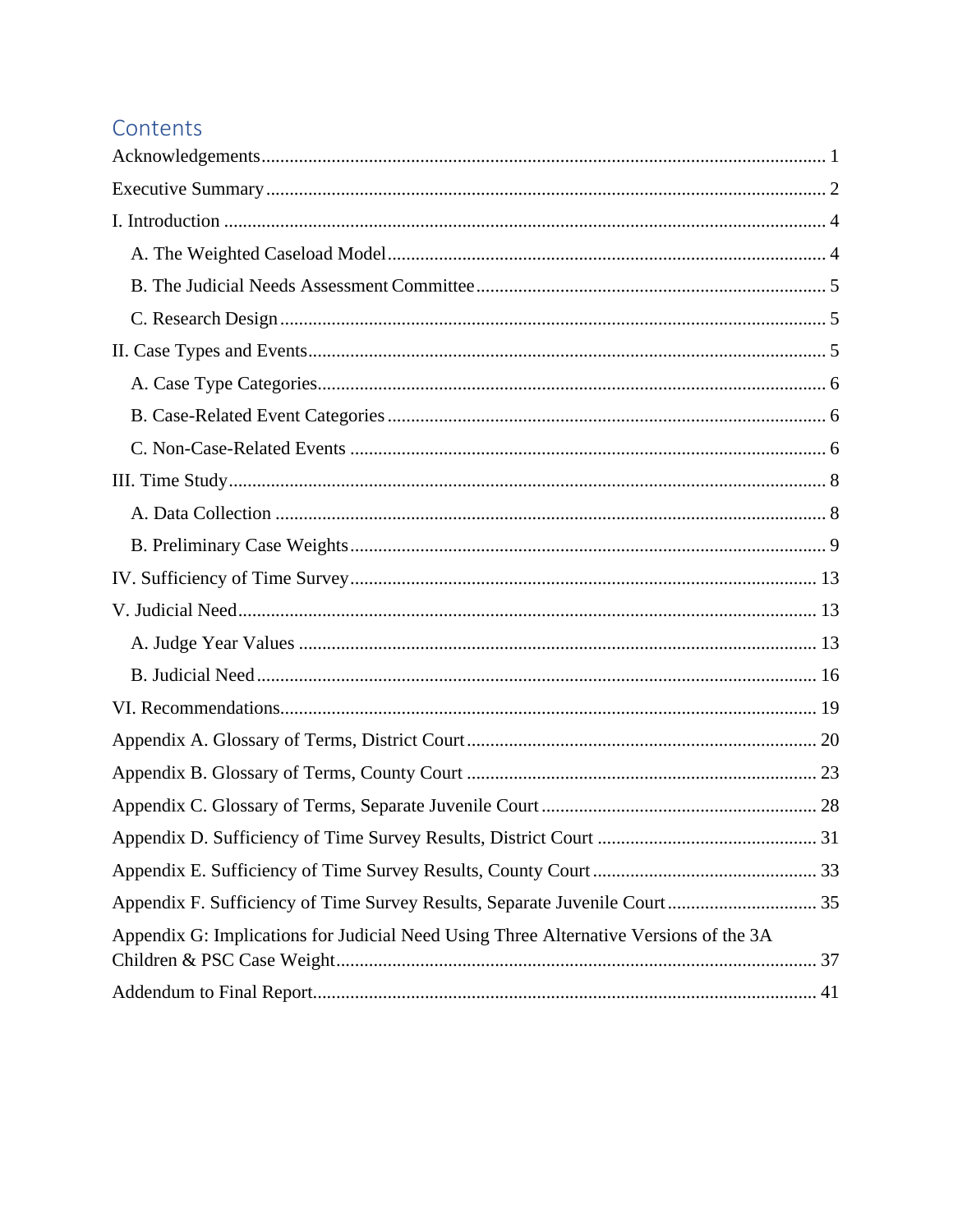# <span id="page-2-0"></span>**ACKNOWLEDGEMENTS**

The authors gratefully acknowledge the invaluable contributions of the District Court, County Court, and Separate Juvenile Court judges of Nebraska to this workload assessment. An undertaking of this magnitude would not have been possible without these judges' dedicated participation in the time study, sufficiency of time survey, and valuable feedback. We extend a special note of thanks to the members of the Judicial Needs Assessment Committee for their unflagging support of the project.

# *Judicial Needs Assessment Committee (JNAC)*

Hon. Stephanie Stacy, Nebraska Supreme Court (Chair) Hon. Matthew Acton, County Court, 3<sup>rd</sup> Judicial District Eric Asboe, AOCP Hon. Chad Brown, Separate Juvenile Court, 4<sup>th</sup> Judicial District Hon. Kale Burdick, County Court, 8<sup>th</sup> Judicial District Liz Neeley, NSBA Hon. Jodi Nelson, District Court, 3rd Judicial District Hon. Travis O'Gorman, District Court, 12<sup>th</sup> Judicial District Hon. Anne Paine, County Court, 11<sup>th</sup> Judicial District Hon. C Jo Petersen, County Court, 5<sup>th</sup> Judicial District Hon. Linda Porter, Separate Juvenile Court, 3rd Judicial District Amy Prenda, AOCP Hon. John Samson, District Court, 6<sup>th</sup> Judicial District Hon. Julie Smith, District Court, 1<sup>st</sup> Judicial District Corey Steel, AOCP Hon. Robert Steinke, District Court, 5<sup>th</sup> Judicial District Hon. Shelly Stratman, District Court, 4<sup>th</sup> Judicial District Jane Sutherland, AOCP Hon. Donna Taylor, County Court,  $7<sup>th</sup>$  Judicial District Hon. Derek Vaughn, County Court, 4<sup>th</sup> Judicial District

We express special thanks to Paula Crouse and Jennifer Rasmussen of AOCP for all their help and encouragement throughout the project.

We are also grateful to our colleagues Erika Bailey, Tracey Johnson and Shannon Roth for their assistance and insights with the analysis. Finally, we thank Brian Henry and Aspensoft for developing the web-based data collection tools employed in this study.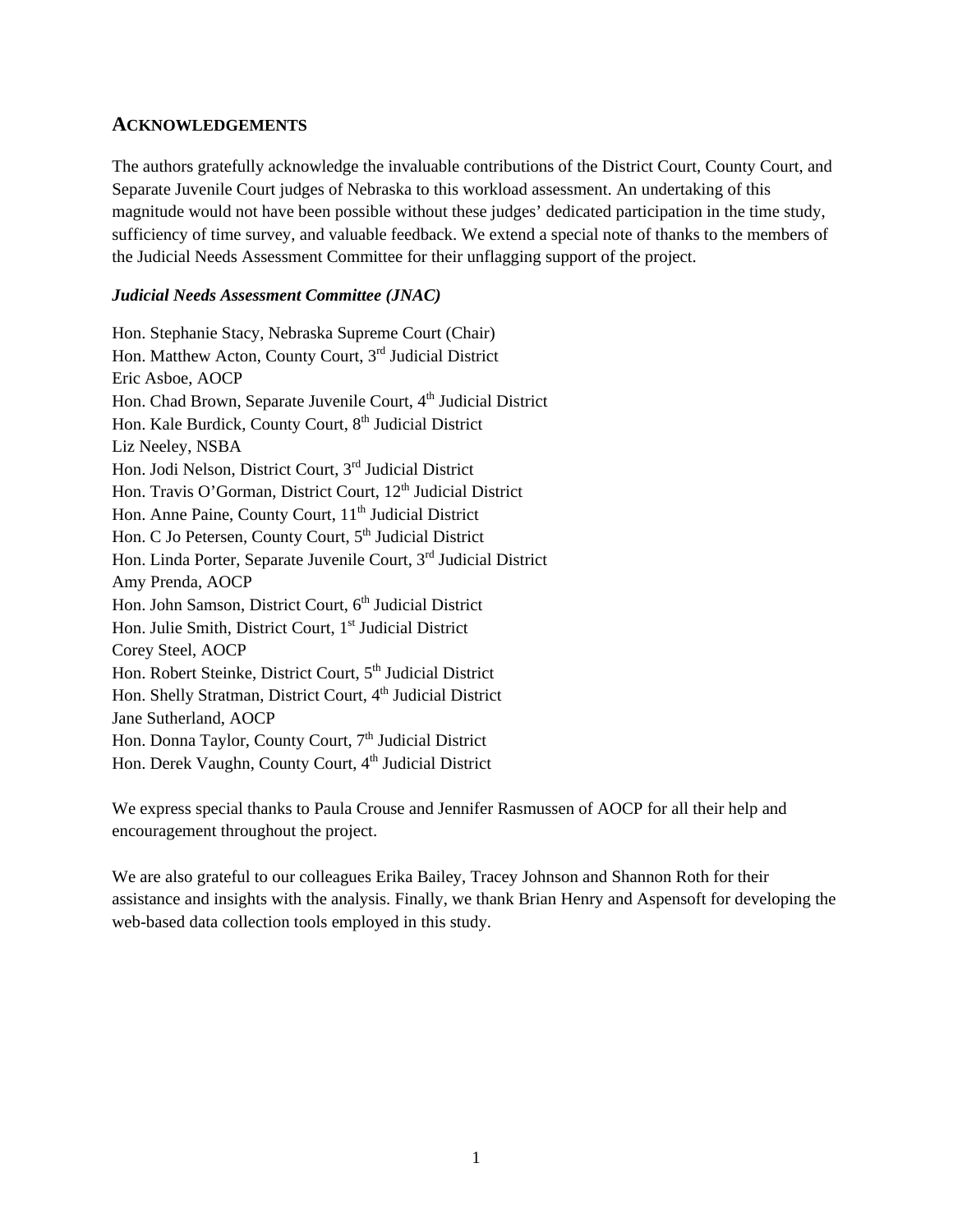# <span id="page-3-0"></span>**EXECUTIVE SUMMARY**

At the request of the Nebraska Supreme Court, the Nebraska Administrative Office of the Courts and Probation (AOCP) contracted with the National Center for State Courts (NCSC) to perform a comprehensive update, extension, and improvement of the existing Nebraska judicial weighted caseload system in line with state-ofthe-art practices. A clear and objective assessment of court workload is essential to establish the number of judges required to resolve in a timely manner all cases coming before the court. The primary goals of the study were to:

- Develop a valid measure of judicial workload in all District, County and Separate Juvenile Courts, accounting for variations in complexity among different case types, as well as differences in the noncase-related responsibilities of judges;
- Evaluate the current allocation of judicial resources;
- Establish a transparent and empirically driven formula for determining the appropriate level of judicial resources in each judicial district.
- Enable compliance with Nebraska Rev. Stat. §24-1007, which requires the state court administrator to compile accurate judicial workload statistics for each district, county, and separate juvenile court based on caseload numbers weighted by category of case.

# *Project Design*

To provide oversight and guidance on matters of policy throughout the project, Chief Justice Michael G. Heavican appointed a 19-member Judicial Needs Assessment Committee (JNAC) representing District, County and Separate

Juvenile courts across the state. The workload assessment was conducted in two phases:

- 1. A quantitative Time Study in which all judges recorded all case-related and noncase-related work over a four-week period. The purpose was to provide an empirical description of the amount of time currently devoted to processing each case type, as well as the division of the workday between case-related and non-case-related activities.
- 2. A qualitative Sufficiency of Time survey to provide a statewide perspective on areas of concern in relation to current case processing practice and existing judicial resources. All judges were asked to complete the web-based survey. The survey provided important insight into whether judges believe they have sufficient time available to perform all of their various case-related and non-case-related responsibilities.

# *Project Results*

Applying the final weighted caseload model to current case filings shows that the current number of judges is appropriate to handle the existing judicial workload. The lone exception is the 4<sup>th</sup> Judicial District where the model shows a current need for an additional two judgeships. Viewed statewide, Nebraska currently has a need for a total of 58 District Court judges, 58 County Court judges, and 12 Separate Juvenile Court judges.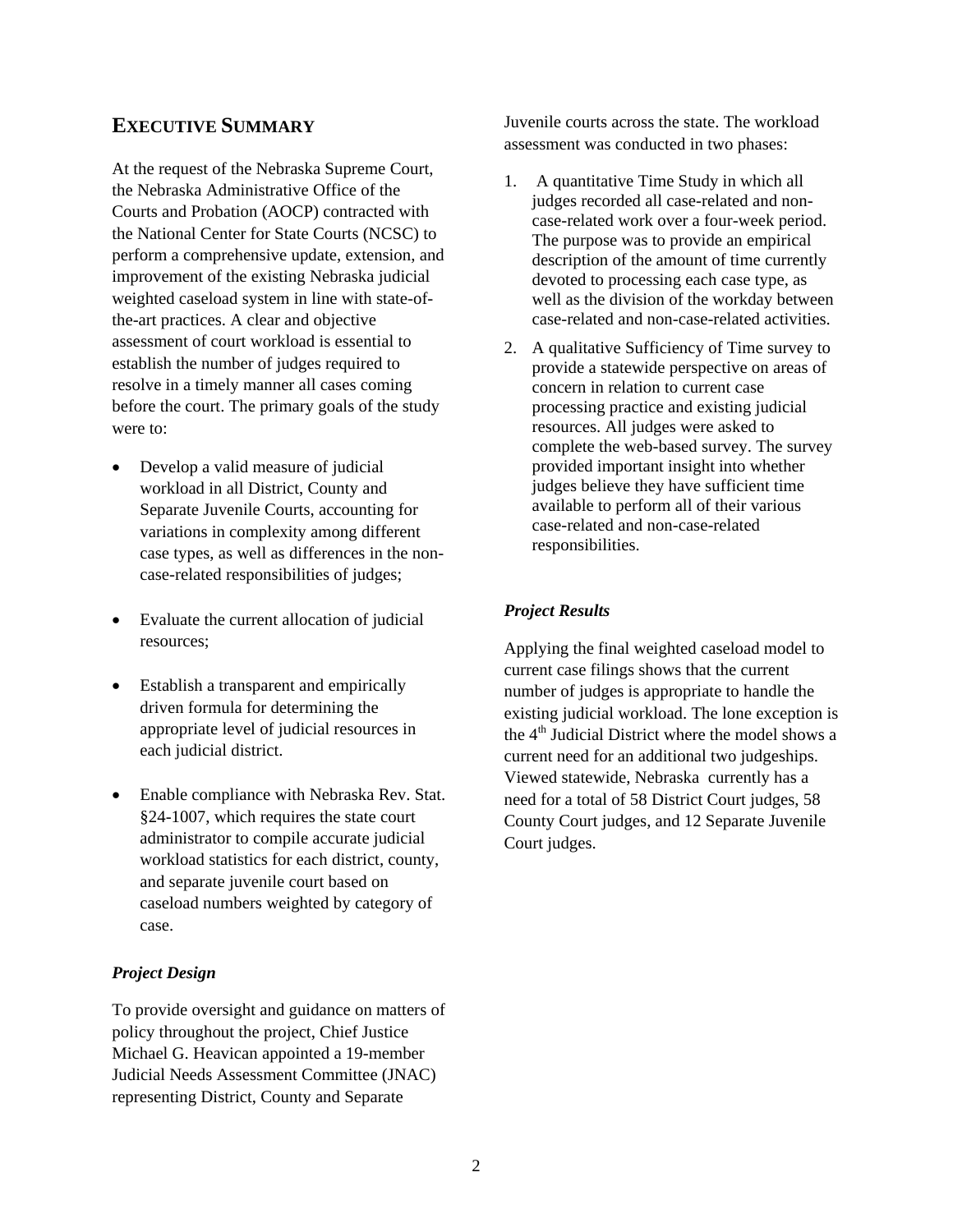# *Recommendations*

The final weighted caseload model discussed in this report provides an empirically grounded basis for analyzing judicial workload and need in each of Nebraska's District, County, and Separate Juvenile Courts. The following recommendations are intended to ensure the effective use of the weighted caseload model and to preserve the model's integrity and utility over time.

#### **Recommendation 1**

The revised weighted caseload model clearly illustrates the changing character of judicial workload in Nebraska. The model is used to determine the number of judges needed in each District, County and Separate Juvenile Court. The model finds the current complement of judges is appropriate in all court locations, with the exception of the  $4<sup>th</sup>$  Judicial District. The model suggests the need for two new judgeships in the  $4<sup>th</sup>$  Judicial District, but does not reflect the additional judgeship to be added in that district effective July 1, 2021.

#### **Recommendation 2**

A critical assumption of Nebraska's weighted caseload models is that case filings are entered into JUSTICE uniformly and accurately. NCSC recommends that Nebraska's district and county court clerks continue their efforts to improve the uniformity of data entry and that the trial courts continue efforts to encourage uniformity in case filings. Ideally, for all criminal and civil case types, multi-charge or multi-petition cases should be counted as a single case unless they are unable to be consolidated and must be processed separately. For juvenile 3A cases, NCSC recommends counting 3A children rather than 3A cases due to the disparate filing practices among prosecutors across the state. A case with multiple children should count each child only once, when they are added to the case.

#### **Recommendation 3**

The calculations of judge need in this report are based upon a three-year average of case filing data. NCSC recommends that Nebraska AOCP recalculate judge need on an annual basis using the same methodology set forth in this report and updated with year-end case filing data to produce a 3-year rolling average. The application of the workload formula to the most recent filings will reveal the impact of any caseload changes judicial workload.

### **Recommendation 4**

The availability of support personnel, especially law clerks, bailiffs, court clerks, and child support referees, has a profound impact on judges' ability to perform their work efficiently and effectively. The recommended case weights were calculated based on the actual judge time only, so if support personnel are no longer provided or are reduced in a particular district, the judicial need will be higher than is reflected in the weighted caseload report. JNAC members and results from the Sufficiency of Time survey stressed the importance of strong support staff. NCSC recommends that periodic workload assessments be conducted for law clerks, bailiffs, court clerks, and child support referees.

#### **Recommendation 5**

Over time, the integrity of any weighted caseload model may be affected by external factors such as changes in legislation, case law, or court technology. NCSC recommends that the Nebraska Supreme Court and the AOCP conduct a comprehensive review of the weighted caseload models every five to seven years. Between updates, if a major change in the law appears to have a significant impact on judicial workload, JNAC and/or a representative focus group of judges that handle the case type(s) may be convened to make interim adjustments to the affected case weight(s).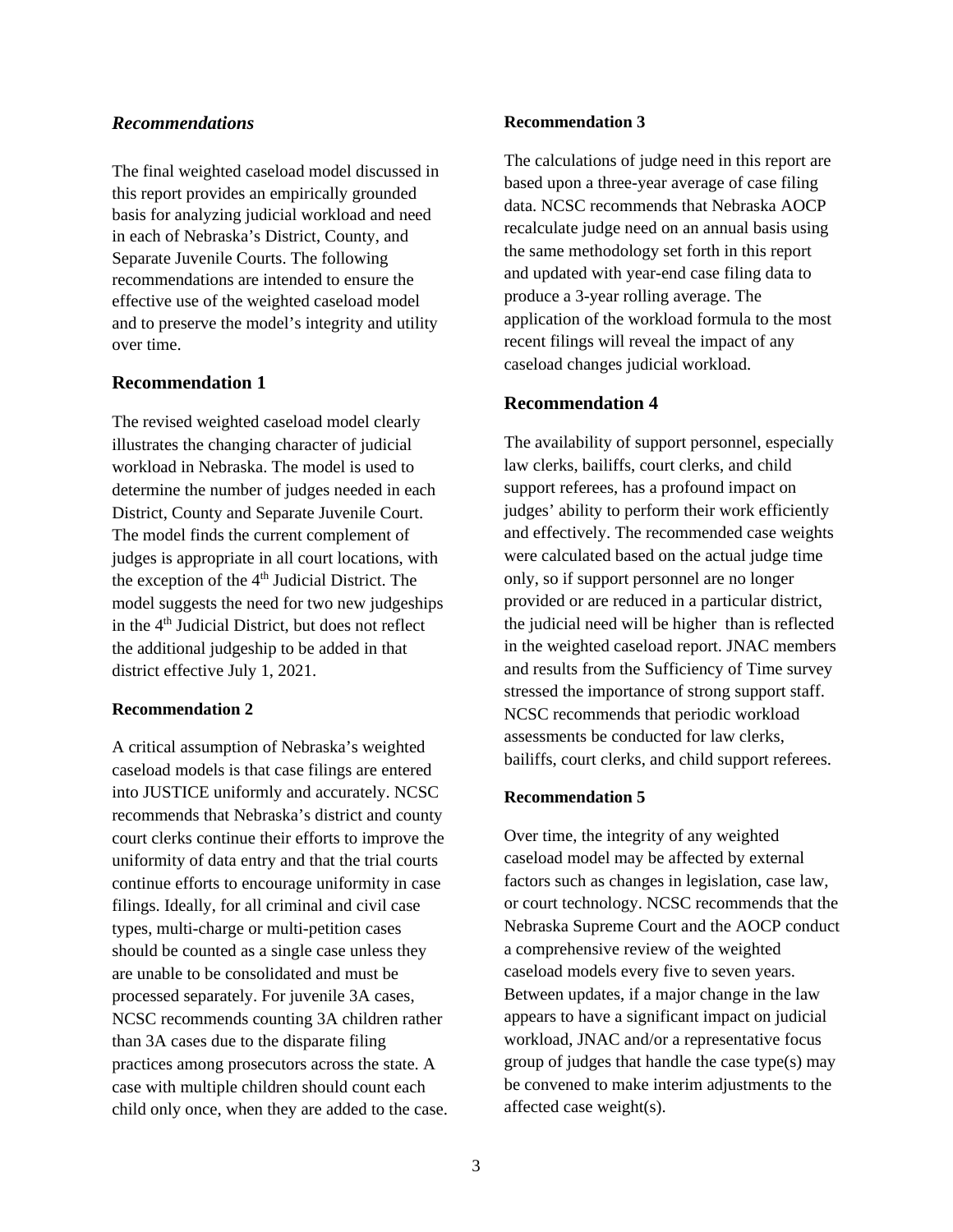# <span id="page-5-0"></span>**I. INTRODUCTION**

The Nebraska Administrative Office of the Courts and Probation (AOCP) contracted with the National Center for State Courts (NCSC) to develop a method to measure judicial workload in Nebraska's District, County, and Separate Juvenile Courts. A clear measure of court workload is central to determining how many judicial officers are needed to resolve all cases coming before the court. Adequate resources are essential if the Nebraska judiciary is to effectively manage and resolve court business without delay while also delivering quality service to the public. Meeting these challenges involves assessing objectively the number of judicial officers required to handle the caseload and whether judicial resources are being allocated and used prudently. In response, judicial leaders around the country are increasingly turning to empirically based workload assessments to provide a strong foundation of judicial resource need in their state trial courts.

The need for financial and resource accountability in government is a strong stimulus to develop a systematic method to assess the need for judges. The state-of-the-art technique for assessing judicial need is a weighted caseload study because population or raw, unadjusted filings offer only minimal guidance regarding the amount of judicial work generated by those case filings. The weighted caseload method explicitly incorporates the differences in judicial workload associated with different types of cases, producing a more accurate and nuanced profile of the need for judges in each court.

The current study represents a comprehensive overhaul of the Nebraska weighted caseload system to update the case weights to reflect developments in the law and court procedures. This effort is timely because Nebraska's judicial weighted caseload system was last reviewed and

updated about fifteen years ago. Since the previous weighted caseload study, developments in statutes, rules, case law, case management practices, new technology, a growing number of self-represented litigants, and increasing complexity of cases have had a significant impact on the work of District, County, and Separate Juvenile Court judges, necessitating an update of the case weights. The current workload assessment incorporates several innovations in comparison with previous studies conducted in Nebraska. Specifically, the current study:

- 1. Increases time study participation, soliciting statewide participation from all District, County, and Separate Juvenile Court judges, to more accurately estimate the time required to resolve cases.
- 2. Updates and establishes weights for more granular case types across all court levels, to reflect differences in current practice and case processing.
- 3. Reassesses the amount of time available for case-related work, adjusting the judge day and year values to reflect current practice, incorporating real-time reported travel by district.
- 4. Develops a rounding convention that puts courts of all sizes on equal footing and sets threshold standards to gauge the need for a change in judicial positions based on workload per judge.

# <span id="page-5-1"></span>**A. The Weighted Caseload Model**

The weighted caseload method of workload analysis is grounded in the understanding that different types of court cases vary in complexity, and consequently in the amount of judicial work they generate. For example, a typical felony case creates a greater need for judicial resources than the average traffic case. The weighted caseload method calculates judicial need based on each court's total workload. The weighted caseload formula consists of three critical elements: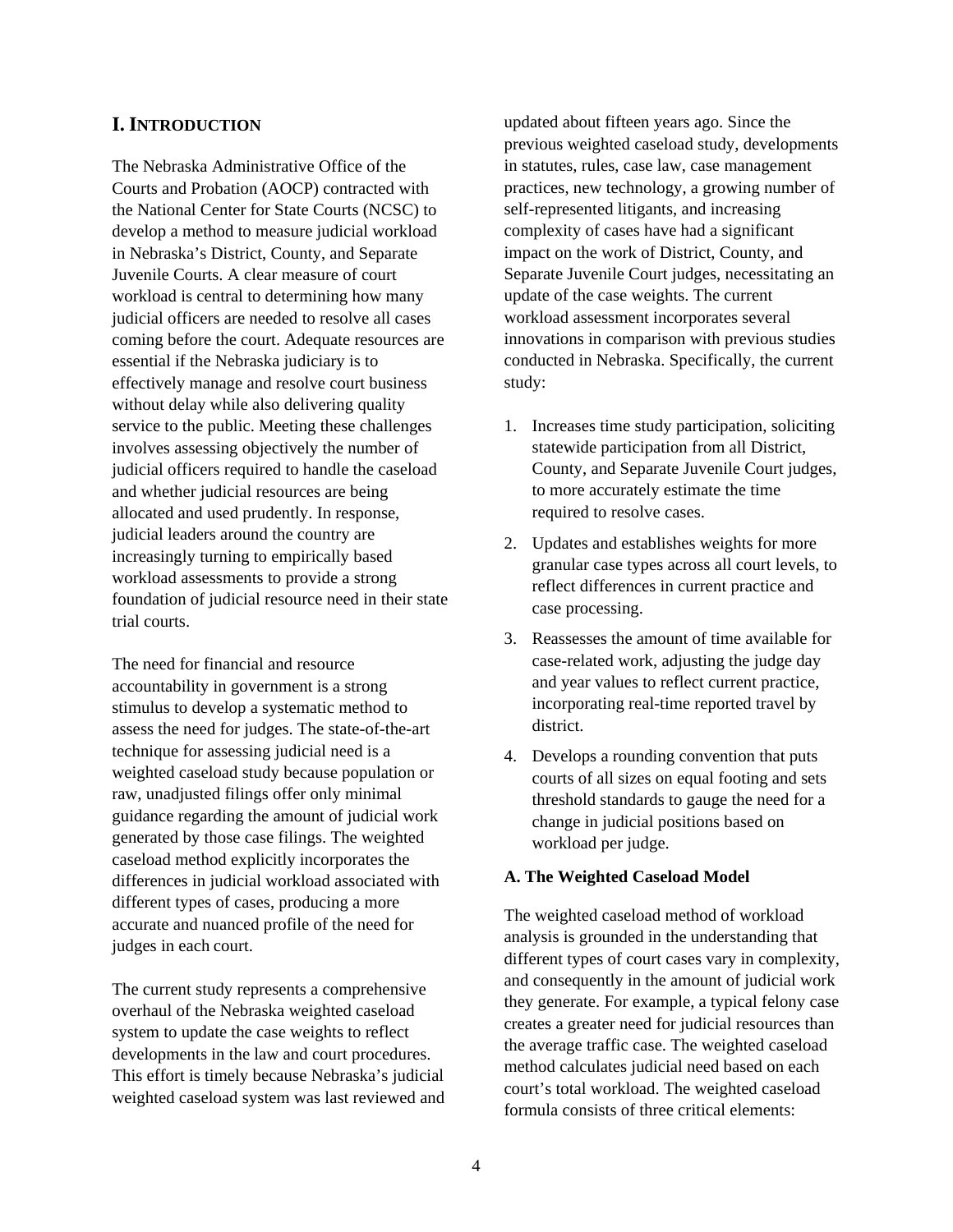- 3. *Case filings*, or the number of new cases of each type opened each year;
- 4. *Case weights*, which represent the average amount of judge time required to handle cases of each type over the life of the case; and
- 5. The *year value*, or the amount of time each judge has available for case-related work in one year.

Total annual workload is calculated by multiplying the annual filings for each case type by the corresponding case weight, then summing the workload across all case types. Each court's workload is then divided by the year value to determine the total number of full-time equivalent judges and/or judicial officers needed to handle the workload.

Judicial weighted caseload is well established in Nebraska. This methodology is mandated in statute, and for over two decades, the Judicial Resources Commission has used the weighted caseload method to assess judicial resource needs and recommend judgeships to the Nebraska Legislature.

# <span id="page-6-0"></span>**B. The Judicial Needs Assessment Committee**

To provide oversight and guidance on policy throughout the project, the Nebraska Supreme Court appointed a 19-member Judicial Needs Assessment Committee (JNAC) consisting of judges from District, County, and Separate Juvenile Courts from all geographical regions and court sizes, as well as AOCP representatives and the Nebraska State Bar Association (NSBA). JNAC's role was to advise NCSC on the selection of case types (e.g., criminal, civil, domestic) and the time study design, as well as to recommend policy decisions regarding the amount of time allocated to case-related and non-case-related work (judge day and year values) and review the results of the analysis. Hon. Stephanie Stacy, Supreme Court of Nebraska, served as chair of JNAC. The full Committee met two times over the course of the project, in addition to multiple sub-

committee conference calls held to identify case types and evaluate the data collection strategy. Committee responsibilities included:

- Advising the project team on the definitions of case types and case-related and non-caserelated events to be used during the time study;
- Encouraging and facilitating participation by judges statewide in the time study and Sufficiency of Time survey;
- Reviewing and commenting on the results of the time study and the content of the final model.

# <span id="page-6-1"></span>**C. Research Design**

The workload assessment was conducted in two phases:

- 1. A *time study* in which all District, County, and Separate Juvenile Court judges were asked to record all case-related and noncase-related work over a four-week period. The time study provides an empirical description of the amount of time currently devoted to processing each case type, as well as the division of the workday between case-related and non-case-related activities.
- 2. A Sufficiency of Time survey to provide a statewide perspective on areas of concern in relation to current case processing practice and existing judicial resources. All judges were asked to complete the web-based survey. The survey provided important insight into whether judges believe they have sufficient time available to perform all of their various case-related and non-caserelated responsibilities.

# <span id="page-6-2"></span>**II. CASE TYPES AND EVENTS**

At JNAC's first meeting on August 22, 2019, one of the committee's primary tasks was to establish the case type and event categories upon which to base the time study. Together, the case types, case-related events, and non-case-related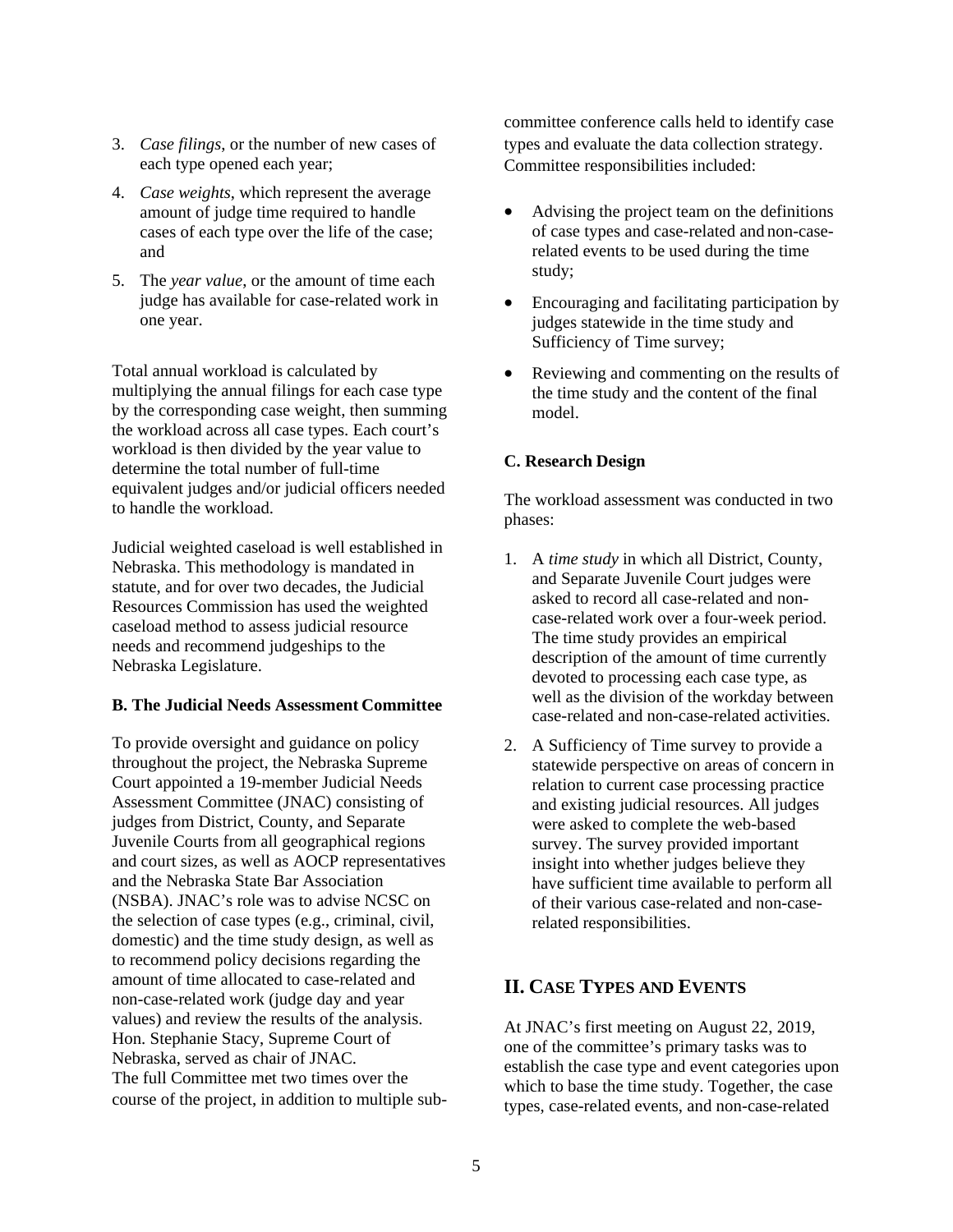events describe all the work required and expected of Nebraska's District, County, and Separate Juvenile Court judges.

### <span id="page-7-0"></span>**A. Case Type Categories**

JNAC was charged with establishing three sets of case type categories, one set each for District, County, and Separate Juvenile Court, which satisfied the following requirements:

- Categories are legally and logically distinct;
- There are meaningful differences among categories in the amount of judicial work required to process the average case;
- There are a sufficient number of case filings within the category to develop a valid case weight; and
- Filings for the case type category or its component case types are tracked consistently and reliably in JUSTICE. [1](#page-7-3)

Using the case type categories currently tracked in JUSTICE as a starting point, JNAC revised and defined 8 case type categories for District Court, 19 case types for County Court, and 10 for Separate Juvenile Court (Exhibit 1). This was an update to the previous workload assessment study done in 2006, which used a condensed set of case type categories for the time study (District: 6 case types; County: 12 case types; Separate Juvenile: 4 case types). JNAC decided to better delineate several case types that were collapsed into larger categories or otherwise excluded in the 2006 study. This was done to account for differences in time spent processing those case types as their processing has changed over the course of 15 years.

Details regarding the specific case types included in each category are available in Appendix A (District Court), Appendix B (County Court), and Appendix C (Separate Juvenile Court).

# <span id="page-7-1"></span>**B. Case-Related Event Categories**

To describe case-related work in more detail, JNAC defined three case-related event categories that cover the complete life cycle of each case. Case-related events cover all work related to an individual case before the court, including on-bench work (e.g., hearings) and off-bench work (e.g., reading case files, preparing orders). A uniform set of three caserelated event categories applied to all three court levels, with a fourth category specifically for the District Court. Exhibit 2 shows the case-related event categories and their definitions.

#### <span id="page-7-2"></span>**C. Non-Case-Related Events**

Work that is not related to a particular case before the court, such as court management, committee meetings, travel, and judicial education, is also an essential part of the judicial workday. To compile a detailed profile of judges' non-case-related activities and provide an empirical basis for the construction of the judge day and year values, JNAC defined nine non-case-related event categories (Exhibit 2). To simplify the task of completing the time study forms and aid in validation of the time study data, vacation and other leave, lunch and breaks, and time spent filling out time study forms were included as non-case-related events.

<span id="page-7-3"></span><sup>11</sup> JUSTICE*, (Judicial User System to Improve Court Efficiency),* is the Supreme Court's case-based data

storage system comprised of clerk entries of information from relevant courts.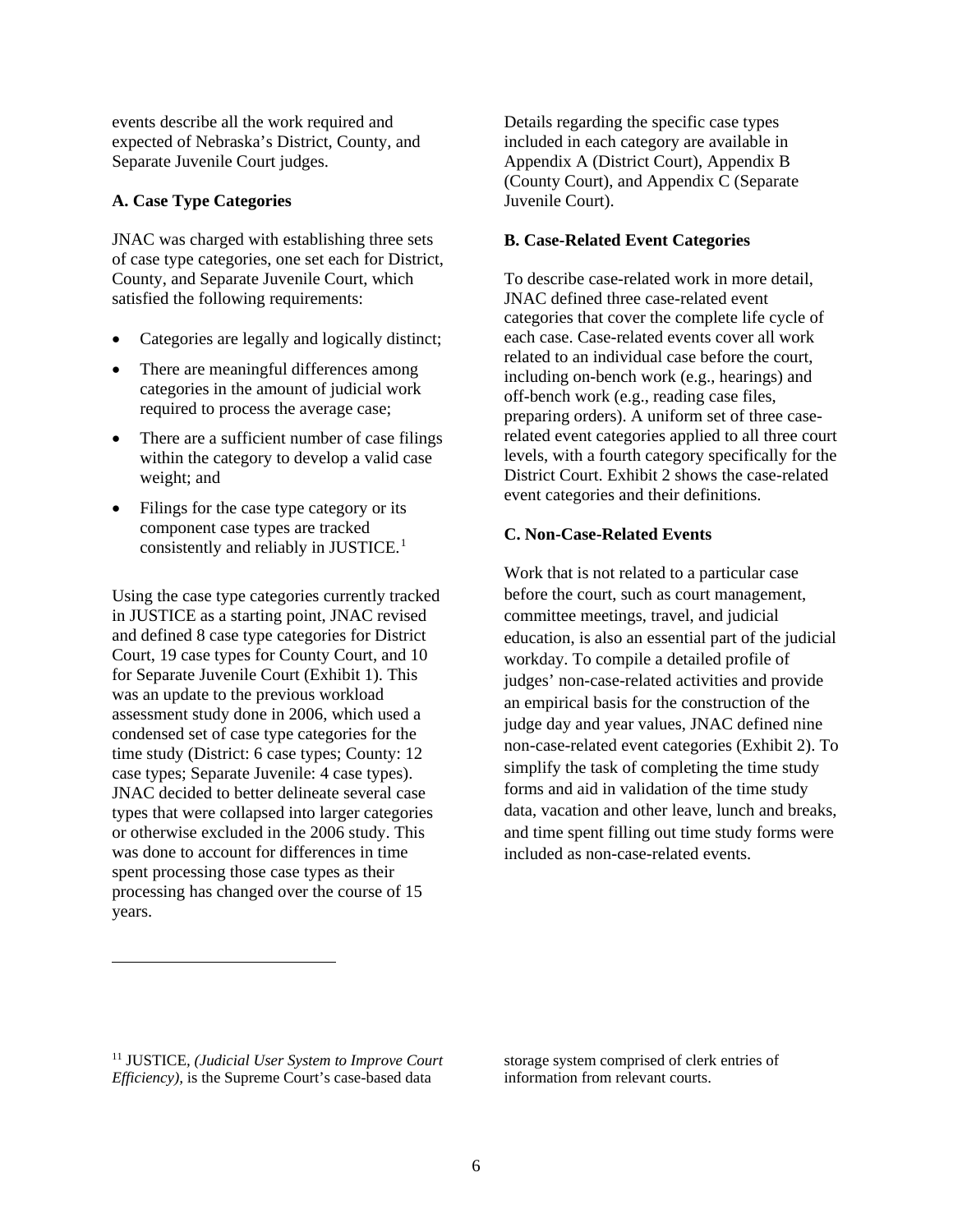# **Exhibit 1: Case Type Categories**

| <b>District Court</b>              | <b>County Court</b>                    | <b>Separate Juvenile Court</b>       |
|------------------------------------|----------------------------------------|--------------------------------------|
| <b>Problem Solving Court Cases</b> | Felony                                 | Adoption                             |
| <b>Protection Orders</b>           | Misdemeanor                            | <b>Domestic Relations</b>            |
| Civil                              | District Court:                        | Juvenile:                            |
| Class I Felony                     | Adult Problem-Solving Court            | 3A Children & Problem-Solving Court* |
| <b>Other Criminal</b>              | <b>Domestic Relations</b>              | 3A Cases & Problem-Solving Court     |
| <b>Domestic Relations</b>          | <b>Protection Orders</b>               | Delinquency                          |
| Appeals                            | <b>Traffic</b>                         | <b>Status Offender 3B</b>            |
| <b>Aministrative Appeals</b>       | Civil                                  | Mentally III and Dangerous 3C        |
|                                    | Probate                                | Bridge to Independence (B21)         |
|                                    | Guardianship/Conservatorship           | Interstate Compact                   |
|                                    | <b>Small Claims</b>                    |                                      |
|                                    | Adoption                               |                                      |
|                                    | Juvenile:                              |                                      |
|                                    | 3A Children* & Problem-Solving Court** |                                      |
|                                    | 3A Cases & Problem Solving-Court       |                                      |
|                                    | Delinquency                            |                                      |
|                                    | <b>Status Offender 3B</b>              |                                      |
|                                    | Mentally III and Dangerous 3C          |                                      |
|                                    | Bridge to Independence (B21)           |                                      |
|                                    | Interstate Compact                     |                                      |

\*3A Children cases include: Abuse/Neglect/Dependency, and Termination of Parental Rights

\*\*At the time of the study, only separate juvenile courts had problem-solving courts, and all participants were involved in a 3A case. As such, the problem-solving court case category was combined with 3A children to arrive at a single weight. The goal is to determine a separate weight for juvenile problem-solving court cases at a future point.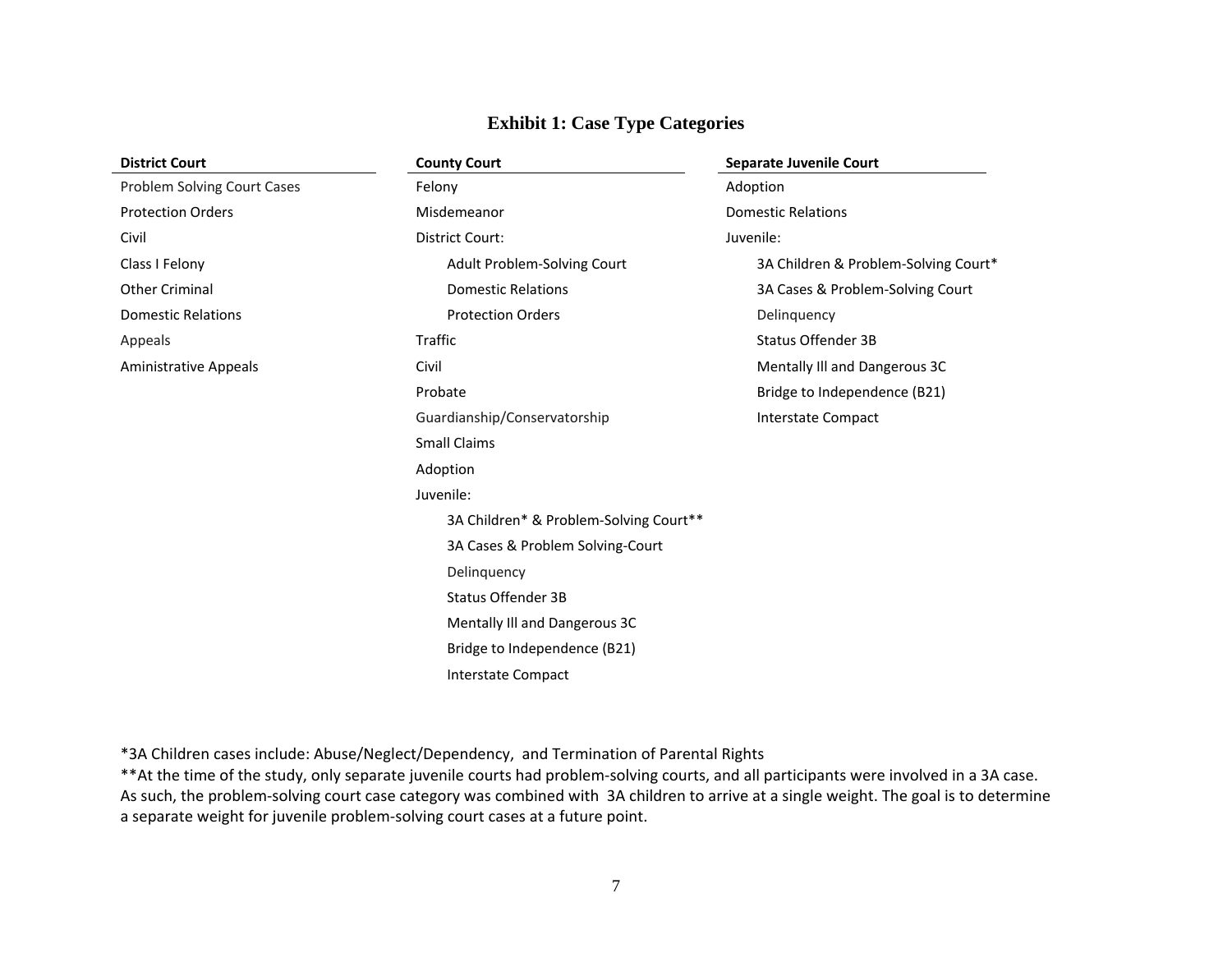#### **Exhibit 2. Non-Case-Related Events**

#### **Non-Case-Related Events**

| Non-Case-Related Administration                      |
|------------------------------------------------------|
| General Legal Research                               |
| Judicial Education and Training                      |
| Committee Meetings, Other Meetings, and Related Work |
| Community Activities and Public Outreach             |
| Work-Related Travel                                  |
| Vacation, Sick Leave, and Holidays                   |
| Lunch and Breaks                                     |
| NCSC Time Study                                      |

# <span id="page-9-0"></span>**III. TIME STUDY**

The time study phase of the workload assessment measured current practice—the amount of time judges currently spent handling cases of each type, as well as on non-caserelated work. For a period of four weeks, all Nebraska District, County, and Separate Juvenile Court judges were asked to track all of their working time by case type and event. Separately, the AOCP provided counts of filings by case type category and court. NCSC used the time study and filings data to calculate the average number of minutes currently spent by the judges in each court resolving cases within each case type category (preliminary case weights). The time study results also informed JNAC's selections of day and year values for case-related work.

#### <span id="page-9-1"></span>**A. Data Collection**

#### *1. Time Study*

During a four-week period from October 21 – November 17, 2019, all District, County, and Separate Juvenile Court judges were asked to track all working time by case type category and by case-related or non-case-related event (for non-case-related activities). County Court judges that heard District Court problem-solving court cases were also asked to track their time for that work. Participants were instructed to record all working time, including time spent handling cases on and off the bench, non-case-related work, and any after-hours or weekend work. Judges tracked their time in five-minute increments using a Web-based form.

To maximize data quality, all time study participants were asked to view a live or recorded webinar training module explaining how to categorize and record their time. In addition to the training webinars, NCSC staff presented a live training at their judicial education conference, judges were provided with Web-based reference materials, and NCSC staff were available to answer questions by telephone and e-mail. The Web-based method of data collection allowed time study participants to verify that their own data were accurately entered and permitted real-time monitoring of participation rates.

Across the state, the vast majority of District Court judges (96%), County Court judges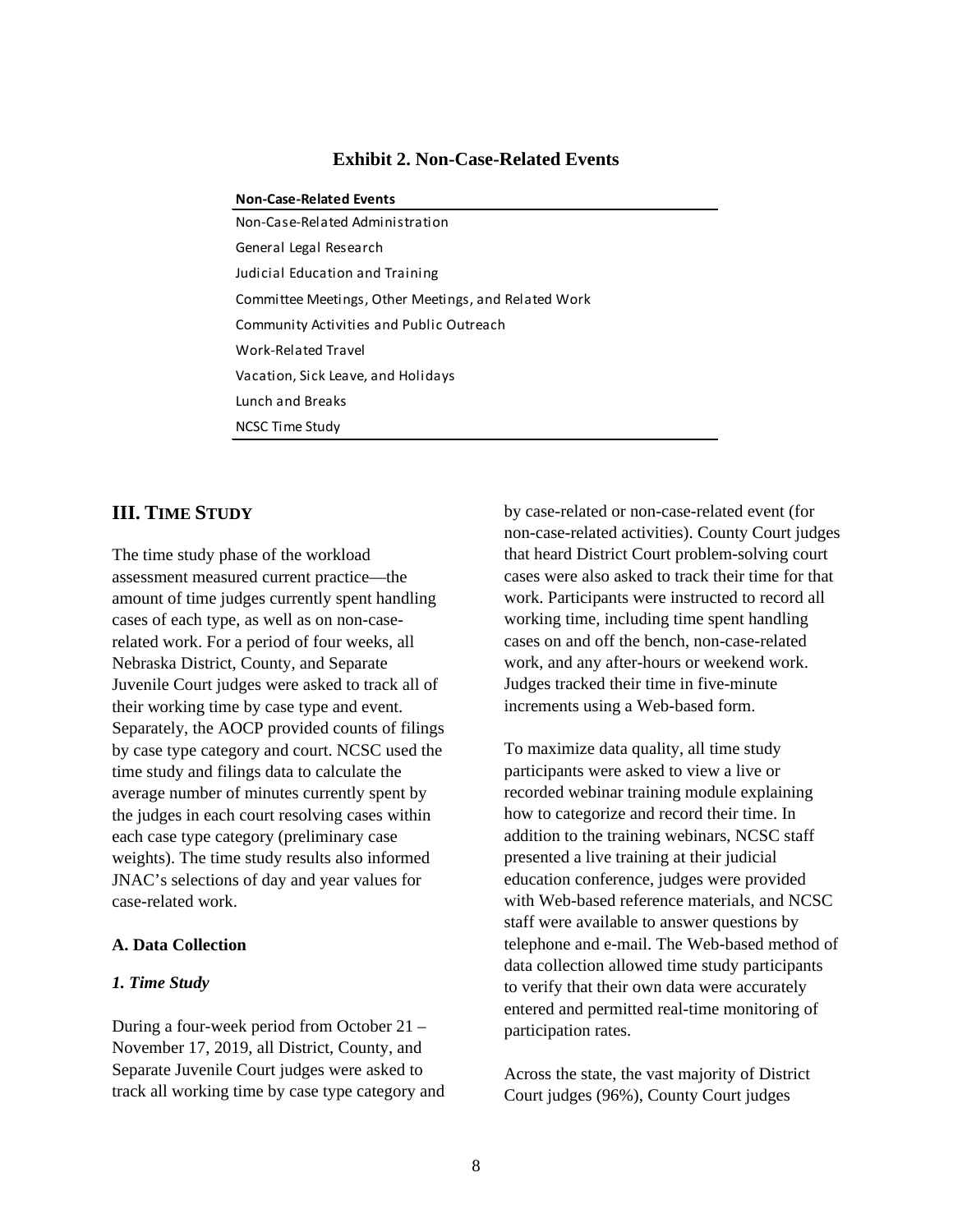(98%), and Separate Juvenile Court judges (100%) participated in the time study. This level of statewide participation ensured sufficient data to develop an accurate and reliable profile of current practice in Nebraska's District, County, and Separate Juvenile Courts.

# *2. Caseload Data*

To translate the time study data into the average amount of time expended on each type of case (preliminary case weights), it was first necessary to determine how many individual cases of each type are filed on an annual basis. The AOCP provided filings data for 2017, 2018, and 2019. The caseload data for all three years were then averaged to provide an annual count of filings within each case type category and court, shown in Exhibit 3. The use of an 3-year annual average rather than the caseload data for a single year minimizes the potential for any temporary fluctuations in caseloads to influence the case weights.

#### <span id="page-10-0"></span>**B. Preliminary Case Weights**

Following the four-week data collection period, the time study and caseload data were used to calculate preliminary case weights as shown in Exhibit 3. A preliminary case weight represents the average amount of time judges currently spend to process a case of a particular type, from pre-filing activity to all post-judgment matters. The use of separate case weights for each case type category accounts for the fact that cases of varying levels of complexity require different amounts of judicial time for effective resolution.

To calculate the preliminary case weights, the time recorded for each case type category was weighted to the equivalent of one year's worth of time for all judges statewide. The total annual time for each case type was then divided by the average annual filings to yield the average amount of hands-on time judges currently spend

on each case. The preliminary case weights proposed by NCSC are set out in Exhibit 3.

The standard approach for calculating preliminary case weights works well as long as new cases are filed and counted consistently across the state. This was the case in most, but not all, of the case types in Nebraska.

Juvenile Problem-Solving Court cases are currently offered only in the separate juvenile courts and such cases are not consistently tracked and coded in JUSTICE. Consequently, JNAC determined that the time recorded under Problem-Solving Court cases during the time study should be combined with time recorded in Juvenile 3A to form a single "Juvenile 3A & PSC" category. A goal for AOCP is to produce a separate Juvenile PSC case weight at a future point.

Additionally, the counting of Juvenile 3A cases proved problematic in both the county courts and the separate juvenile courts, due to disparate filing practices. Prosecutors in some judicial districts routinely file a separate case for each child, while prosecutors in other districts will file a single case to address multiple children and parents. This creates an equity problem if some courts are getting workload credit for each child and others are getting the same workload credit per case that may involve multiple children. As a consequence, NCSC calculated two versions of the Juvenile 3A & PSC case weight: one version counted 3A cases as has been done historically, and the other version counted 3A children instead. NCSC recommends counting 3A children (using the 3A Children & PSC case weight in Exhibit 3) rather than counting 3A cases, as this approach better addresses the disparate filing practices across the state and puts all courts on a more equal footing.

JNAC reviewed the preliminary case weights developed by NCSC (see Exhibit 3) and with one exception discussed later, generally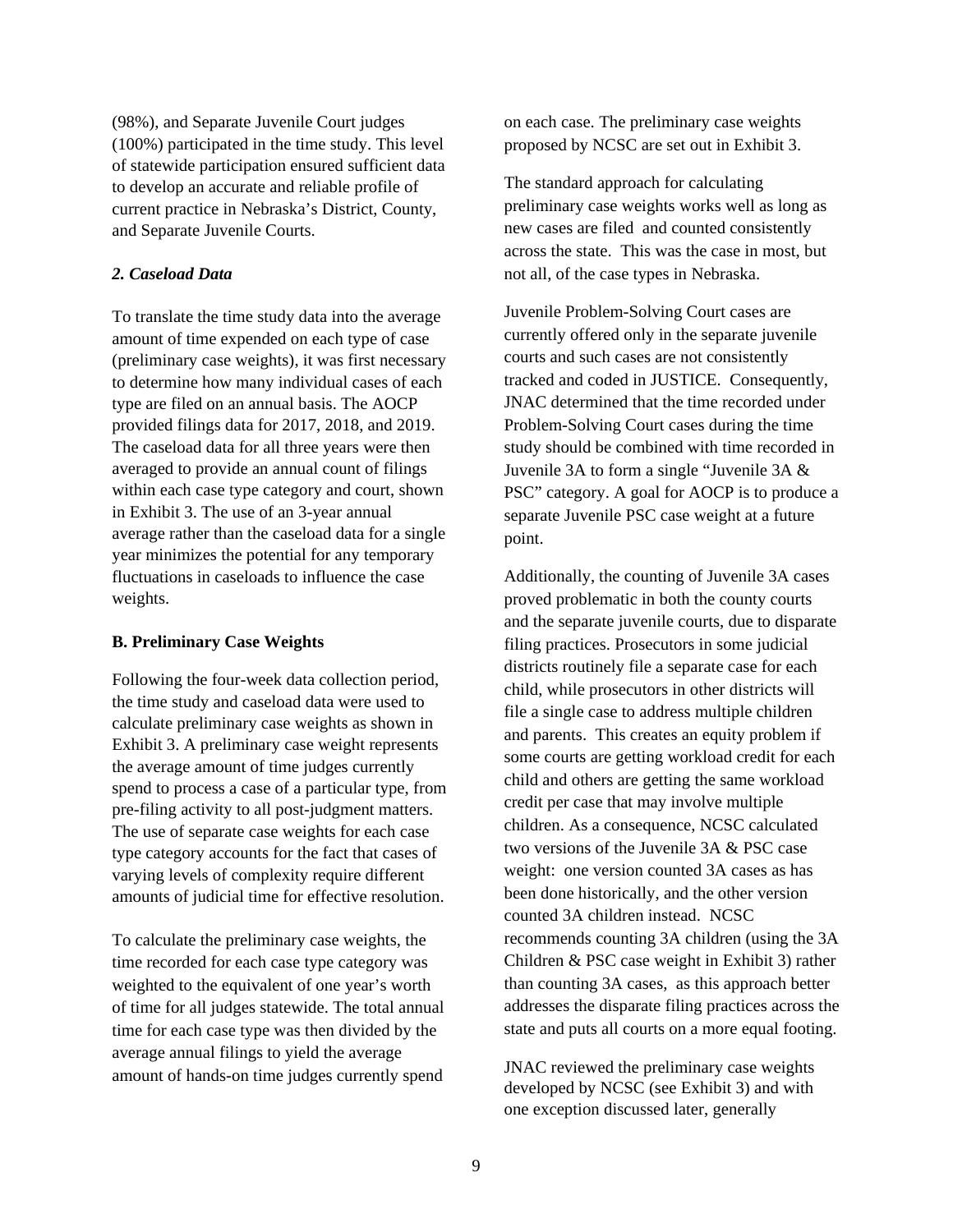considered the weights to be an accurate representation of current judicial practice in the district, county, and separate juvenile courts. JNAC also agreed with NCSC's recommendation to count 3A Children rather than 3A Cases. However, as discussed in the next section, JNAC could not reach consensus on whether to accept or reject the different case weights proposed by NCSC for 3A Children & PSC in County and Separate Juvenile Courts.

#### 1. *Different Weights in Different Courts*

Based on the actual time reported by judges during the time study, NCSC developed different case weights for several case types of juvenile case types depending on whether the case was being handled in a county court or a separate juvenile court. In county courts, adoption cases, domestic relations cases, and bridge to independence cases were all weighted higher than the same cases in a separate juvenile court. And in separate juvenile courts, 3A & PSC, status offense cases, and delinquency cases were all weighted higher than the same cases in county court. Of the different proposed case weights, only one prompted concern from members of the JNAC: the case weight for 3A children and PSC. Members of the JNAC devoted considerable discussion to this issue, and NSCS accepted additional input on the issue after the meeting. The time study data showed that judges spend different amounts of time handling 3A cases in the county and separate

juvenile courts. Some members of JNAC observed that the separate juvenile courts were established to specialize in these cases and given resources to handle them in ways different from traditional county court processes. These members suggested the different weights shown in Exhibit 3 reflect the actual variation in judicial practice among Nebraska courts and the higher weights in separate juvenile acknowledge investment in "better" practices. On the other hand, it was suggested that all 3A cases are governed by the same law whether they are handled in county court or separate juvenile court, and the goal should be that the quality of justice is the same for all citizens of Nebraska regardless of whether they live in a district with a separate juvenile court.

NSCS recognizes that, at this point in time, it may not be statutorily possible to create Separate Juvenile Courts in all Nebraska districts. The proposed weights in Exhibit 3 accurately reflect the actual judicial handling practices in each courts, but it is a separate policy question whether the 3A weights should be adjusted to obtain a judicial consensus that the weights are perceived as fair to both county court judges and separate juvenile court judges. NSCS was provided with several policy-based suggestions for adjusting the recommended case weights, and in Appendix G, the impact of the various policy-based adjustments to the case weights is .discussed in more detail.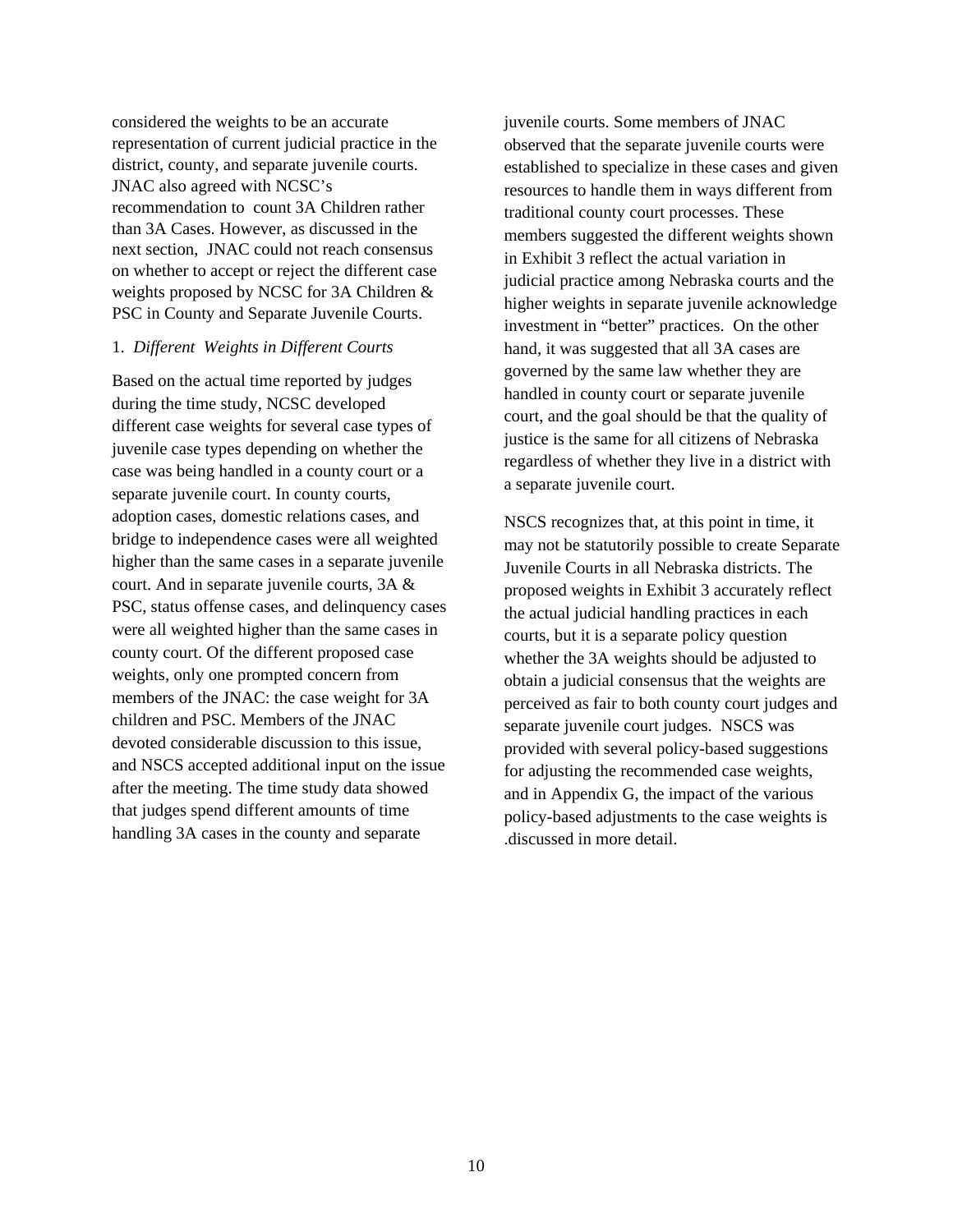# **Exhibit 3. Filings and Preliminary Case Weights**

| <b>District Court</b>       | Annual     |             |
|-----------------------------|------------|-------------|
|                             | Filings    | Preliminary |
|                             | (average   | Case Weight |
|                             | 2017-2019) | (minutes)   |
| Problem Solving Court Cases | 441        | 683         |
| <b>Protection Orders</b>    | 6,102      | 32          |
| Civil                       | 5,904      | 219         |
| Class I Felony              | 1,044      | 367         |
| Other Criminal              | 11,368     | 149         |
| Domestic Relations          | 13,502     | 97          |
| Appeals                     | 262        | 343         |
| Aministrative Appeals       | 125        | 540         |
| Total                       | 38,748     |             |

| <b>County Court</b>                           | Filings    | Preliminary  |
|-----------------------------------------------|------------|--------------|
|                                               | (average   | Case Weight  |
|                                               | 2017-2019) | (minutes)    |
| <b>Protection Orders</b>                      | 3,298      | 32           |
| Felony                                        | 17,074     | 26           |
| Misdemeanor                                   | 79,124     | 23           |
| District Court: Adult Problem-Solving Court   | 14         | 683          |
| Traffic                                       | 119,853    | $\mathbf{1}$ |
| Civil                                         | 85,675     | 8            |
| Probate                                       | 6,066      | 61           |
| Guardianship/Conservatorship                  | 2,049      | 133          |
| Small Claims                                  | 3,709      | 30           |
| Adoption                                      | 696        | 92           |
| Domestic Relations                            | 4          | 97           |
| Juvenile: 3A CHILDREN & PSC                   | 1,290      | 272          |
| Juvenile: 3A CASES & PSC                      | 1,138      | 308          |
| Juvenile: Delinquency                         | 3,090      | 100          |
| Juvenile: Status Offender 3B                  | 533        | 37           |
| Juvenile: Mentally Ill and Dangerous 3C       | 21         | 265          |
| Juvenile: Bridge to Independence (B21)        | 51         | 58           |
| Juvenile: Interstate Compact Hearings/Filings | 141        | 2            |
| Total                                         | 323,834    |              |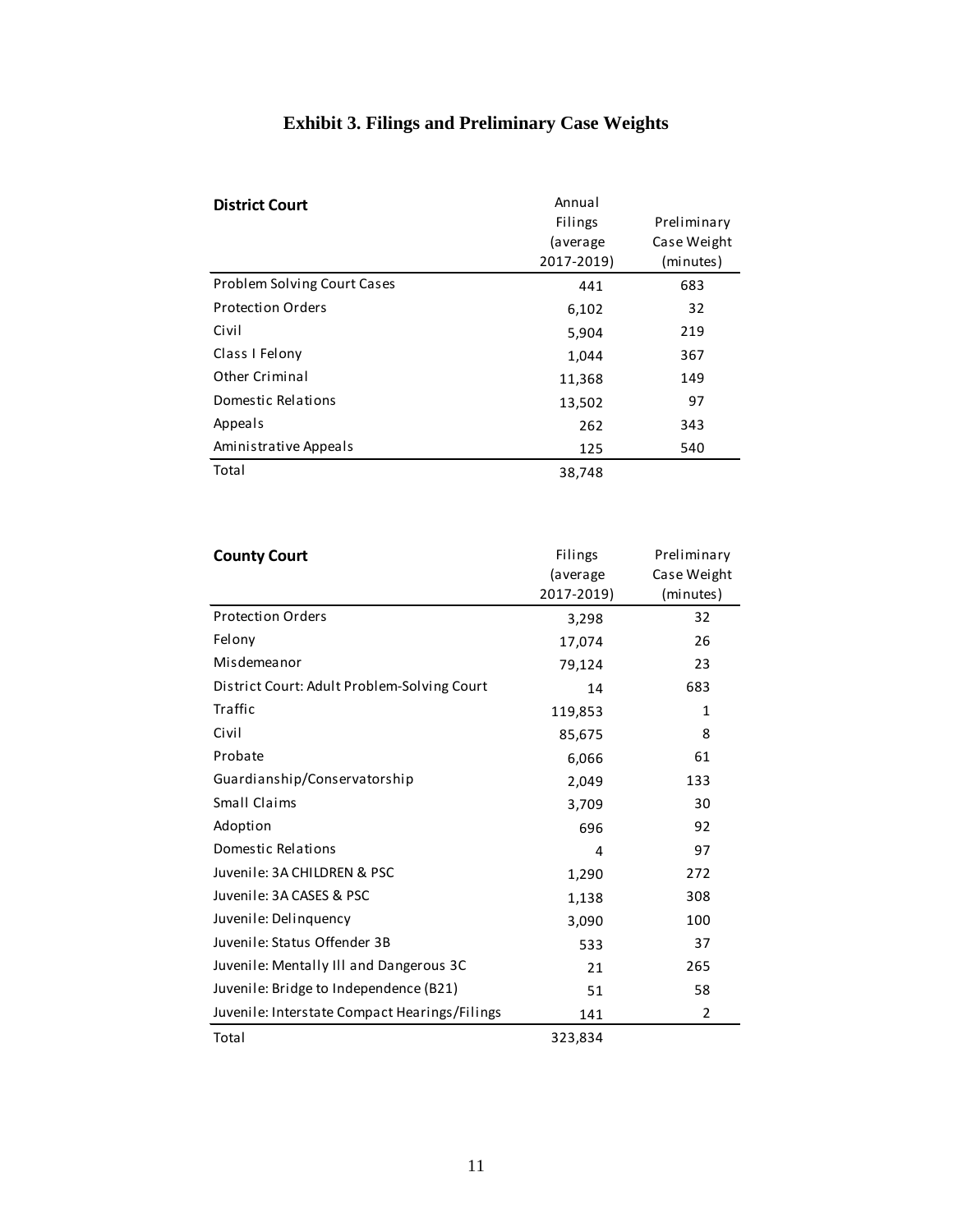| <b>Separate Juvenile Court</b>                | Annual     |             |
|-----------------------------------------------|------------|-------------|
|                                               | Filings    | Preliminary |
|                                               | (average   | Case Weight |
|                                               | 2017-2019) | (minutes)   |
| Adoption                                      | 289        | 49          |
| Domestic Relations                            | 89         | 26          |
| Juvenile: 3A CHILDREN & PSC                   | 1,381      | 518         |
| Juvenile: 3A CASES & PSC                      | 713        | 1,003       |
| Juvenile: Delinguency                         | 2,634      | 136         |
| Juvenile: Status Offender 3B                  | 762        | 54          |
| Juvenile: Mentally Ill and Dangerous 3C       | 1          | 265         |
| Juvenile: Bridge to Independence (B21)        | 119        | 36          |
| Juvenile: Interstate Compact Hearings/Filings | 122        | 2           |
| Total                                         | 6,133      |             |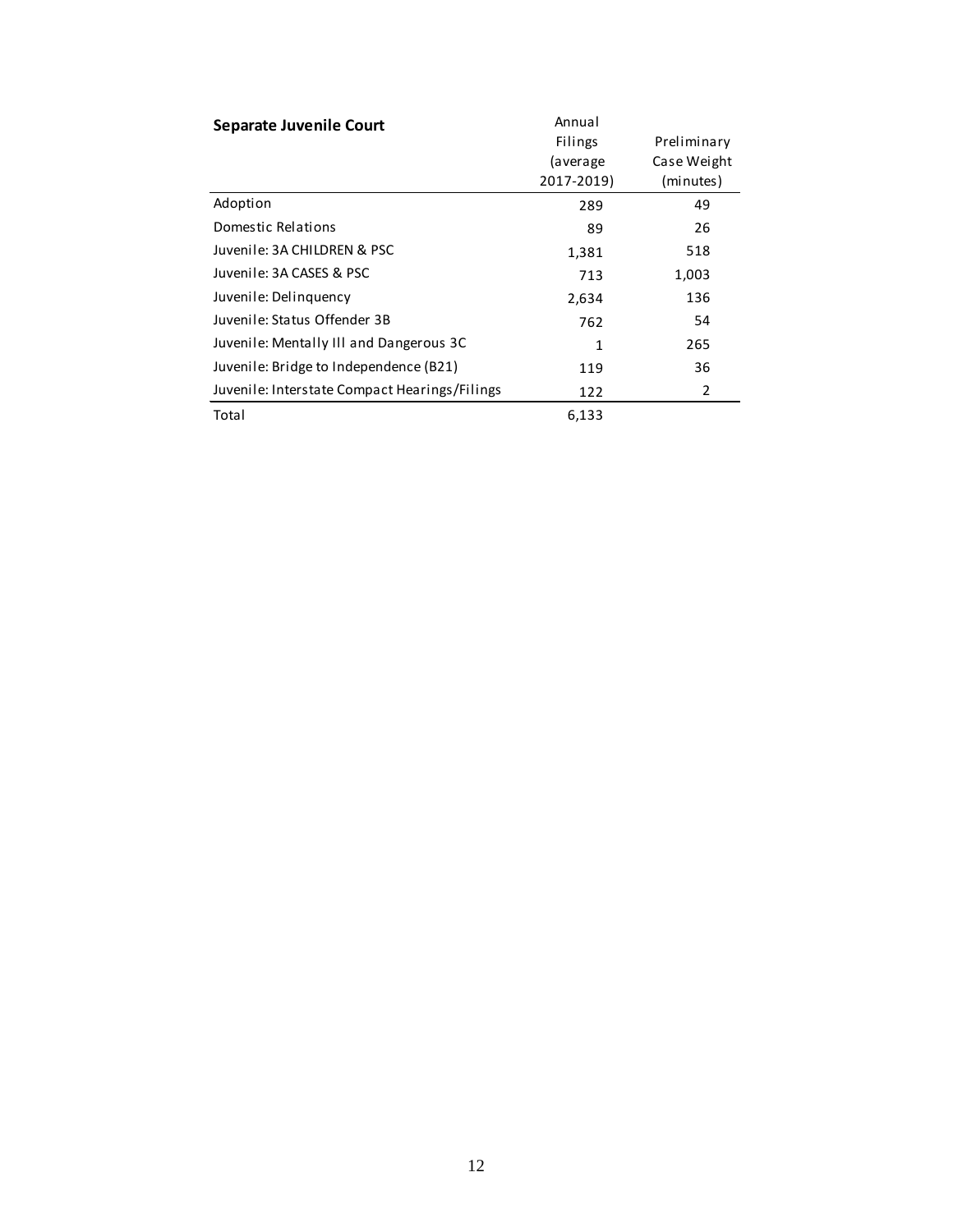# <span id="page-14-0"></span>**IV. SUFFICIENCY OF TIME SURVEY**

To provide a statewide perspective on any areas of concern related to current practice, all District, County, and Separate Juvenile Court judges were asked to complete a Web-based Sufficiency of Time survey in February/March 2020.

For each case type, judges were asked to rate the extent to which they had sufficient time in the average day to handle case-related activities on a scale from 1 (almost never) to 5 (almost always). Judges were then asked to identify and rankorder specific case-related tasks, if any, where additional time would improve the quality of justice. The survey also included questions about the sufficiency of time for general court management (e.g., participation in court planning and administration), as well as space for judges to comment freely on their workload. The majority of District Court judges (85%), County Court judges (67%), and Separate Juvenile Court judges (77%) completed the survey. Appendix D (District Court), Appendix E (County Court), and Appendix F (Separate Juvenile Court) present the survey results in detail.

# <span id="page-14-1"></span>**V. JUDICIAL NEED**

In the weighted caseload model, three factors contribute to the calculation of judicial need: caseload data (filings), case weights, and the year value. The year value is equal to the amount of time each full-time judge has available for case-related work on an annual basis. The relationship among the filings, case weights, and year value is expressed as follows:

| Filings x Case Weights (minutes) | <b>Resource Need</b> |
|----------------------------------|----------------------|
| Year Value (minutes)             | (FTE)                |

Multiplying the filings by the corresponding case weights calculates the total annual workload in minutes. Dividing the workload by the year value yields the total number of fulltime equivalent (FTE) judges needed to handle the workload.

# <span id="page-14-2"></span>**A. Judge Year Values**

To develop the year values for District, County, and Separate Juvenile Court judges, it was necessary to determine the number of days each judge has available for case-related work in each year (judge year), as well as how to divide the work day between case-related and non-caserelated work (judge day value)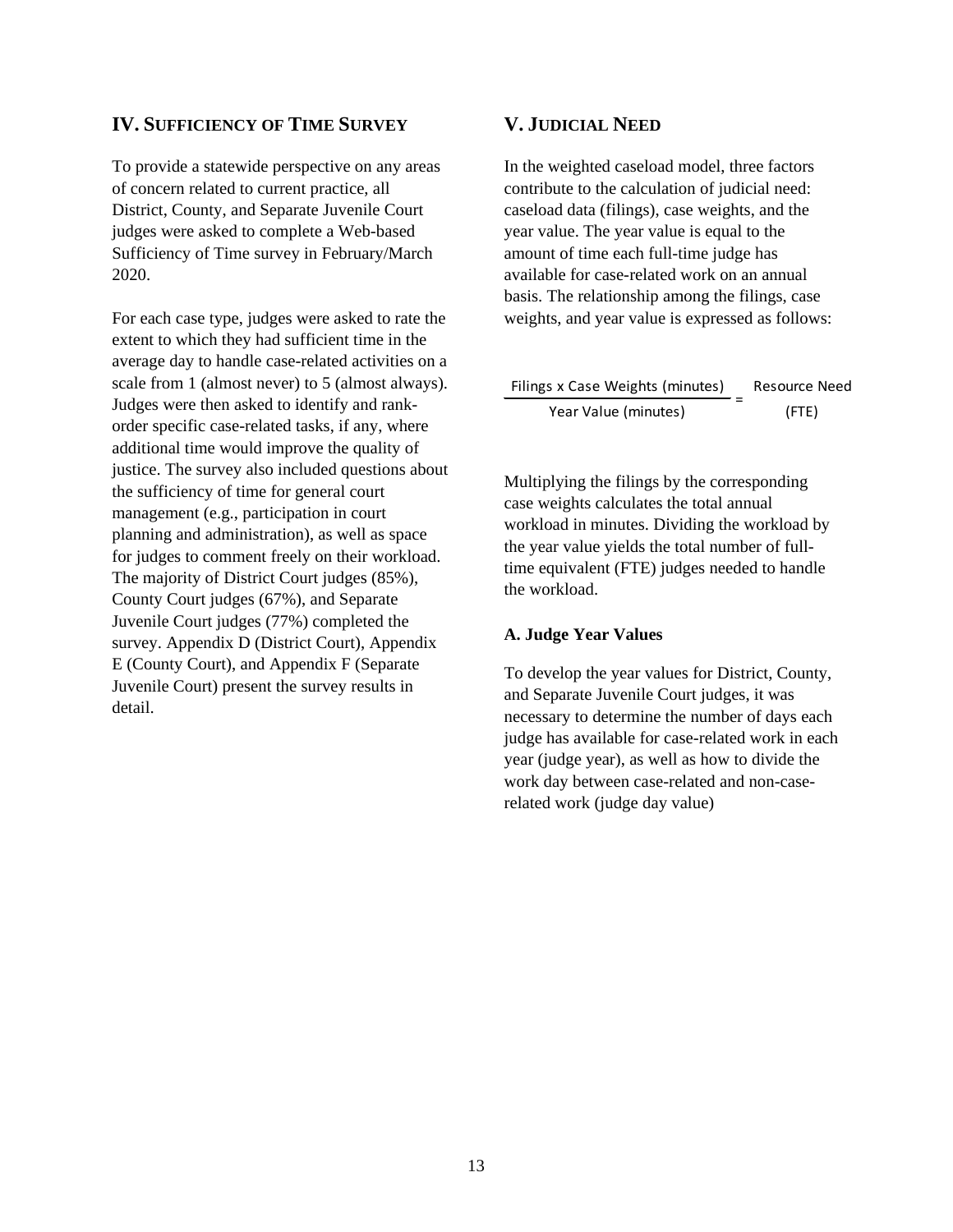#### *1. Judge Year*

As shown in Exhibit 5, the judge year value was constructed by beginning with 365 days per year, then subtracting weekends, holidays, vacation and sick leave, and full-day participation in judicial education and training. The 2006 JNAC from the previous NCSC judicial workload studies adopted a judge year of 218 case-related days for all levels of court. The current JNAC reviewed and decided to keep that value as it is still reflective of typical working days in a year.

#### **Exhibit 5. Judge Year**

| Total days per year         | 365 |
|-----------------------------|-----|
| Weekends                    | 104 |
| Holidays                    | 12  |
| Vacation                    | 20  |
| Sick Leave                  | 8   |
| Education/Training          | ٩   |
| Total working days per year | 218 |

# *2. Judge Day*

The judge day value represents the amount of time each judge has available for case-related work each day. This value is calculated by subtracting time for lunch, breaks, travel, and non-case-related work (e.g., administration, education) from the total working day.

Travel time is an important distinction between courts based on their geographical location. To measure the amount of time some judges spend driving between courts in their district, real-time reporting was used to capture actual travel time during the 4-week time study. Actual travel time was averaged within judicial districts for each court type, then travel time was factored out of the amount of available case-related time in the year value. This results in a different judge year value in each judicial district based on the reported travel time in that district.

#### *3. Judge Year Values*

To calculate the final year values for caserelated work, the number of days in the working year was multiplied by the day value for caserelated work. This figure was then expressed in terms of minutes per year. Exhibit 6 shows the calculation of the year values for District, County, and Separate Juvenile Court.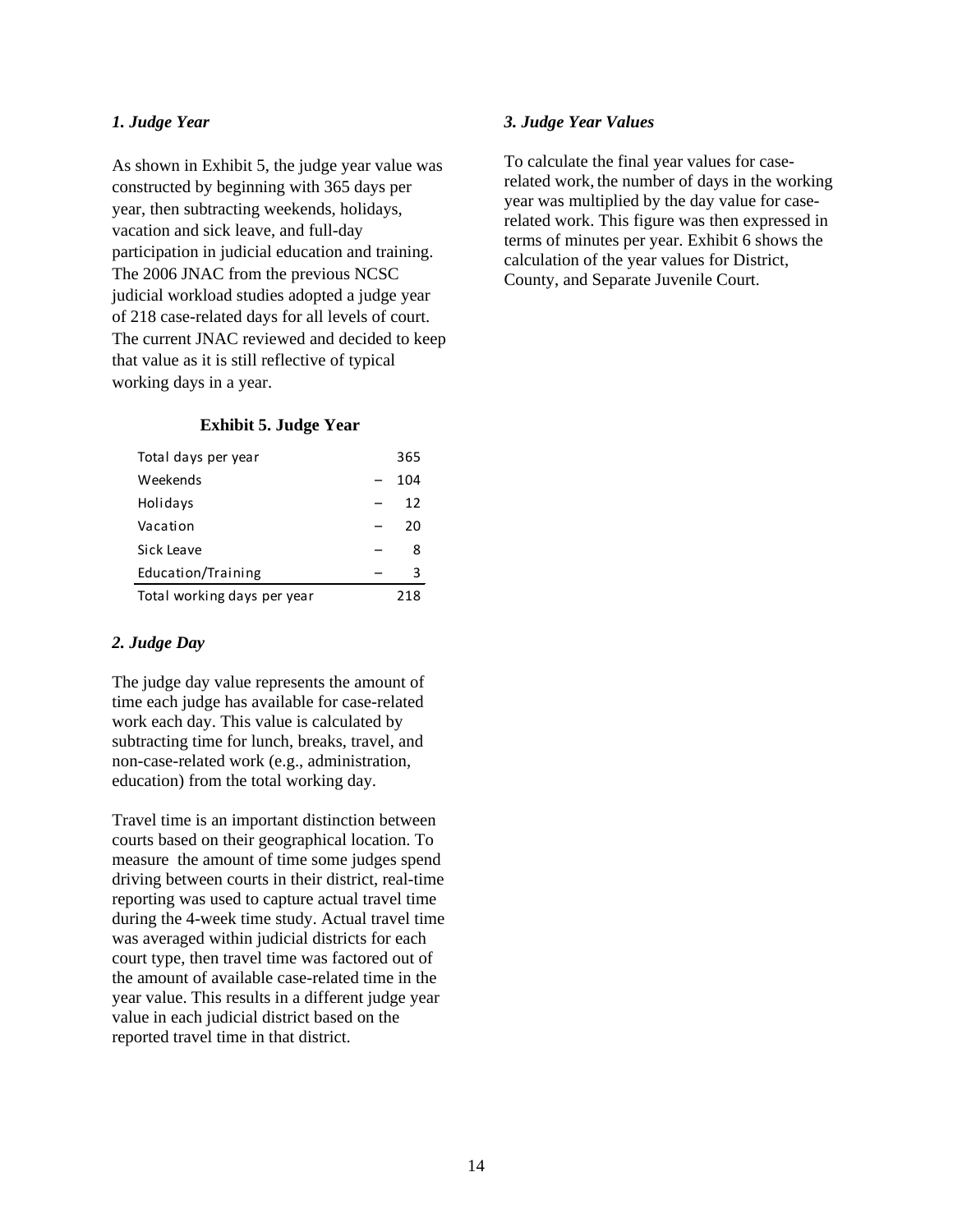# **Exhibit 6. Judge Year Values**

#### **District Court Judge Year Value**

|                       |                 | District 1 | District 2 | District 3 | District 4 | District 5 | District 6 | District 7 | District 8 | District 9 | District 10 | District 11 | District 12 |
|-----------------------|-----------------|------------|------------|------------|------------|------------|------------|------------|------------|------------|-------------|-------------|-------------|
| Day (hours)           |                 | 8          | 8          | 8          | 8          | 8          | 8          | 8          | 8          | 8          | 8           | 8           | 8           |
| Minutes per hour      | $\times$        | 60         | 60         | 60         | 60         | 60         | 60         | 60         | 60         | 60         | 60          | 60          | 60          |
| Total minutes per day |                 | 480        | 480        | 480        | 480        | 480        | 480        | 480        | 480        | 480        | 480         | 480         | 480         |
| Non-case related      | $\qquad \qquad$ | 60         | 60         | 60         | 60         | 60         | 60         | 60         | 60         | 60         | 60          | 60          | 60          |
| Travel time           | -               | 60         | 0          |            | 0          | 30         | 10         | 45         | 60         | 10         | 70          | 45          | 45          |
| Case related time     |                 | 360        | 420        | 420        | 420        | 390        | 410        | 375        | 360        | 410        | 350         | 375         | 375         |
| Judge year (days)     | ×               | 218        | 218        | 218        | 218        | 218        | 218        | 218        | 218        | 218        | 218         | 218         | 218         |
| Year value (minutes)  |                 | 78.480     | 91,560     | 91,560     | 91.560     | 85.020     | 89.380     | 81,750     | 78.480     | 89,380     | 76.300      | 81.750      | 81,750      |

#### **County Court Judge Year Value**

|                       |          | District 1 | District 2 | District 3 | District 4 | District 5 | District 6 | District 7 | District 8 | District 9 | District 10 | District 11 | District 12 |
|-----------------------|----------|------------|------------|------------|------------|------------|------------|------------|------------|------------|-------------|-------------|-------------|
| Day (hours)           |          | 8          | 8          | 8          | 8          | 8          | 8          | 8          | 8          | 8          | 8           | 8           | 8           |
| Minutes per hour      | $\times$ | 60         | 60         | 60         | 60         | 60         | 60         | 60         | 60         | 60         | 60          | 60          | 60          |
| Total minutes per day |          | 480        | 480        | 480        | 480        | 480        | 480        | 480        | 480        | 480        | 480         | 480         | 480         |
| Non-case related      | -        | 60         | 60         | 60         | 60         | 60         | 60         | 60         | 60         | 60         | 60          | 60          | 60          |
| Travel time           | -        | 60         | 30         |            | 0          | 60         | 60         | 60         | 90         | 10         | 60          | 60          | 60          |
| Case related time     |          | 360        | 390        | 420        | 420        | 360        | 360        | 360        | 330        | 410        | 360         | 360         | 360         |
| Judge year (days)     | $\times$ | 218        | 218        | 218        | 218        | 218        | 218        | 218        | 218        | 218        | 218         | 218         | 218         |
| Year value (minutes)  |          | 78.480     | 85,020     | 91,560     | 91,560     | 78.480     | 78.480     | 78.480     | 71.940     | 89,380     | 78.480      | 78.480      | 78,480      |

#### **Separate Juvenile Court Judge Year Value**

|                       |   | District 2 | District 3 | District 4 |
|-----------------------|---|------------|------------|------------|
| Day (hours)           |   | 8          | 8          | 8          |
| Minutes per hour      | × | 60         | 60         | 60         |
| Total minutes per day |   | 480        | 480        | 480        |
| Non-case related      |   | 60         | 60         | 60         |
| Travel time           |   | 10         | 0          | 0          |
| Case related time     |   | 410        | 420        | 420        |
| Judge year (days)     | × | 218        | 218        | 218        |
| Year value (minutes)  |   | 89,380     | 91,560     | 91,560     |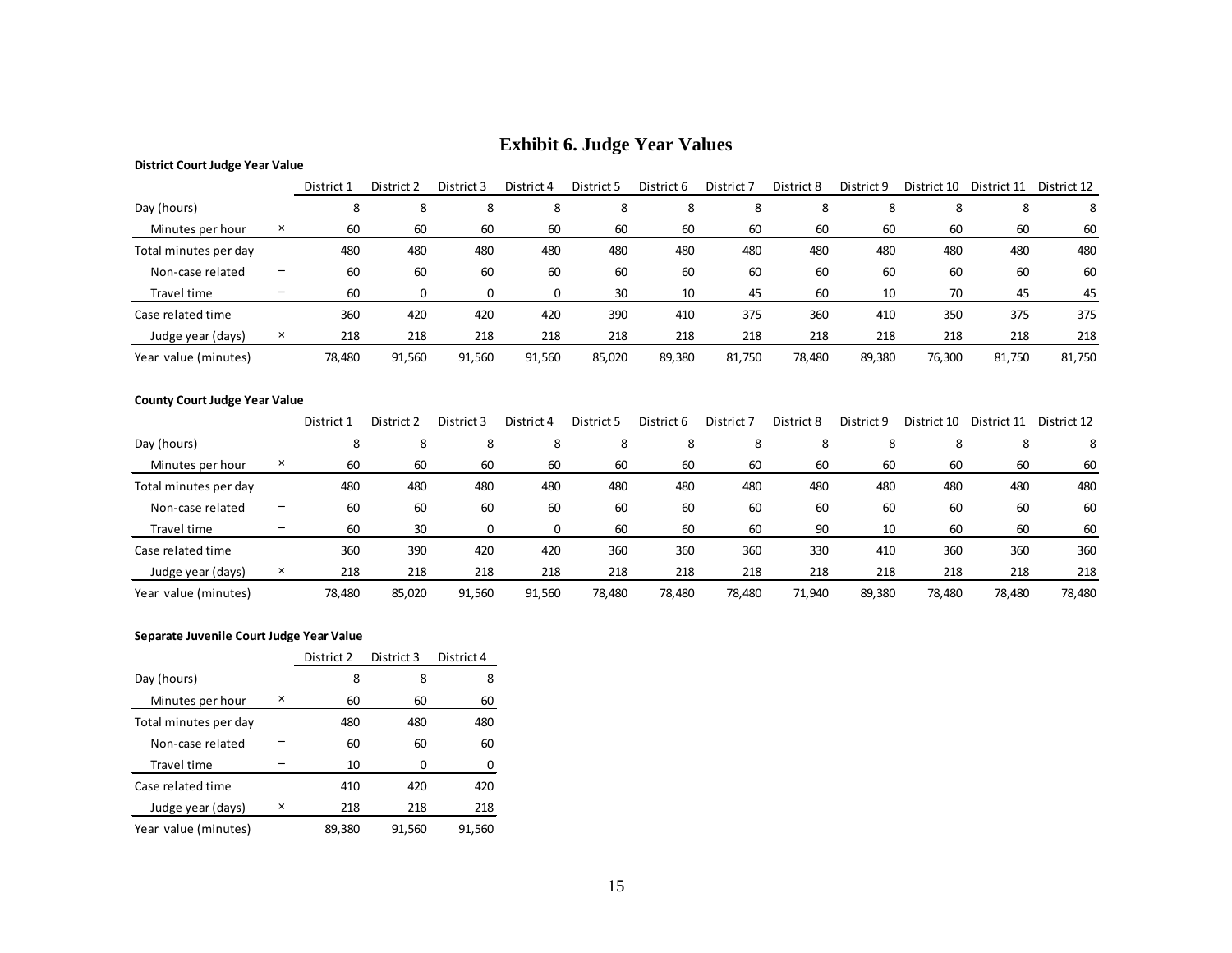#### <span id="page-17-0"></span>**B. Judicial Need**

To calculate the number of judges needed in District, County, and Separate Juvenile Court, the annual average filings count for each case type was multiplied by the corresponding case weight to calculate the annual judicial workload associated with that case type, in minutes. In each court type, judicial workload was calculated, then divided by the judge year value, or the amount of time each full-time judge has available for case-related work in one year. This yielded the total number of judges required to handle the court's case-related workload, as well as judges' ordinary non-case-related responsibilities, in full-time equivalent (FTE) terms.

Exhibit 7 (District Court), Exhibit 8 (County Court), and Exhibit 9 (Separate Juvenile Court) present the final calculation of judicial workload and need, , by district. Overall, the model suggests a need for 58 District Court judges, 58 County Court judges, and 12 Separate Juvenile Court judges.

In some courts, workload-based judicial need may exceed or fall below the number of currently allocated judicial positions. To determine if a change to the number of judicial positions is merited, the FTE workload per judge is examined relative to a rounding rule.

#### *1. Rounding Rule*

The rounding rule sets an upper and lower threshold by which to determine whether a court has too few or many judicial positions given the typical workload in that district. A standard rule is applied to all districts, court levels, and court sizes. The lower threshold is set at 0.6 FTE per judge; the upper threshold is 1.15 FTE per judge. If a court's FTE per judge falls outside of

that range, they may qualify to have a review of their number of judicial positions.

Weighted caseload calculations typically result in estimates ofjudicial need that contain fractional judgeships. In some instances when implied need exceeds the number of sitting judges, the current complement of judges in a given court can organize to handle the additional workload, perhaps with the periodic assistance of a retired or substitute judge. However, at some point, the additional workload crosses a threshold that means the court needs another full-time judicial position to effectively resolve the cases entering the court. The main purpose of the rounding rule is to provide a uniform way to identify the threshold. In other words, the rounding rule provides a consistent method to guide the decision of when to round up or down to a whole judicial position and thereby determine the appropriate number of authorized judicial positions in each circuit anddistrict.

Workload per judge is calculated by dividing the total judge need in each circuit/district by the number of funded judicial positions. According to the rounding convention, when workload per judge is greater than or equal to 1.15 FTE, there is a need for one or more additional judicial positions; where workload per judge falls below .6 FTE, there is a need for fewer positions.<sup>[2](#page-17-1)</sup> For example, in the 3<sup>rd</sup> Judicial District there are currently 8 FTE district court judges. Dividing the *Implied Need* by the *Actual Judges* (8.44 FTE ÷ 8 FTE) results in a *Current Workload per Judge* of 1.05 FTE. Since workload per judge is below the upper threshold of 1.15 FTE, no additional judgeships are recommended.

<span id="page-17-1"></span><sup>&</sup>lt;sup>2</sup> A position should not be subtracted, however, when this would result in a per-judge workload greater than 1.15

FTE. For this reason, final workload per judge may be lower than .9 FTE in some counties.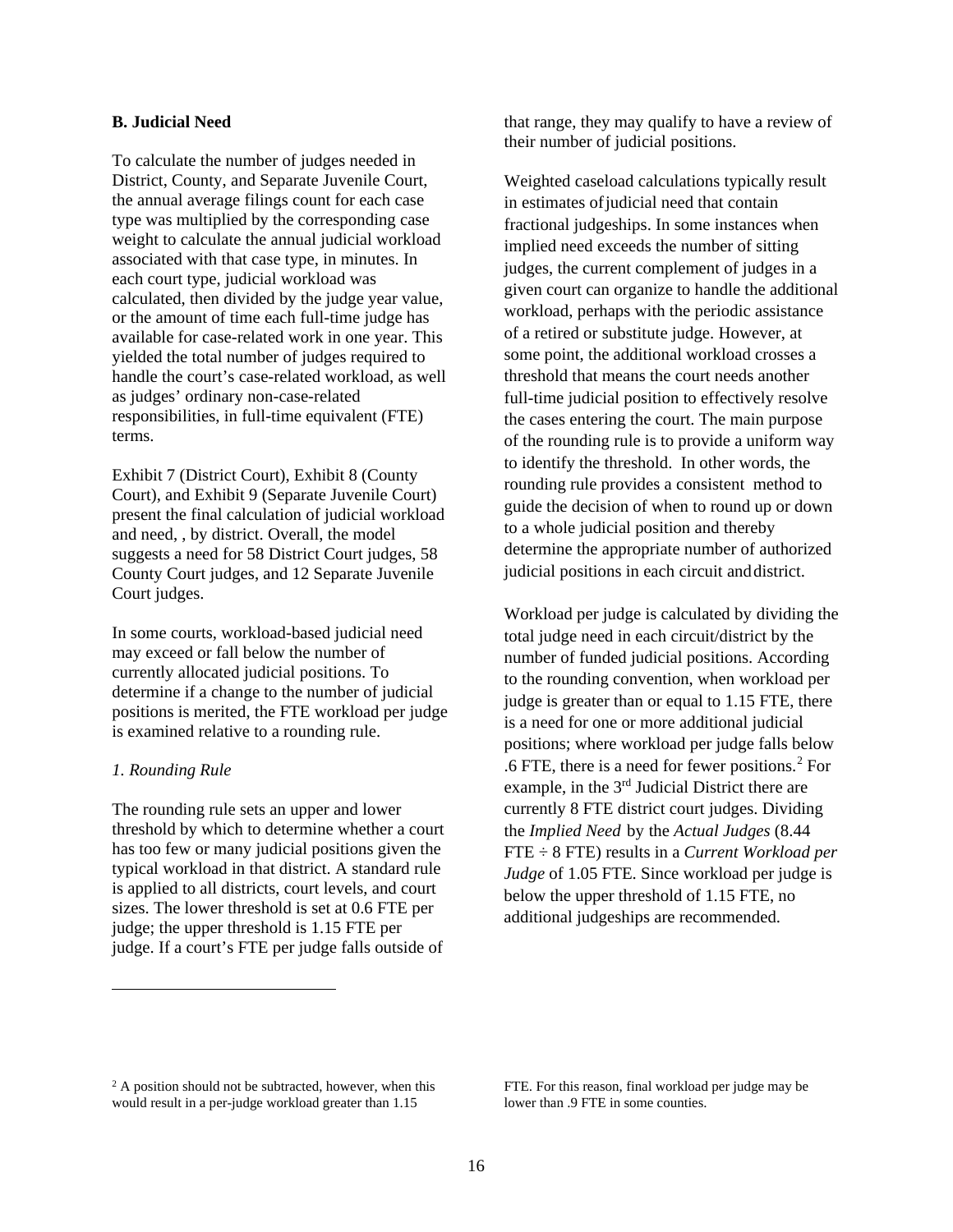The rounding convention using workload per judge was designed to provide empirical guidance as to which courts are over- or underresourced. It also provides a means to rank jurisdictions regarding their relative need. The higher the workload per judge, the greater the need for additional resources (e.g., a court with a workload per judge of 1.29 would have a greater need for an additional judge than a court with a workload per judge of 1.12). The upper and lower thresholds are guidelines for an initial identification of courts that may need additional (or fewer) resources.

Courts that are near the threshold (e.g., courts with a workload per judge between 1.10 and 1.20) may benefit from a secondary analysis that examines additional contextual factors affecting the need for judges. For courts falling slightly below the threshold (e.g., workload per judge of 1.14),these extra factors should be considered when determining whether additional judicial resources areneeded.

The rounding convention can be summarized as:

Rule 1: If workload per judge >= 1.15, add judges until workload per judge < 1.15

Rule 2: If workload per judge < 0.60, subtract a judge ONLY if resulting workload per judge < 1.15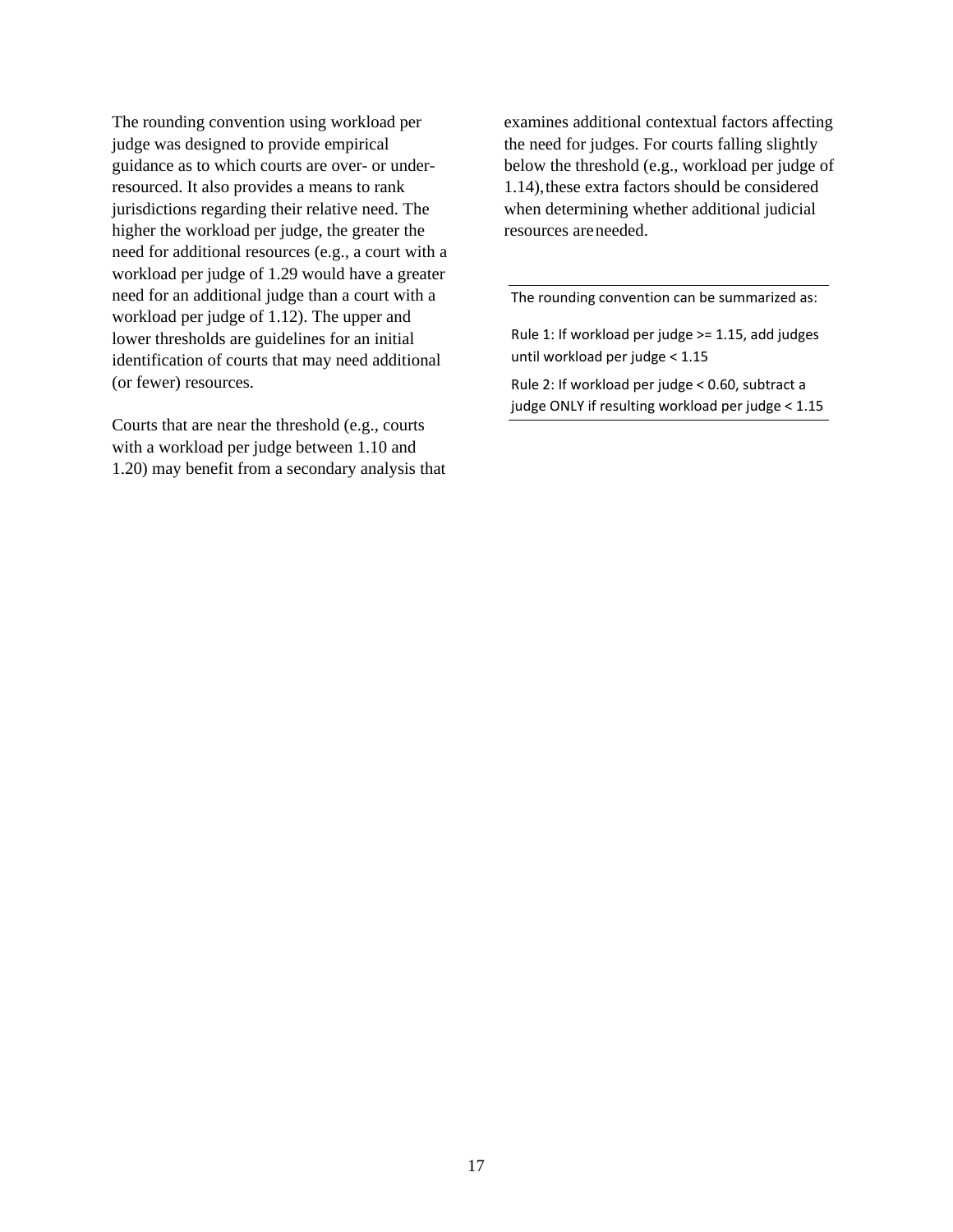# **Exhibit 7. Judicial Workload and Need, District Court**

|                                       |   | <b>District</b> |         |         |           |         |         |         |         |         |         |         |         |           |
|---------------------------------------|---|-----------------|---------|---------|-----------|---------|---------|---------|---------|---------|---------|---------|---------|-----------|
|                                       |   |                 |         |         |           |         |         |         |         |         | 10      | 11      | 12      | Statewide |
| <b>Total Workload</b>                 |   | 244,056         | 416.957 | 772,490 | 1,893,644 | 275,364 | 252.543 | 182,868 | 120,081 | 347,305 | 168.962 | 348,001 | 311,290 | 5,333,561 |
| Judicial Year Value                   | ÷ | 78,480          | 91.560  | 91,560  | 91,560    | 85,020  | 89,380  | 81,750  | 78,480  | 89,380  | 76,300  | 81,750  | 81,750  |           |
| Implied Judge Need (from model)       |   | 3.11            | 4.55    | 8.44    | 20.68     | 3.24    | 2.83    | 2.24    | 1.53    | 3.89    | 2.21    | 4.26    | 3.81    | 60.78     |
| <b>Actual Judges</b>                  |   |                 | 4       | 8       | 16        | 4       |         |         |         |         |         |         |         | 56        |
| Workload per judge (implied ÷ actual) |   | 1.04            | 1.14    | 1.05    | 1.29      | 0.81    | 0.94    | 1.12    | 0.77    | 0.97    | 1.11    | 1.06    | 0.95    | 1.09      |
| Judge need rounded (1.15/.6)          |   |                 | 4       |         | 18        | 4       |         |         |         |         |         | 4       | 4       | 58        |

# **Exhibit 8. Judicial Workload and Need, County Court**

|                                       |   | <b>District</b> |         |         |           |         |         |         |         |         |         |         |         |           |
|---------------------------------------|---|-----------------|---------|---------|-----------|---------|---------|---------|---------|---------|---------|---------|---------|-----------|
|                                       |   |                 |         |         |           |         | ь       |         |         |         | 10      | 11      | 12      | Statewide |
| <b>Total Workload</b>                 |   | 215.683         | 330,412 | 676,087 | .,235,494 | 326,377 | 270,590 | 203,234 | 135.406 | 367,949 | 214,682 | 396,941 | 317,911 | 4,690,766 |
| Judicial Year Value                   | ÷ | 78,480          | 85,020  | 91,560  | 91,560    | 78,480  | 78,480  | 78,480  | 71,940  | 89,380  | 78,480  | 78,480  | 78,480  |           |
| Implied Judge Need (from model)       |   | 2.75            | 3.89    | 7.38    | 13.49     | 4.16    | 3.45    | 2.59    | 1.88    | 4.12    | 2.74    | 5.06    | 4.05    | 55.55     |
| <b>Actual Judges</b>                  | ÷ |                 | 4       |         | 12        |         | 4       |         |         |         |         |         |         | 58        |
| Workload per judge (implied ÷ actual) |   | 0.92            | 0.97    | 1.05    | 1.12      | 0.83    | 0.86    | 0.86    | 0.63    | 1.03    | 0.91    | 1.01    | 0.81    | 0.96      |
| Judge need rounded (1.15/.6)          |   |                 | 4       |         | 12        |         |         |         |         |         |         |         |         | 58        |

# **Exhibit 9. Judicial Workload and Need, Separate Juvenile Court**

|                                            |   |         | 3       | 4       | Statewide |
|--------------------------------------------|---|---------|---------|---------|-----------|
| <b>Total Workload</b>                      |   | 167,764 | 340,828 | 627,150 | 1,135,733 |
| Judicial Year Value                        | ÷ | 89,380  | 91,560  | 91,560  |           |
| Implied Judge Need (from model)            |   | 1.88    | 3.72    | 6.85    | 12.45     |
| Actual Judges                              | ÷ | 2       | 4       | 6       | 12        |
| Workload per judge (implied $\div$ actual) |   | 0.94    | 0.93    | 1.14    | 1.04      |
| Judge need rounded (1.15/.6)               |   |         | 4       | 6       | 12        |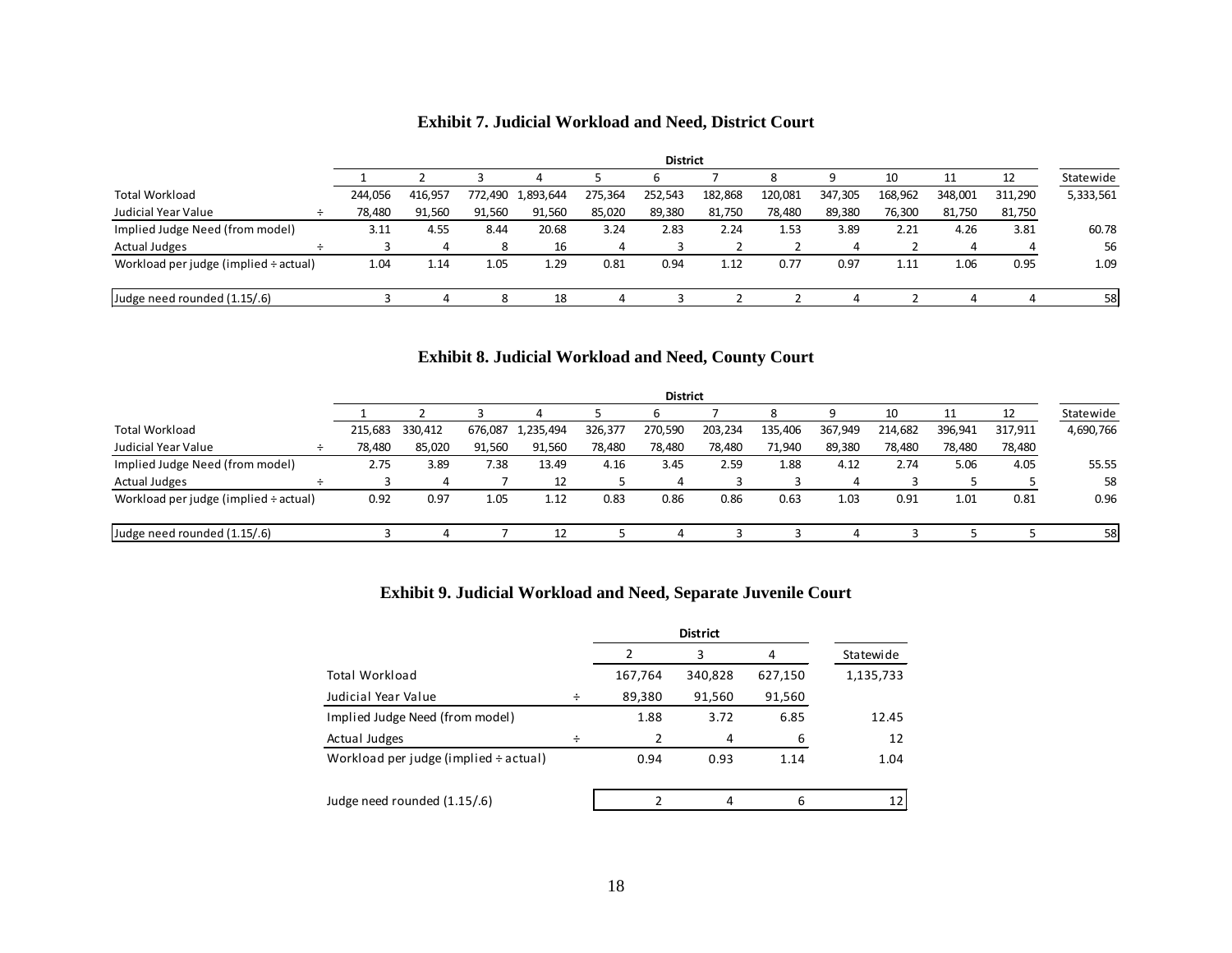# <span id="page-20-0"></span>**VI. RECOMMENDATIONS**

The final weighted caseload model provides an empirically grounded basis for analyzing judicial workload and need in each of Nebraska's District, County, and Separate Juvenile Courts. NSCS recommendations are intended to ensure the effective use of the weighted caseload model and to preserve the model's integrity and utility over time.

# **Recommendation 1**

The revised weighted caseload model clearly illustrates the changing character of judicial workload in Nebraska. The model is used to determine the number of judges needed in each District, County and Separate Juvenile Court. The model finds the current complement of judges is appropriate in all court locations, with the exception of the  $4<sup>th</sup>$  Judicial District. The model suggests the need for two new judgeships in the  $4<sup>th</sup>$  Judicial District, but does not reflect the additional judgeship to be added in that district effective July 1, 2021.

# **Recommendation 2**

A critical assumption of Nebraska's weighted caseload models is that case filings are entered into JUSTICE uniformly and accurately. NCSC recommends that Nebraska's district and county court clerks continue their efforts to improve the uniformity of data entry and that the trial courts continue efforts to encourage uniformity in case filings. Ideally, for all criminal and civil case types, multi-charge or multi-petition cases should be counted as a single case unless they are unable to be consolidated and must be processed separately. For juvenile 3A cases, NCSC recommends counting children rather than total cases due to the disparate filing practices across the state. A case with multiple children should count each child only once, when they are added to the case.

#### **Recommendation 3**

The calculations of judge need in this report are based upon a three-year average of case filing data. NCSC recommends that Nebraska AOCP recalculate judge need on an annual basis using the same methodology set forth in this report and updated with year-end case filing data to produce a 3-year rolling average. The application of the workload formula to the most recent filings will reveal the impact of any caseload changes judicial workload.

# **Recommendation 4**

The availability of support personnel, especially law clerks, court clerks, bailiffs and child support referees, has a profound impact on judges' ability to perform their work efficiently and effectively. The recommended case weights were calculated based on the actual judge time only, so if support personnel are no longer provided or are reduced in a particular district, the judicial need will be higher that is reflected in the weighted caseload report. JNAC members and results from the Sufficiency of Time survey stressed the importance of strong support staff. NCSC recommends that periodic workload assessments be conducted for law clerks, court clerks, bailiffs and child support referees.

# **Recommendation 5**

Over time, the integrity of any weighted caseload model may be affected by external factors such as changes in legislation, case law, or court technology. NCSC recommends that the Nebraska Supreme Court and the AOCP conduct a comprehensive review of the weighted caseload models every five to seven years. Between updates, if a major change in the law appears to have a significant impact on judicial workload, JNAC and/or a representative focus group of judges that handle the case type(s) may be convened to make interim adjustments to the affected case weight(s).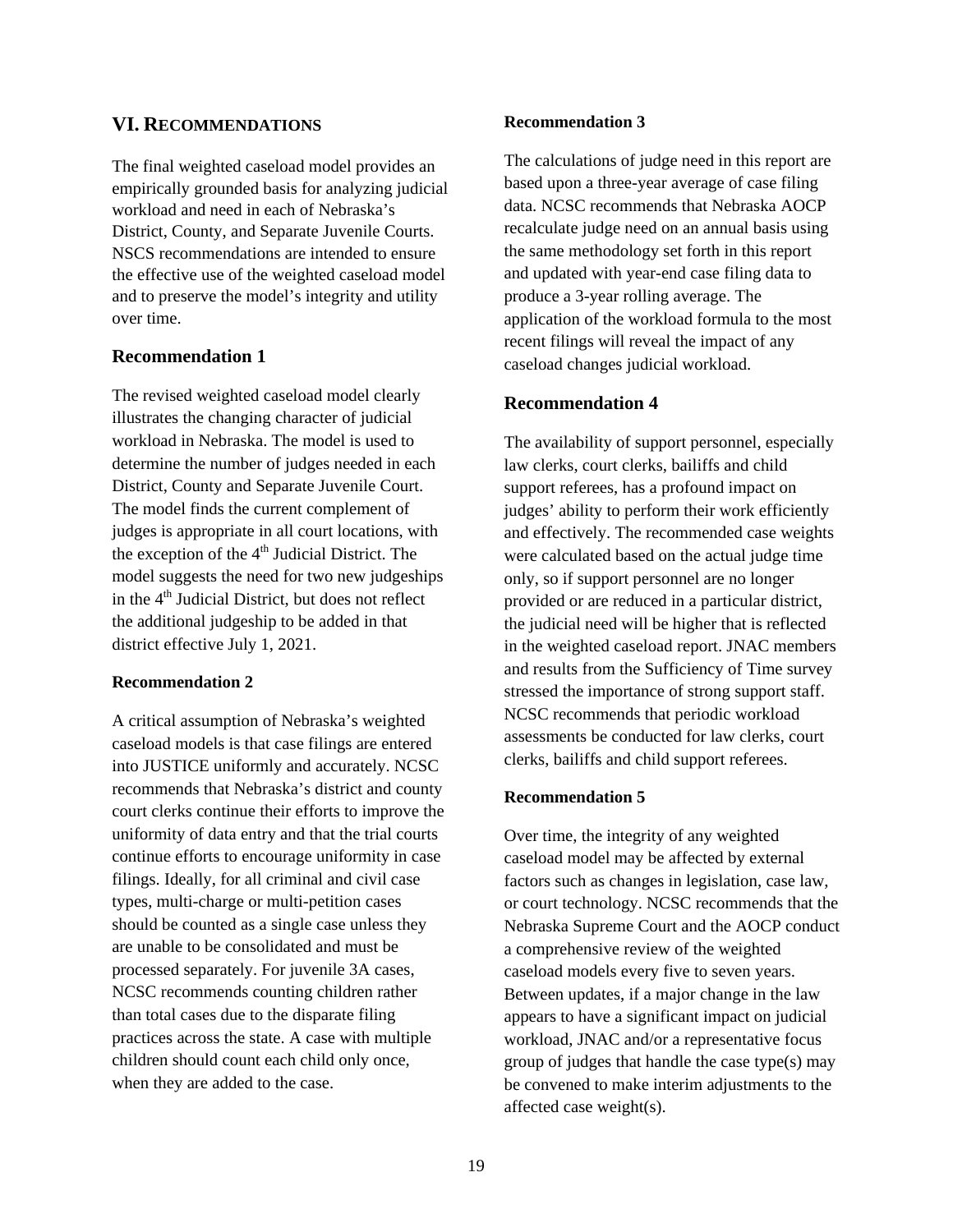# <span id="page-21-0"></span>**APPENDIX A. GLOSSARY OF TERMS, DISTRICT COURT**

# *Case Types*

- **A. Problem-Solving Court Cases** Young Adult, Adult Drug, Adult DUI, Veterans , Mental Health, Reentry
- **B. Protection Orders** Domestic Abuse, Harassment, and Sexual Assault
- **C. Civil** Everything that is not a Protection Order or Domestic Relations case
	- **D. Class I Felony** Murder 1 & 2,  $1^{st}$  deg. Sex. Asslt,  $1^{st}$  deg. Sex. Asslt on a child
	- **E. Other Criminal** All other criminal cases that are not Class I Felonies
	- **F. Domestic Relations** Divorce, Paternity, Court Ordered Support, Grandparent Visitation, Interstate Child Support, etc.
	- **G. Appeals** Civil, Criminal or Traffic Appeals
	- **H. Administrative Appeals**

# *Case-Related Activities*

# **1. Pre-Disposition/Non-Trial Disposition**

Includes all on-bench and off-bench activity related to pretrial proceedings and non-trial dispositions. In probate cases, includes uncontested proceedings to appoint a fiduciary or to order supervision of a trust. Includes all off-bench research and preparation related to pre-disposition and non-trial disposition activities. Some examples of pre-disposition/non-trial disposition activities include:

- Arraignment
- Pretrial motion that does not fully dispose of the case (e.g., motion in limine)
- Scheduling conference
- Issuance of warrant
- Entry of guilty plea and sentencing
- Motion to Dismiss
- Motion for default judgment
- Motion for summary judgment
- Uncontested disposition hearing in domestic/paternity case
- Bond reviews
- $\bullet$  404 & 414 motions
- Determine competency
- Daubert Motion, Trammel Motion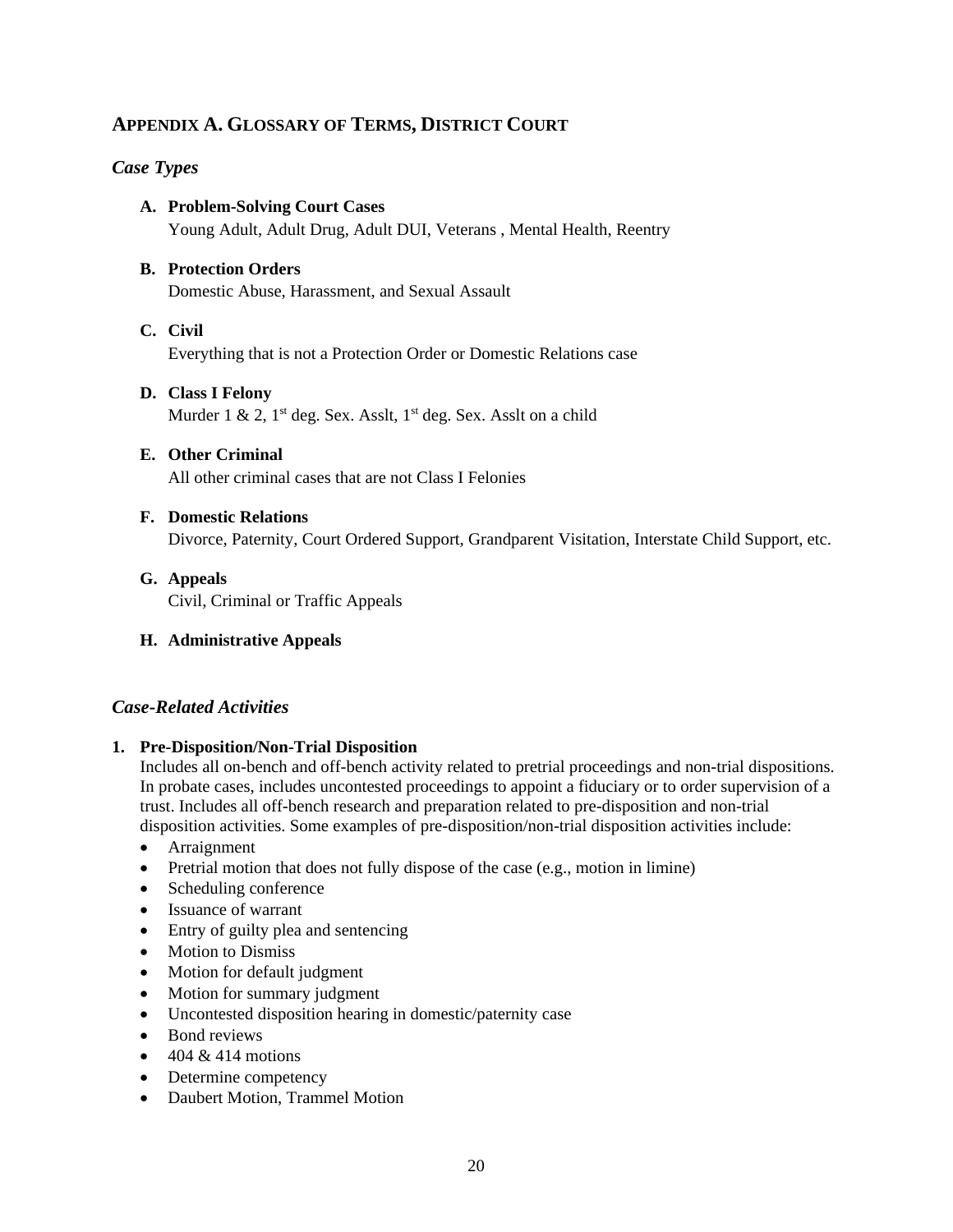- Discovery motions
- Temporary injunctions

# **2. Trial**

Includes all on-bench and off-bench activity related to a bench or jury trial or another contested proceeding that disposes of the original petition in the case.. Includes all off-bench research and preparation related to trials. Includes sentencing following a bench or jury trial. Some examples of trial activities include:

- Bench trial
- Jury trial
- Sentencing after conviction at trial
- Trial de novo
- Contested divorce/paternity/support hearing

# **3. Post-Disposition**

Includes all on-bench and off-bench activity that occurs after the entry of judgment on the original complaintin the case. Includes all off-bench research and preparation related to post-disposition activity. Does not include trials de novo. Some examples of post-disposition activity include:

- Post-trial motion
- Motion to Revoke Probation
- Sentencing after revocation of probation
- Complaint to change of custody, support, parenting time, or domicile
- Child support enforcement
- Motion for installment judgment
- Custodial sanction hearing
- Post-conviction/habeas/DNA testing
- Motion for New Trial
- Motion to Alter/Amend, Motion to Set Aside Conviction/Judgment
- •
- Renewal on Protection Orders

# 4. **Post-Release Supervision (PRS)**

*For District Court only.*

- PRS hearing
- Custodial sanction hearing
- PRS status check
- Motion to revoke PRS
- Sentencing after revocation of PRS

# *Non-Case-Related Activities*

# **a. Non-Case-Related Administration**

Includes all non-case-related administrative work such as:

- Staff meetings
- Judges' meetings
- Personnel matters
- Staff supervision and mentoring
- Court management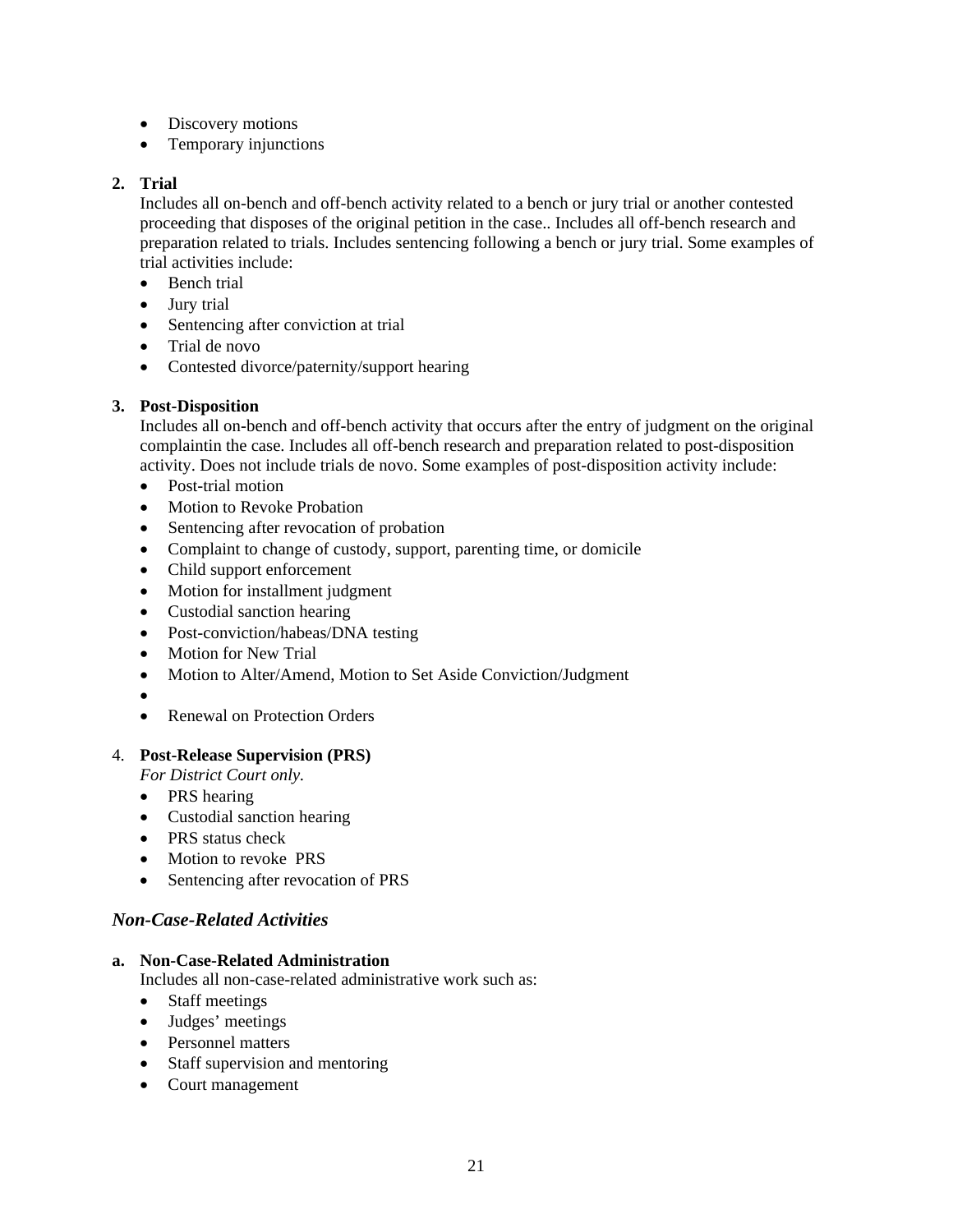# **b. General Legal Research**

Includes all reading and research that is *not* related to a particular case before the court. Examples include:

- Reading journals
- Reading professional newsletters
- Reviewing appellate court decisions

#### **c. Judicial Education and Training**

Includes all educational and training activities such as:

- Judicial education
- Conferences

*Includes travel related to judicial education and training.*

#### **d. Committee Meetings, Other Meetings, and Related Work**

Includes all work related to and preparation for meetings of state and local committees, boards, and task forces, such as:

- Community criminal justice board meetings
- Bench book committee meetings
- Other court-related committee meetings

*Includes travel related to meetings.*

#### **e. Community Activities and Public Outreach**

Includes all public outreach and community service that is performed in a judge's official capacity. This category does not include work for which judges are compensated through an outside source, such as teaching law school courses, or personal community service work that is not performed in your official capacity. Examples of work-related community activities and public outreach include:

- Speaking at schools about legal careers
- Judging moot court competitions

*Includes travel related to community activities and public outreach.*

#### **f. Work-Related Travel**

Work-Related Travel includes only travel between courts during the business day. Time is calculated from the primary office location as determined by the Nebraska Supreme Court to the visited court.

Do not include commuting time from your home to your primary office location. Record travel time from your primary office location to judicial education and training, committee meetings, or community activities and public outreach in the applicable category. This is an account of minutes spent on travel only.

#### **g. Vacation, Sick Leave, and Holidays**

Includes all time away from work due to vacation, personal leave, illness or medical leave, and court holidays.

### **h. Lunch and Breaks**

Includes all routine breaks during the working day.

#### **i. NCSC Time Study**

Includes all time spent filling out time study forms and entering time study data using the Web-based form.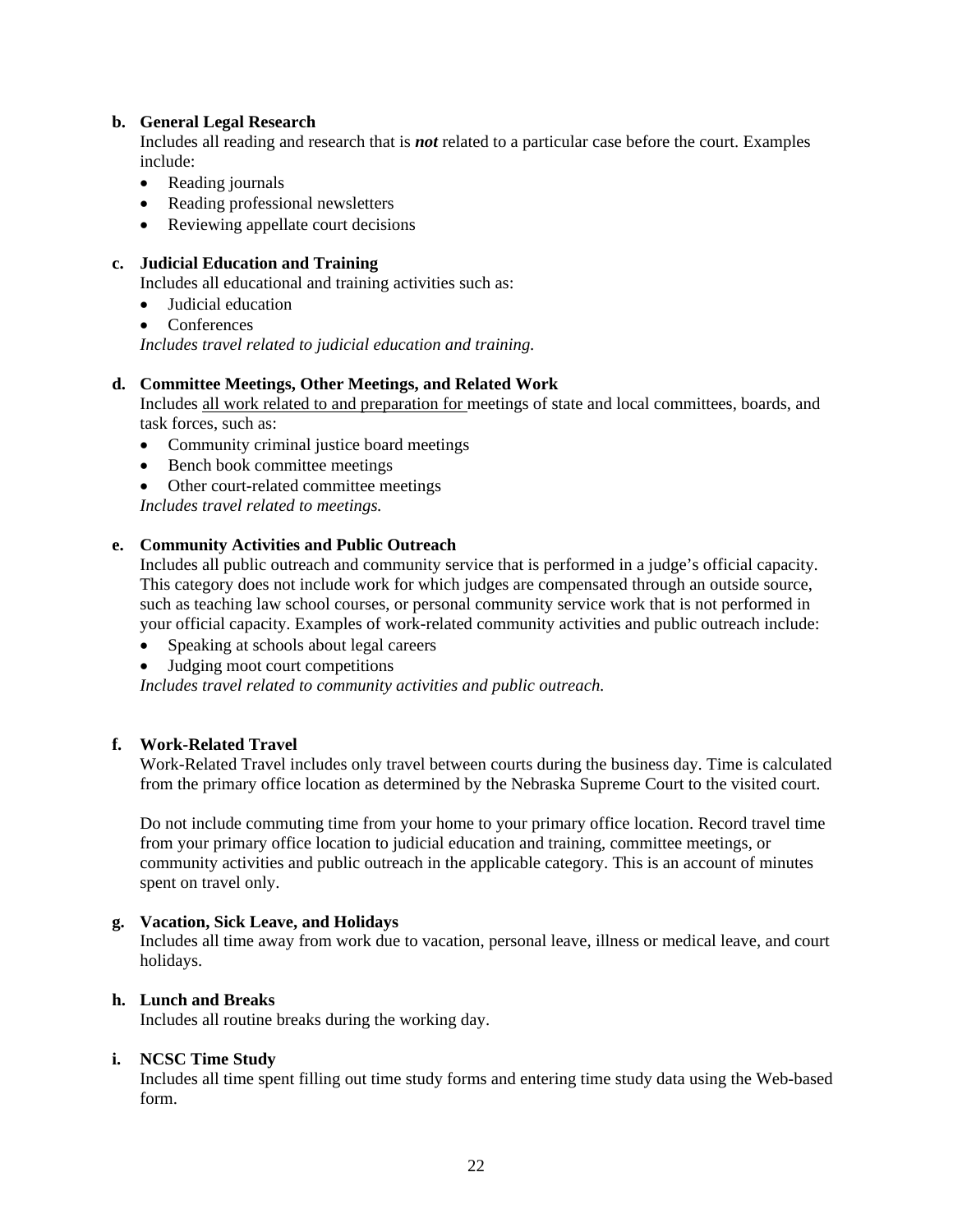# <span id="page-24-0"></span>**APPENDIX B. GLOSSARY OF TERMS, COUNTY COURT**

# *Case Types*

- **A. Domestic Relations** Divorce, Paternity
- **B. Protection Orders** Domestic Abuse, Harassment, and Sexual Assault
- **C. Felony** Bond Settings, Bond Reviews, Preliminary Hearings
- **D. Misdemeanor**
- **E. District Court: Adult Problem-Solving Court**
- **F. Traffic**
- **G. Civil**
- **H. Probate** Estates
- **I. Guardianship/Conservatorship** Adult, Incompetent, Minor
- **J. Small Claims**
- **K. Adoption**
- **L. Juvenile: Abuse/Neglect/Dependency, Guardianship, and TPR**
- **M. Juvenile: Delinquency**
- **N. Juvenile: Status Offender 3B**
- **O. Juvenile: Mentally Ill and Dangerous 3C**
- **P. Juvenile: Bridge to Independence (B2I)**
- **Q. Juvenile: Interstate Compact Hearings/Filings** Transfer of Youth Under Supervision; Runaways, Escapees, and Absconders
- **R. Juvenile: Problem-Solving Court Cases (**currently this time is included in 3A weight)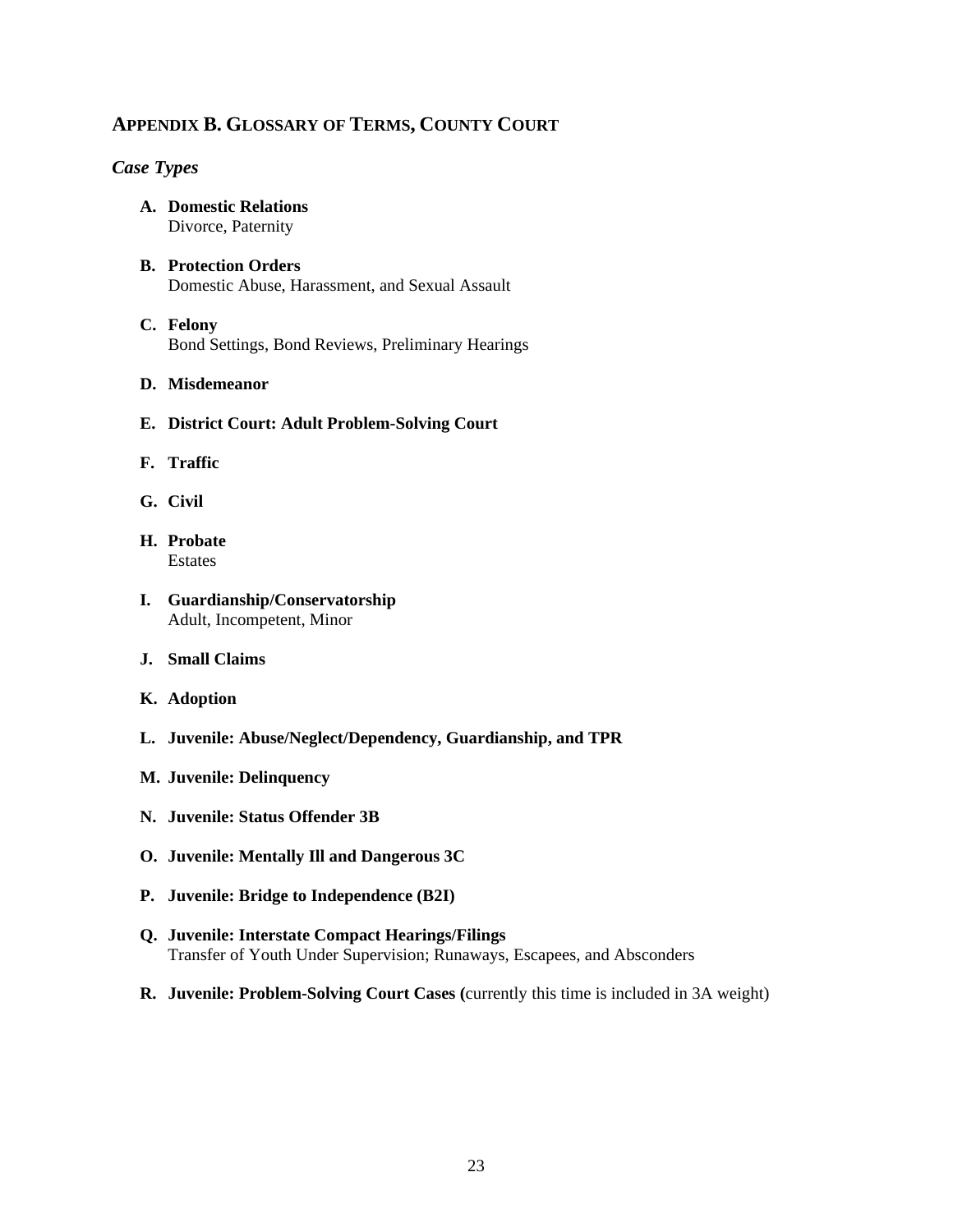# *Case-Related Activities*

# **1. Pre-Disposition/Non-Trial Disposition**

Includes all on-bench and off-bench activity related to pretrial proceedings and non-trial dispositions. In probate cases, includes uncontested proceedings to appoint a fiduciary or to order supervision of a trust. Includes all off-bench research and preparation related to pre-disposition and non-trial disposition activities. Some examples of pre-disposition/non-trial disposition activities include:

- Arraignment
- Pretrial motion that does not fully dispose of the case (e.g., motion in limine, motion to suppress)
- Proceeding to appoint a temporary guardian/conservator
- Scheduling conference
- Issuance of warrant  $(e.g., review probable cause affidavits and set bond; issue search warrant)$
- Pre-Adjudication juvenile delinquency review
- Entry of guilty plea and sentencing
- Informal traffic hearing
- Motion for summary judgment
- Hearing on appointment of permanent guardian/conservator
- Uncontested disposition hearing
- Motions for judgment on the pleadings
- Motions for default judgment
- Motions to dismiss
- Motion to Suppress
- Competency hearings
- Bond Reviews
- Competency Motions
- Cancel Warrants
- Motions for Default Judgment
- Motions for Debtor Exams
- Signing and Reviewing Search Warrants during and after work hours
- Signing and Reviewing Arrest Warrants during and after work hours
- SIGNDESK
- Motions for Substitute Service
- Seal Orders (Juvenile and Adult)
- Gun Appeals
- Juvenile (3a)-ex parte finding for removal; appt counsel, etc.

# **2. Trial**

Includes all on-bench and off-bench activity related to a bench or jury trial or another contested proceeding that disposes of the original petition in the case. In probate cases, includes contested proceedings to appoint a fiduciary or to order supervision of a trust. Includes all off-bench research and preparation related to trials. Includes sentencing following a bench or jury trial. Some examples of trial activities include:

- Bench trial
- Jury trial
- Sentencing after conviction at trial
- Trial de novo
- Trial on appointment of a permanent guardian/conservator
- Contested divorce hearing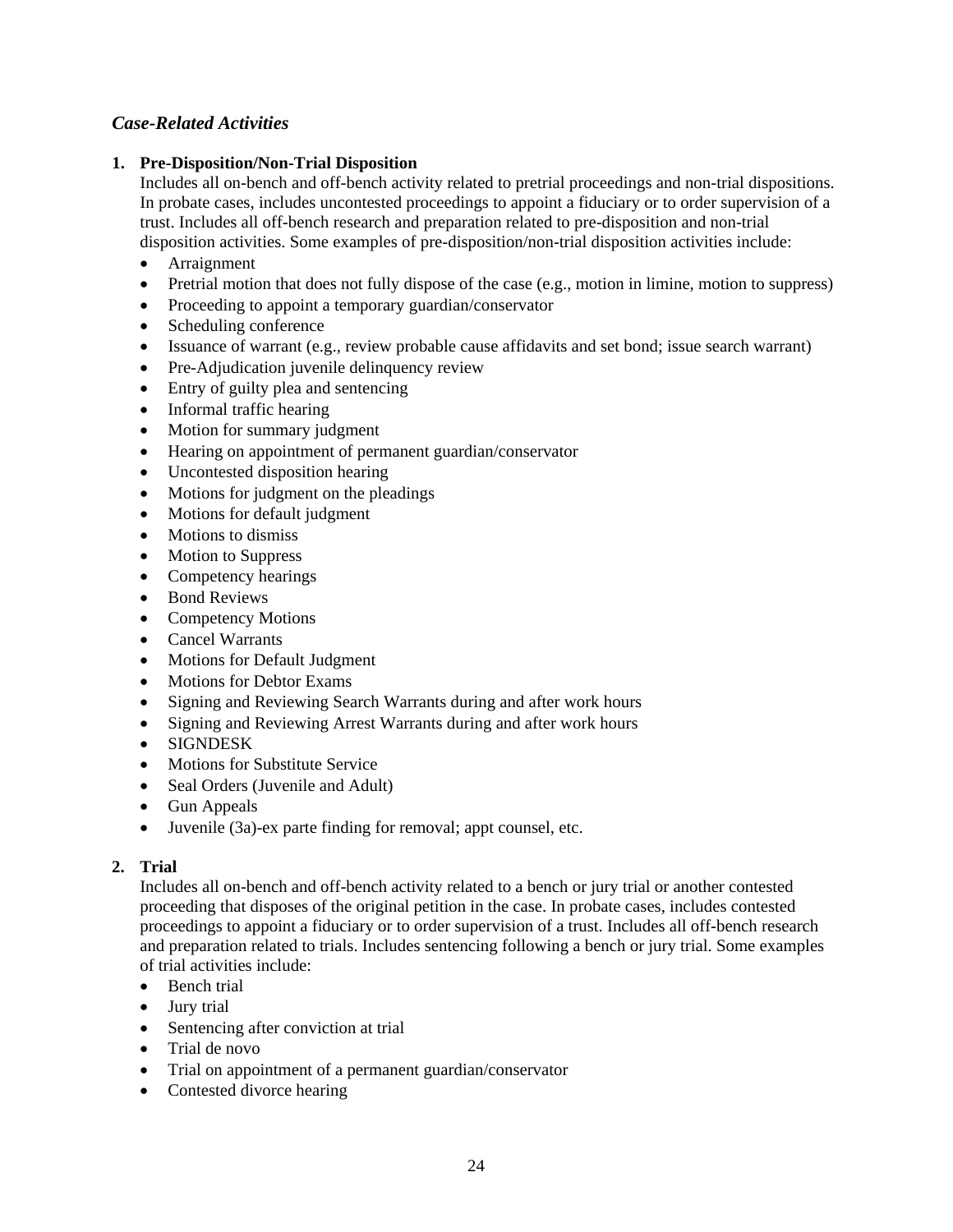- Juvenile adjudicatory hearing
- Contested disposition hearing
- Will Contest
- Trial to Remove POA, Trustee, Guardian/Conservator, Termination of Guardianship/Conservatorship
- Expedited Visitation Hearings in Guardianships
- Contested Fee Application Hearings
- Conducted All Legal Research
- Draft all Orders (Motions, Trial, Scheduling, etc.)
- Drug court termination hearings by county judge for district court drug court cases
- Sentencing hearings to determine financial ability to pay
- Drug court termination hearings by county judge for district court drug court cases

# **3. Post-Disposition**

Includes all on-bench and off-bench activity that occurs after the entry of judgment on the original petition in the case. In probate cases, includes all activity after a fiduciary is appointed or trust supervision is ordered. Includes all off-bench research and preparation related to post-disposition activity. Does not include trials de novo. Some examples of post-disposition activity include:

- Post-trial motion
- Sentencing after revocation of probation
- Guardianship/conservatorship review
- Guardianship/conservatorship modification/termination proceeding
- Account review (probate)
- Motion for installment judgment
- Permanency hearing
- Termination of parental rights
- 90-day review hearing (child protective proceedings)
- Post-adjudication juvenile delinquency review
- Custodial sanction hearing
- Post-conviction/habeas/DNA testing
- Time to Pay Requests
- Motions to Set Aside
- Motion for Debtor Exams
- Revivor Hearings
- Application for Continuing Lien
- Release Garnishee
- Motions to Determine Garnishee Liability
- Release of Non Exempt Funds
- Motions to Seal
- Garnishments
- Debtor exams
- Contempt/orders to show cause hearings
- Hearings on failures to pay fines/costs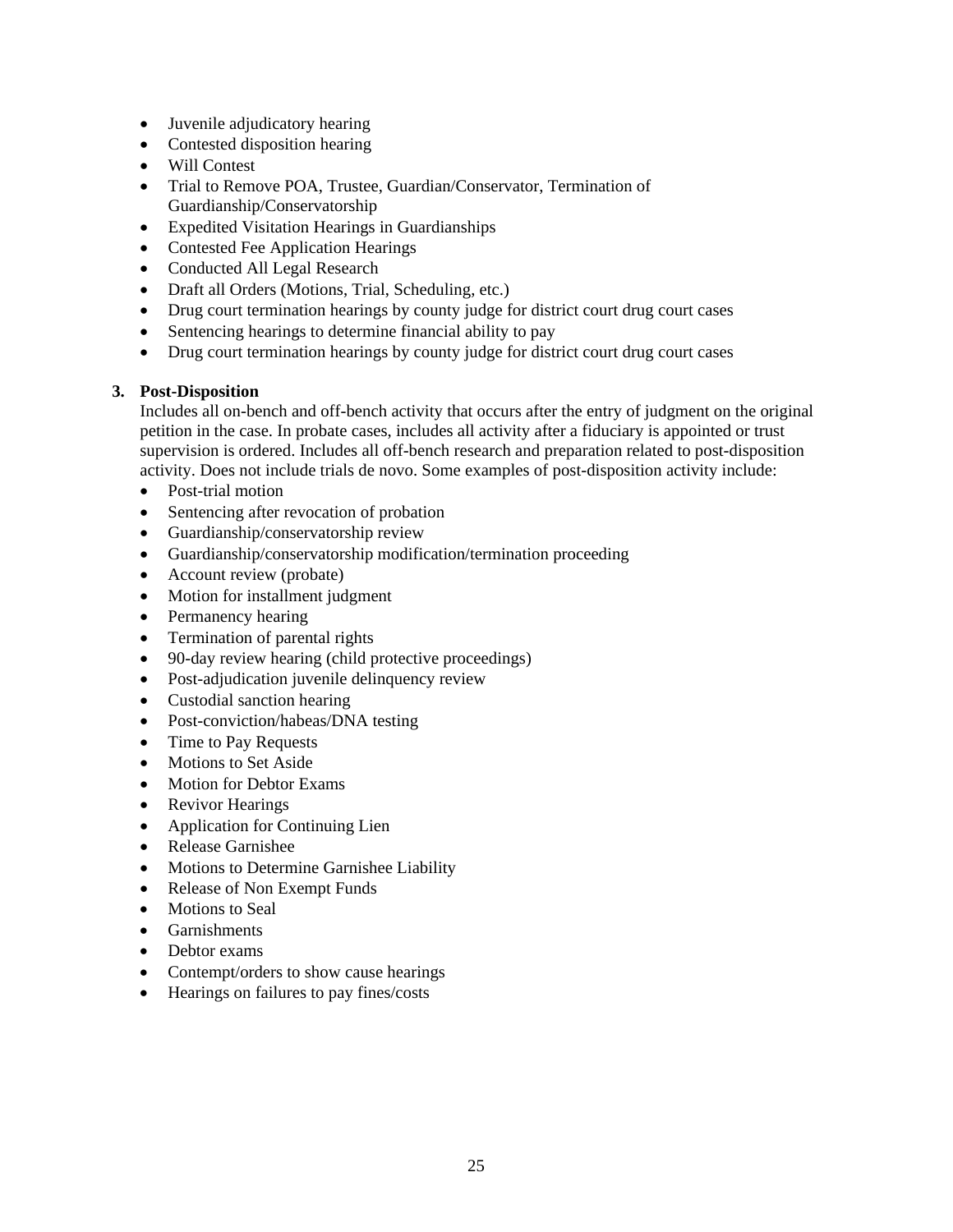# *Non-Case-Related Activities*

### **a. Non-Case-Related Administration**

Includes all non-case-related administrative work such as: Staff meetings Judges' meetings Personnel matters Staff supervision and mentoring Court management

#### **b. General Legal Research**

Includes all reading and research that is *not* related to a particular case before the court. Examples include: Reading journals Reading professional newsletters Reviewing appellate court decisions

#### **c. Judicial Education and Training**

Includes all educational and training activities such as: Judicial education **Conferences** *Includes travel related to judicial education and training.*

# **d. Committee Meetings, Other Meetings, and Related Work**

Includes all work related to and preparation for meetings of state and local committees, boards, and task forces, such as: Community criminal justice board meetings Bench book committee meetings Other court-related committee meetings *Includes travel related to meetings.*

#### **e. Community Activities and Public Outreach**

Includes all public outreach and community service that is performed in a judge's official capacity. This category does not include work for which a judge is compensated through an outside source, such as teaching law school courses, or personal community service work that is not performed in their official capacity. Examples of work-related community activities and public outreach include:

Speaking at schools about legal careers Judging moot court competitions *Includes travel related to community activities and public outreach.*

# **f. Work-Related Travel**

Work-Related Travel includes only travel between courts during the business day. Time is calculated from the primary office location as determined by the Nebraska Supreme Court to the visited court.

Does not include commuting time from a judge's home to their primary office location. Does include travel time from a judge's primary office location to judicial education and training, committee meetings, or community activities and public outreach in the applicable category. This is an account of minutes spent on travel only.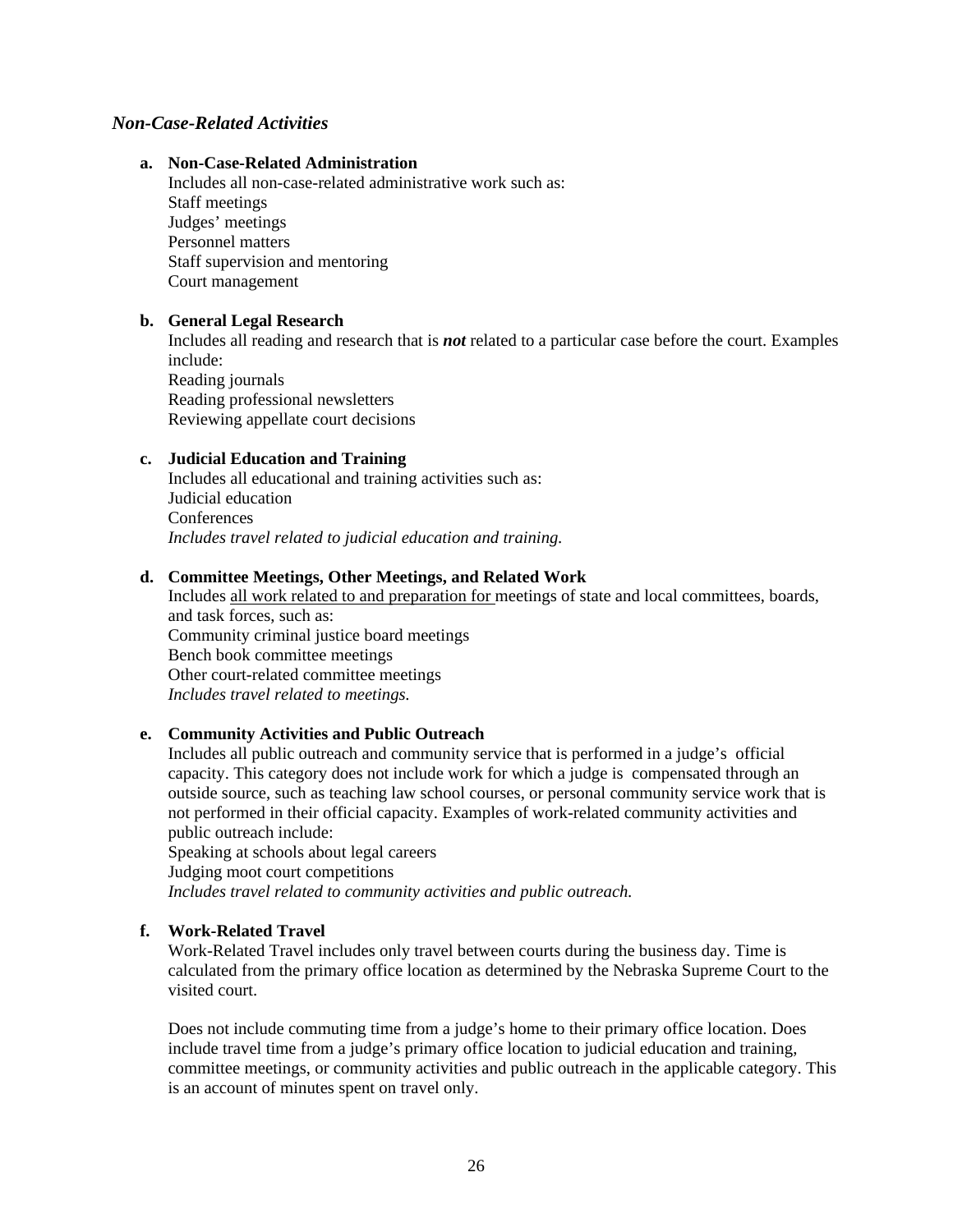# **g. Vacation, Sick Leave, and Holidays**

Includes all time away from work due to vacation, personal leave, illness or medical leave, and court holidays.

# **h. Lunch and Breaks**

Includes all routine breaks during the working day.

### **i. NCSC Time Study**

Includes all time spent filling out time study forms and entering time study data using the Webbased form.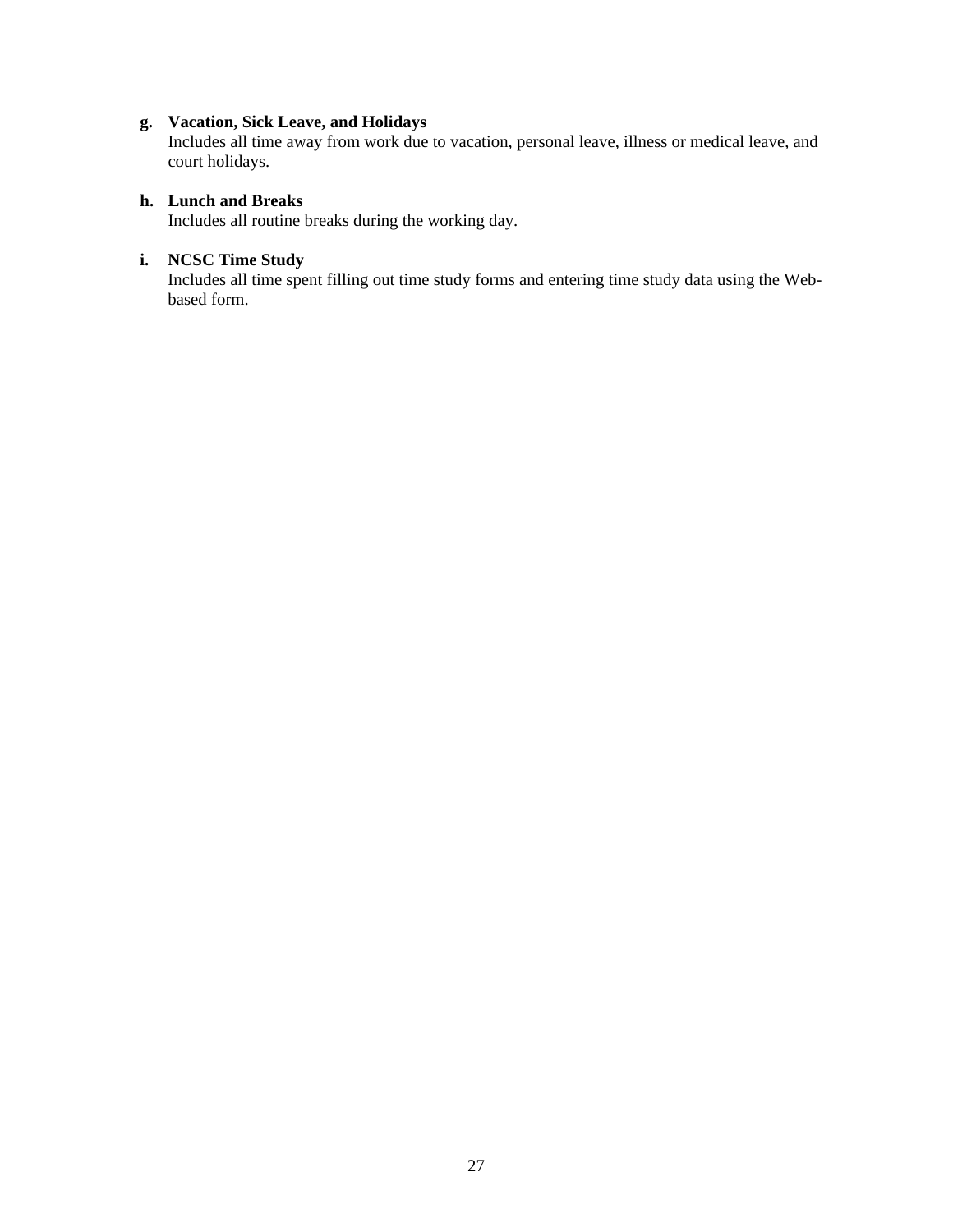# <span id="page-29-0"></span>**APPENDIX C. GLOSSARY OF TERMS, SEPARATE JUVENILE COURT**

# *Case Types*

**A. Abuse/Neglect/Dependency, Guardianship, and TPR**

# **B. Delinquency**

- **C. Status Offender 3B**
- **D. Mentally Ill and Dangerous 3C**
- **E. Problem-Solving Court Cases** (currently this time is included in the 3A weight)

# **F. Adoption**

**G. Domestic Relations** Paternity and Custody Determinations

# **H. Bridge to Independence (B2I)**

**I. Interstate Compact Hearings/Filings** Transfer of Youth Under Supervision; Runaways, Escapees, and Absconders

# *Case-Related Activities*

# **4. Pre-Disposition/Non-Trial Disposition**

Includes all on-bench and off-bench activity related to pretrial proceedings and non-trial dispositions. Includes all off-bench research and preparation related to pre-disposition and non-trial disposition activities. Some examples of pre-disposition/non-trial disposition activities include:

- Initial appearance-both 3a and delinq.
- Docket call-
- Pretrial motion hearing (both types of cases)
- Plea hearing/informal adjudication(both types of cases)
- Formal adjudication/trial (both types of cases)
- Disposition hearing (both types of cases)

# **5. Trial**

Includes all on-bench and off-bench activity related to a bench trial or another contested proceeding that disposes of the original petition in the case. Includes all off-bench research and preparation related to trials. Some examples of trial activities include:

- Continued disposition hearing (both types of cases)
- Review hearing (3a and probation)
- Permanency hearing (3a only)
- Exception hearing (3a only)
- Detention hearing (delinquency only)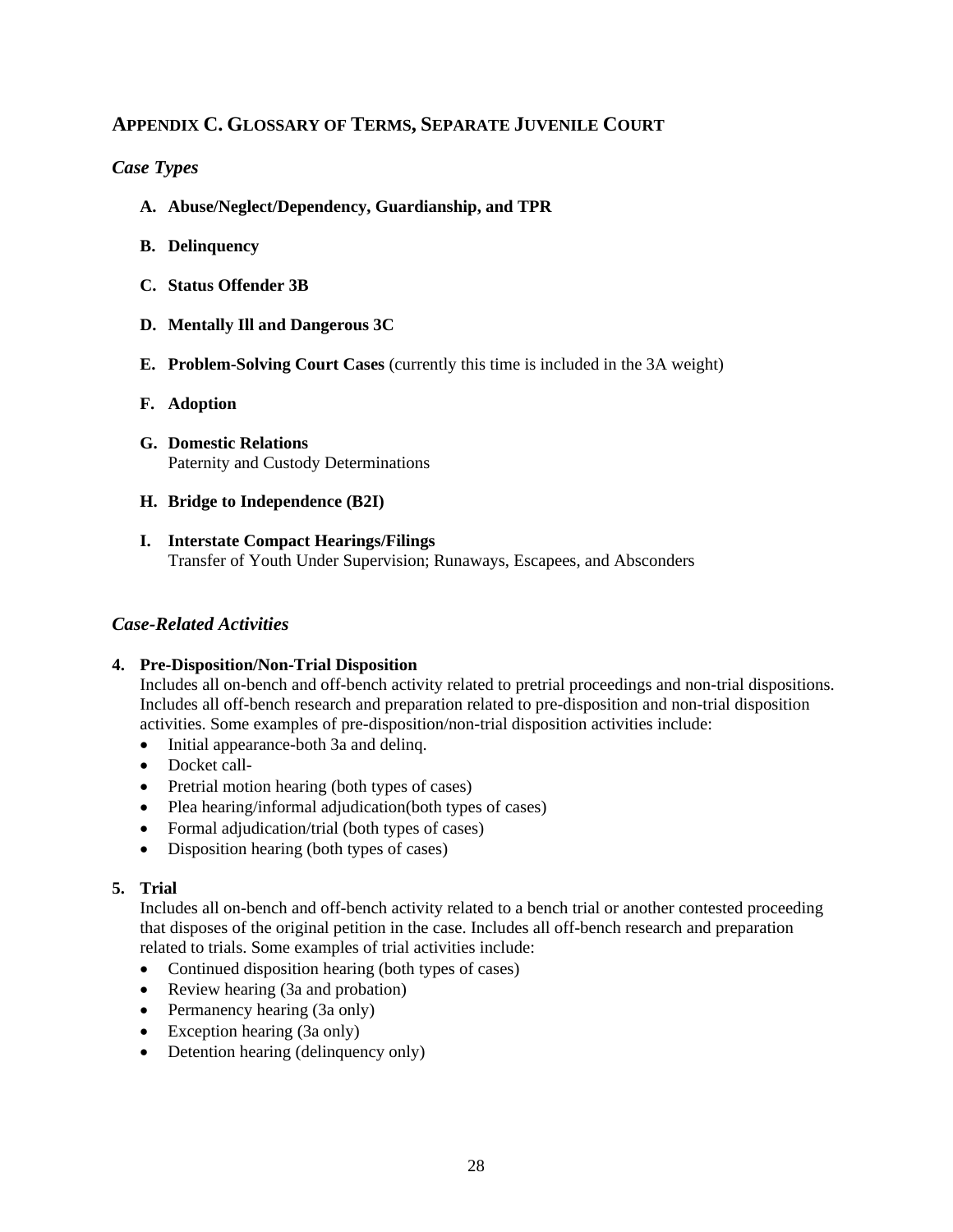# **6. Post-Disposition**

Includes all on-bench and off-bench activity that occurs after the entry of judgment on the original petition in the case. Includes all off-bench research and preparation related to post-disposition activity. Does not include trials de novo. Some examples of post-disposition activity include:

- Revocation of probation hearing docket call or plea (delinquency only)
- Revocation of probation hearing-contested hearing (delinquency only)
- Motion for commitment to yrtc hearings (delinquency only)
- Motion for termination of parental rights hearings (3a only) initial appearance, docket call and plea or formal hearing(trial)
- Guardianship review hearings (3a only)
- Placement check hearings (both delinquency and 3a)
- Placement change hearings (primarily 3a but occasionally probation review)
- Interstate compact hearings on runaways and absconders

# *Non-Case-Related Activities*

# **a. Non-Case-Related Administration**

Includes all non-case-related administrative work such as:

- Staff meetings
- Judges' meetings
- Personnel matters
- Staff supervision and mentoring
- Court management

# **b. General Legal Research**

Includes all reading and research that is *not* related to a particular case before the court. Examples include:

- Reading journals
- Reading professional newsletters
- Reviewing appellate court decisions

# **c. Judicial Education and Training**

Includes all educational and training activities such as:

- Judicial education
- Conferences

*Includes travel related to judicial education and training.*

# **d. Committee Meetings, Other Meetings, and Related Work**

Includes all work related to and preparation for meetings of state and local committees, boards, and task forces, such as:

- Community criminal justice board meetings
- Bench book committee meetings
- Other court-related committee meetings

*Includes travel related to meetings.*

# **e. Community Activities and Public Outreach**

Includes all public outreach and community service that is performed in a judge's official capacity. This category does not include work for which a judge is compensated through an outside source, such as teaching law school courses, or personal community service work that is not performed in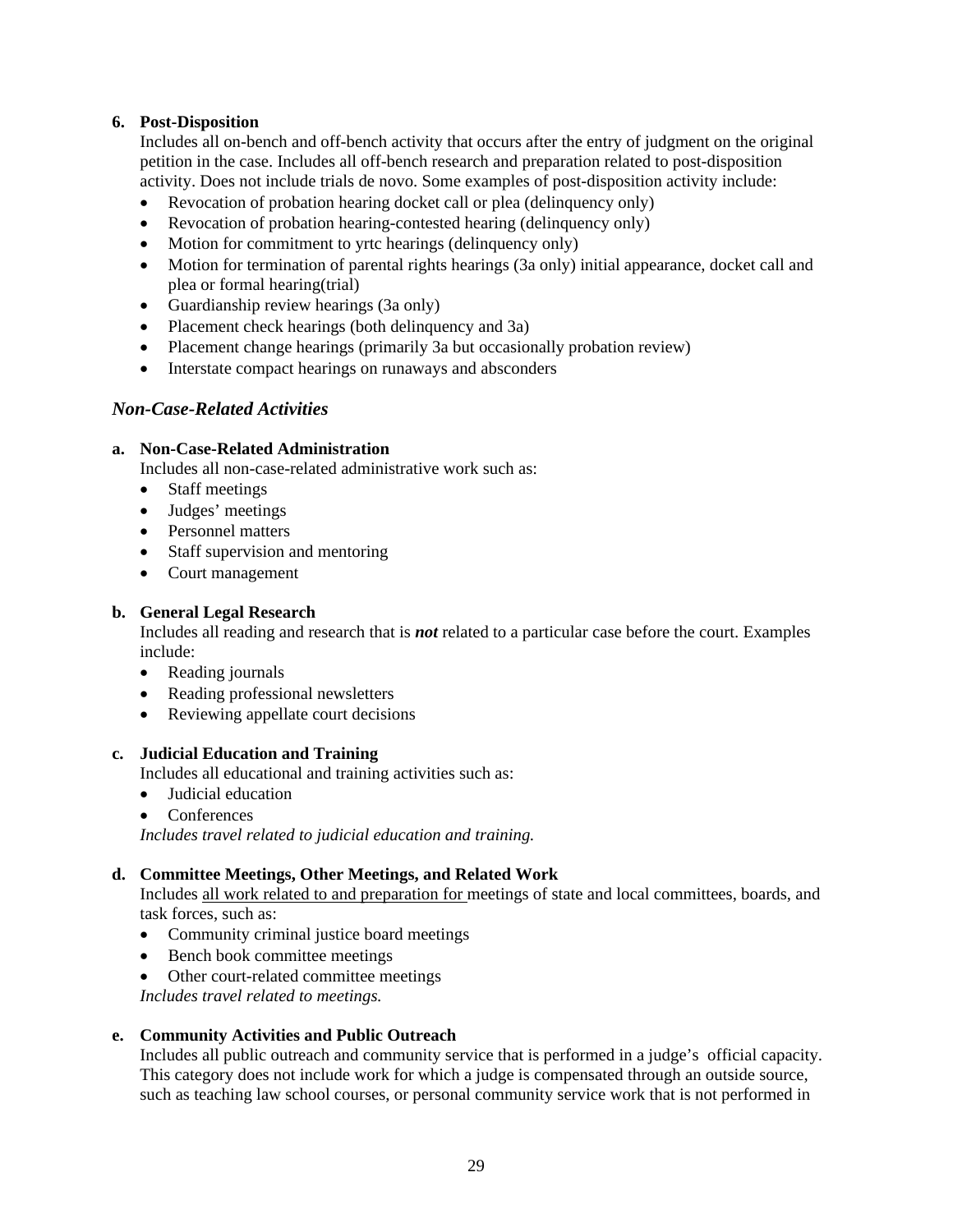their official capacity as a judge. Examples of work-related community activities and public outreach include:

- Speaking at schools about legal careers
- Judging moot court competitions

*Includes travel related to community activities and public outreach.*

# **f. Work-Related Travel**

Work-Related Travel includes only travel between courts during the business day. Time is calculated from the primary office location as determined by the Nebraska Supreme Court to the visited court.

Does not include commuting time from a judge's home to their primary office location. Does include travel time from a judge's primary office location to judicial education and training, committee meetings, or community activities and public outreach in the applicable category. This is an account of minutes spent on travel only.

# **g. Vacation, Sick Leave, and Holidays**

Includes all time away from work due to vacation, personal leave, illness or medical leave, and court holidays.

# **h. Lunch and Breaks**

Includes all routine breaks during the working day.

# **i. NCSC Time Study**

Includes all time spent filling out time study forms and entering time study data using the Web-based form.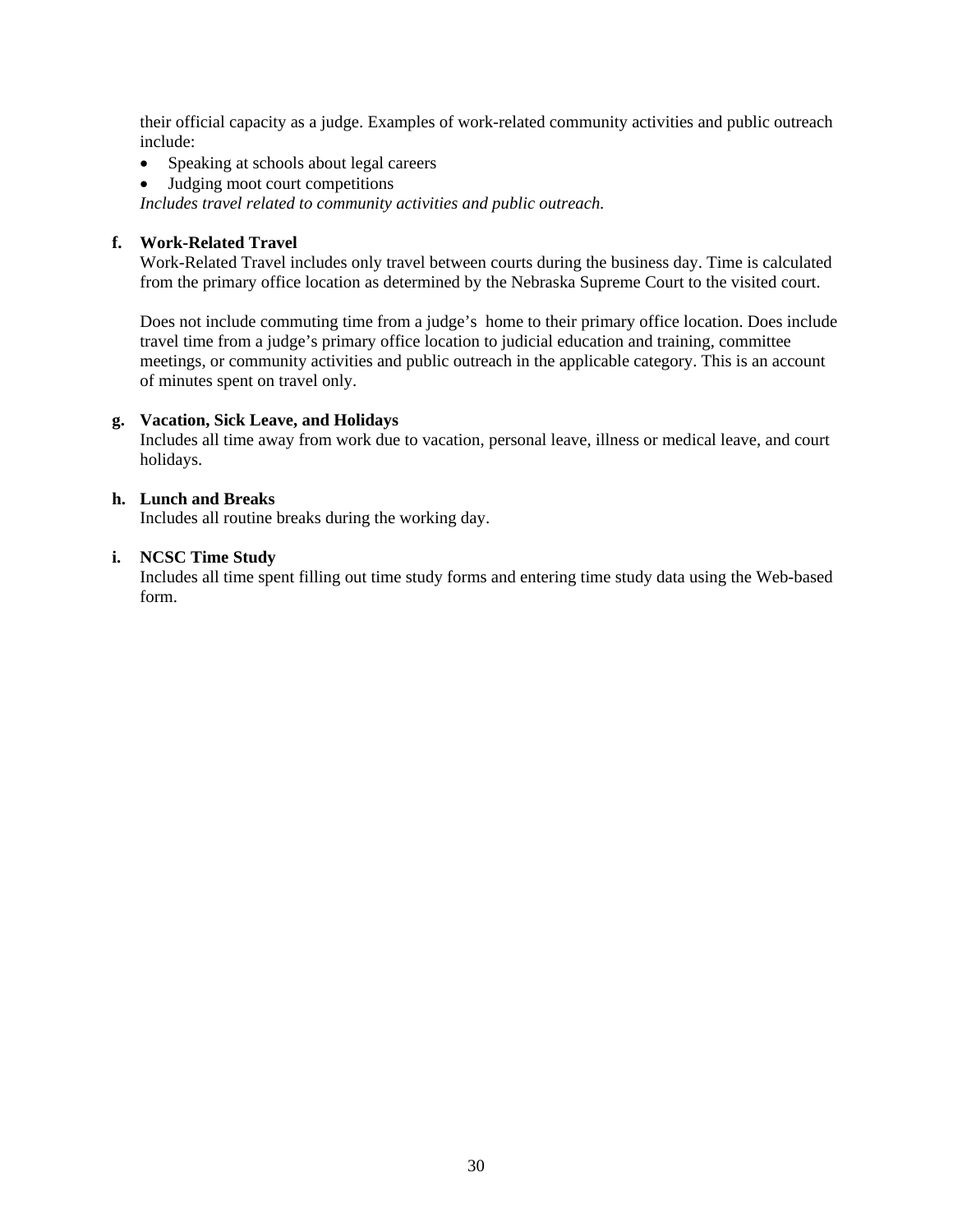# **APPENDIX D. SUFFICIENCY OF TIME SURVEY RESULTS, DISTRICT COURT**

<span id="page-32-0"></span>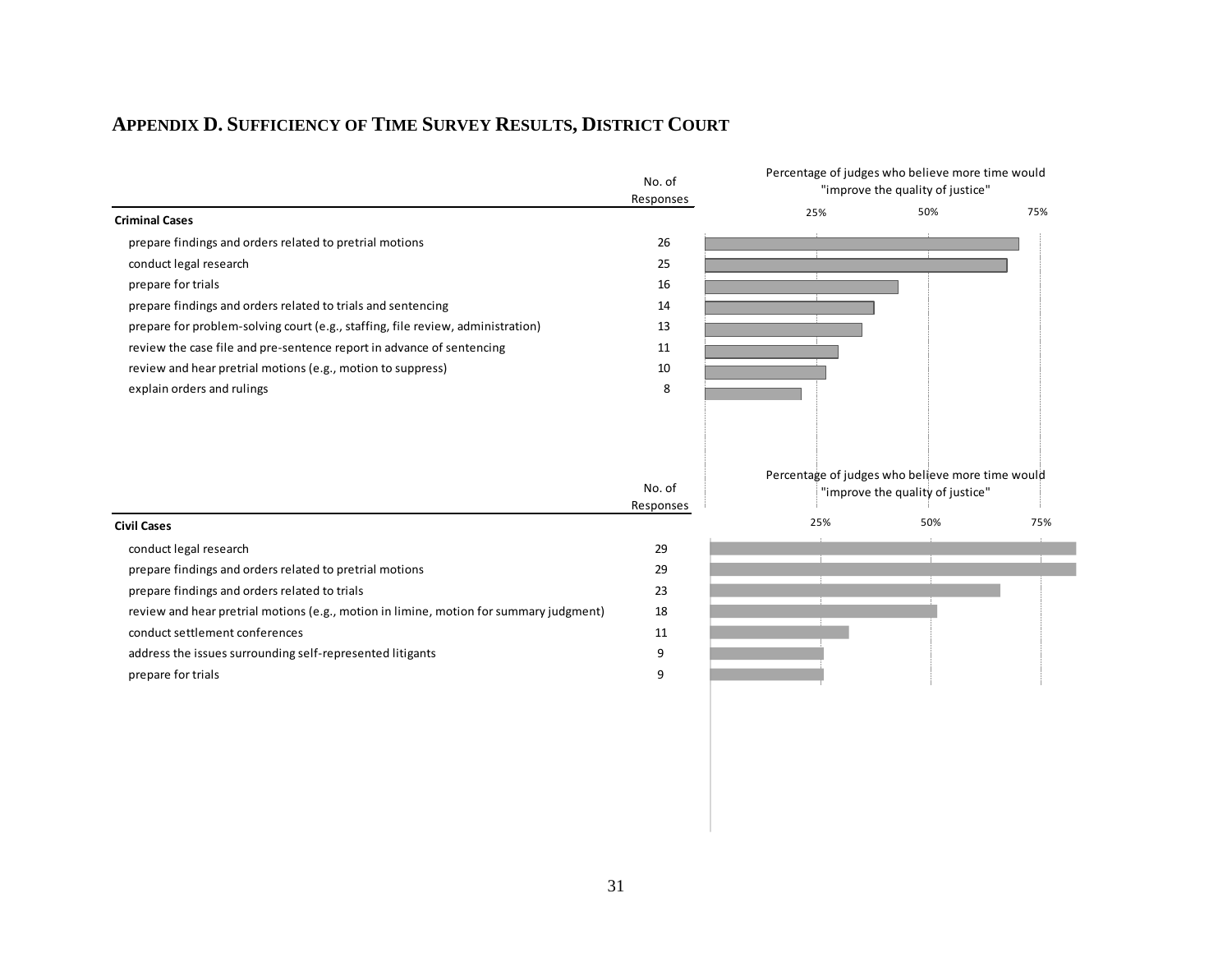

32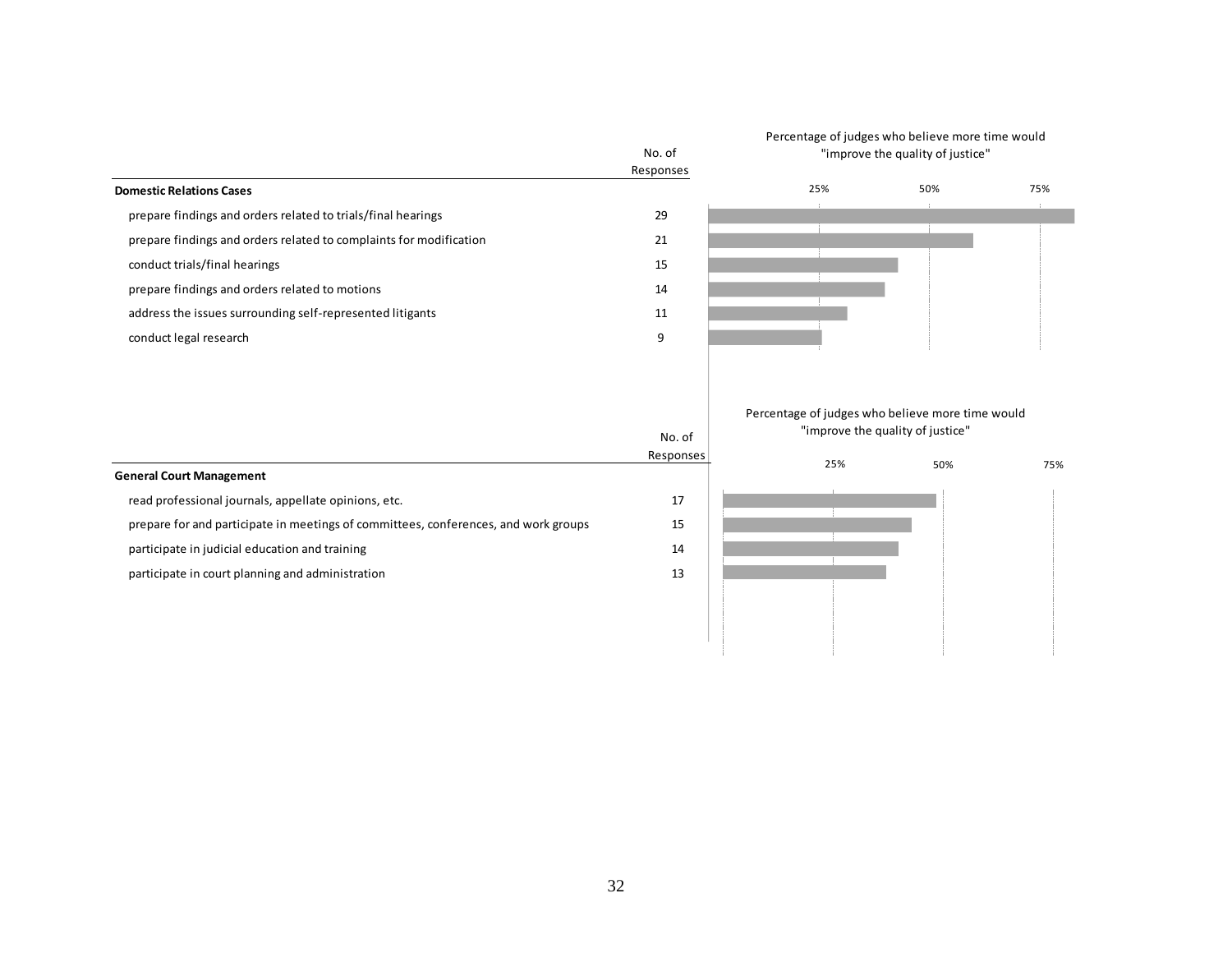# **APPENDIX E. SUFFICIENCY OF TIME SURVEY RESULTS, COUNTY COURT**

<span id="page-34-0"></span>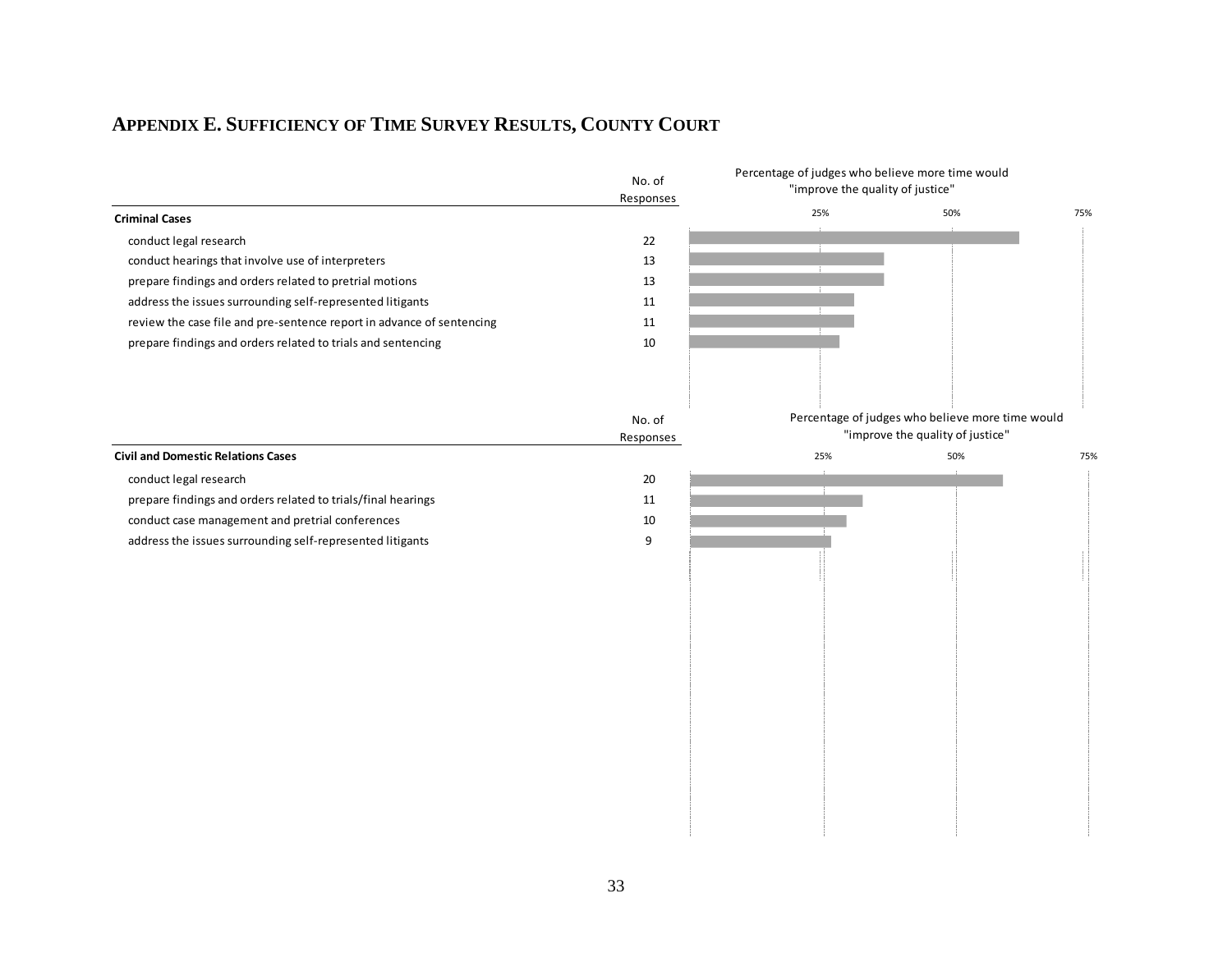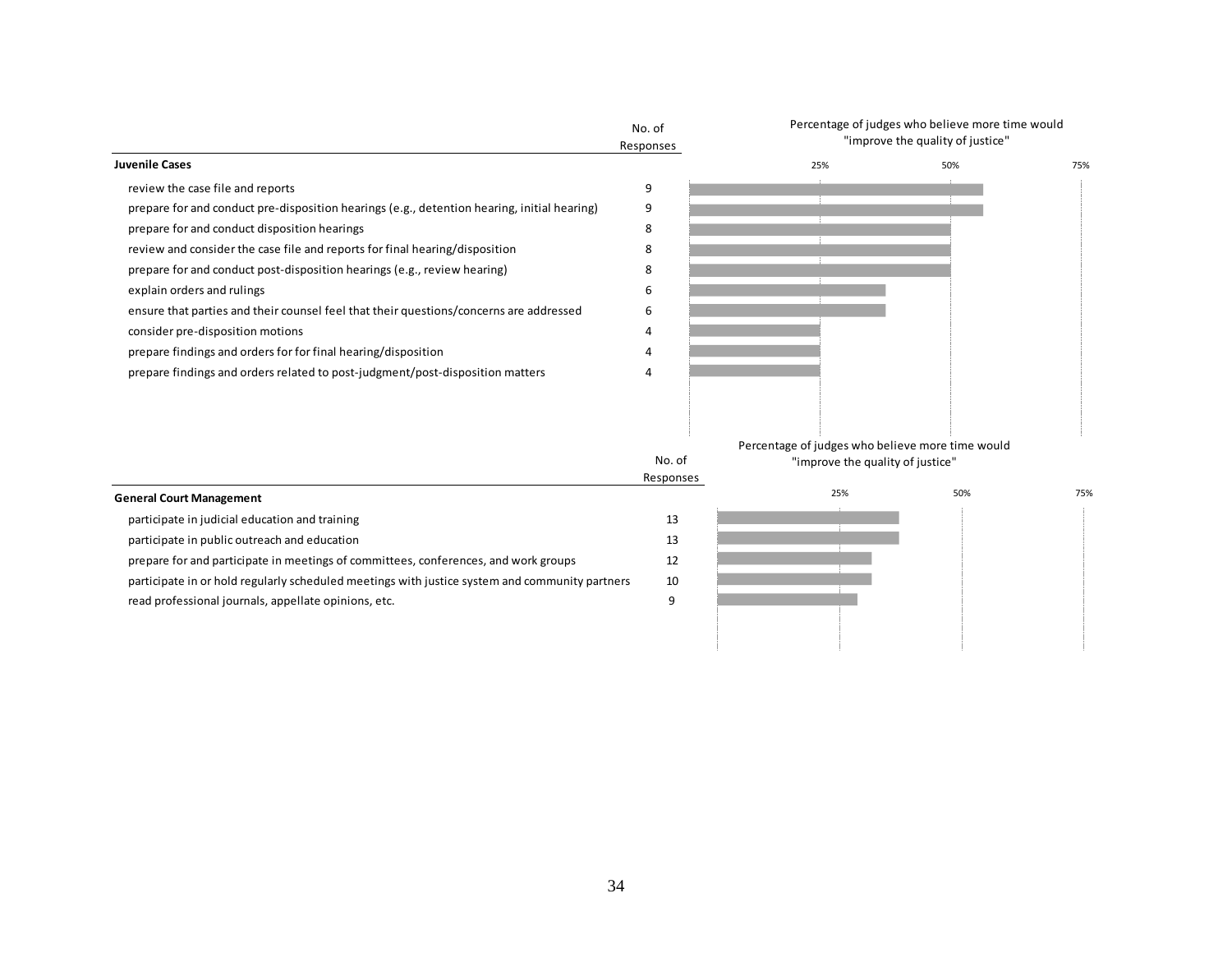# **APPENDIX F. SUFFICIENCY OF TIME SURVEY RESULTS, SEPARATE JUVENILE COURT**

<span id="page-36-0"></span>![](_page_36_Figure_1.jpeg)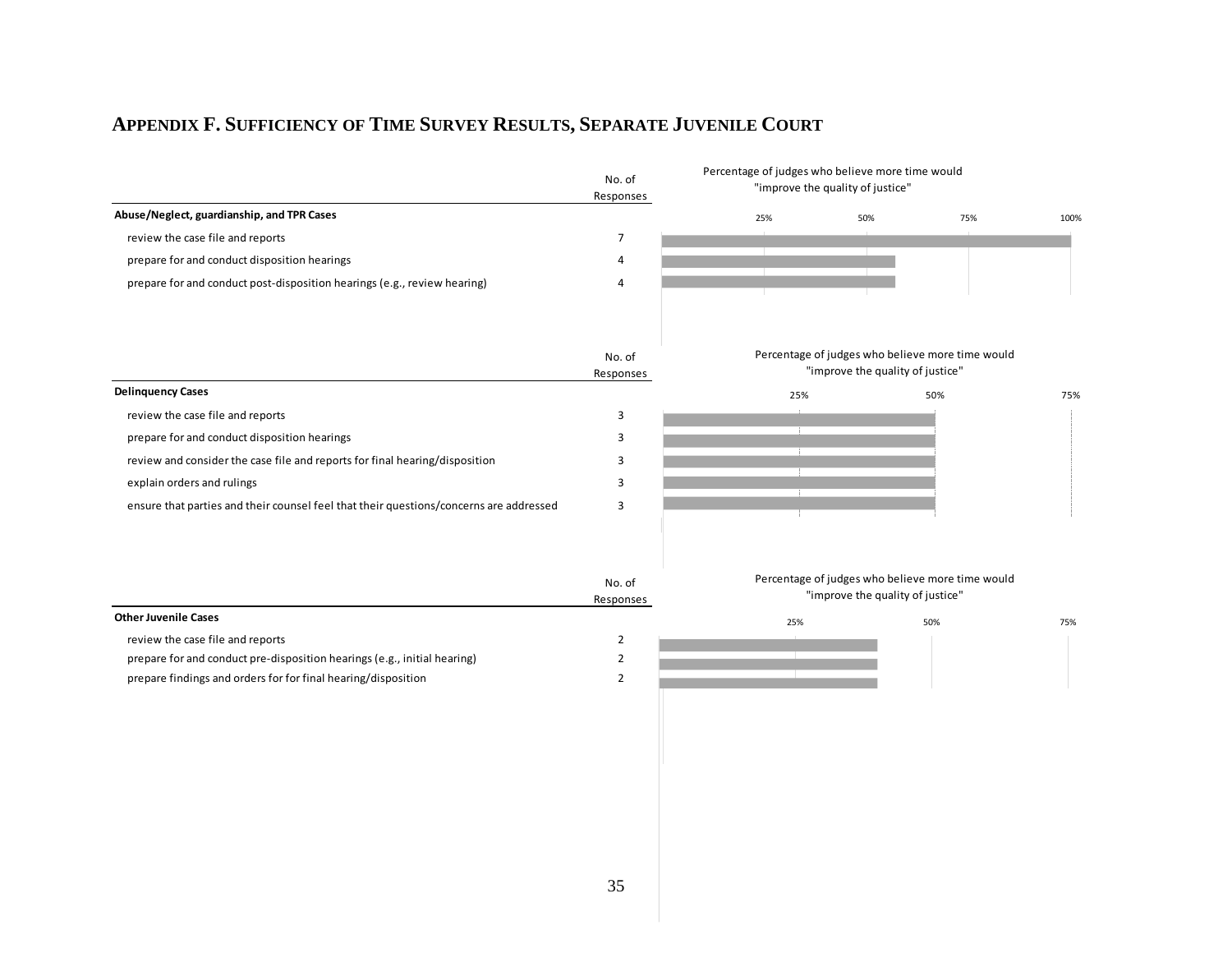|                                                                                                | No. of<br>Responses | Percentage of judges who believe more time would<br>"improve the quality of justice" |     |     |
|------------------------------------------------------------------------------------------------|---------------------|--------------------------------------------------------------------------------------|-----|-----|
| <b>General Court Management</b>                                                                |                     | 25%                                                                                  | 50% | 75% |
| read professional journals, appellate opinions, etc.                                           |                     |                                                                                      |     |     |
| prepare for and participate in meetings of committees, conferences, and work groups            |                     |                                                                                      |     |     |
| participate in or hold regularly scheduled meetings with justice system and community partners |                     |                                                                                      |     |     |
|                                                                                                |                     |                                                                                      |     |     |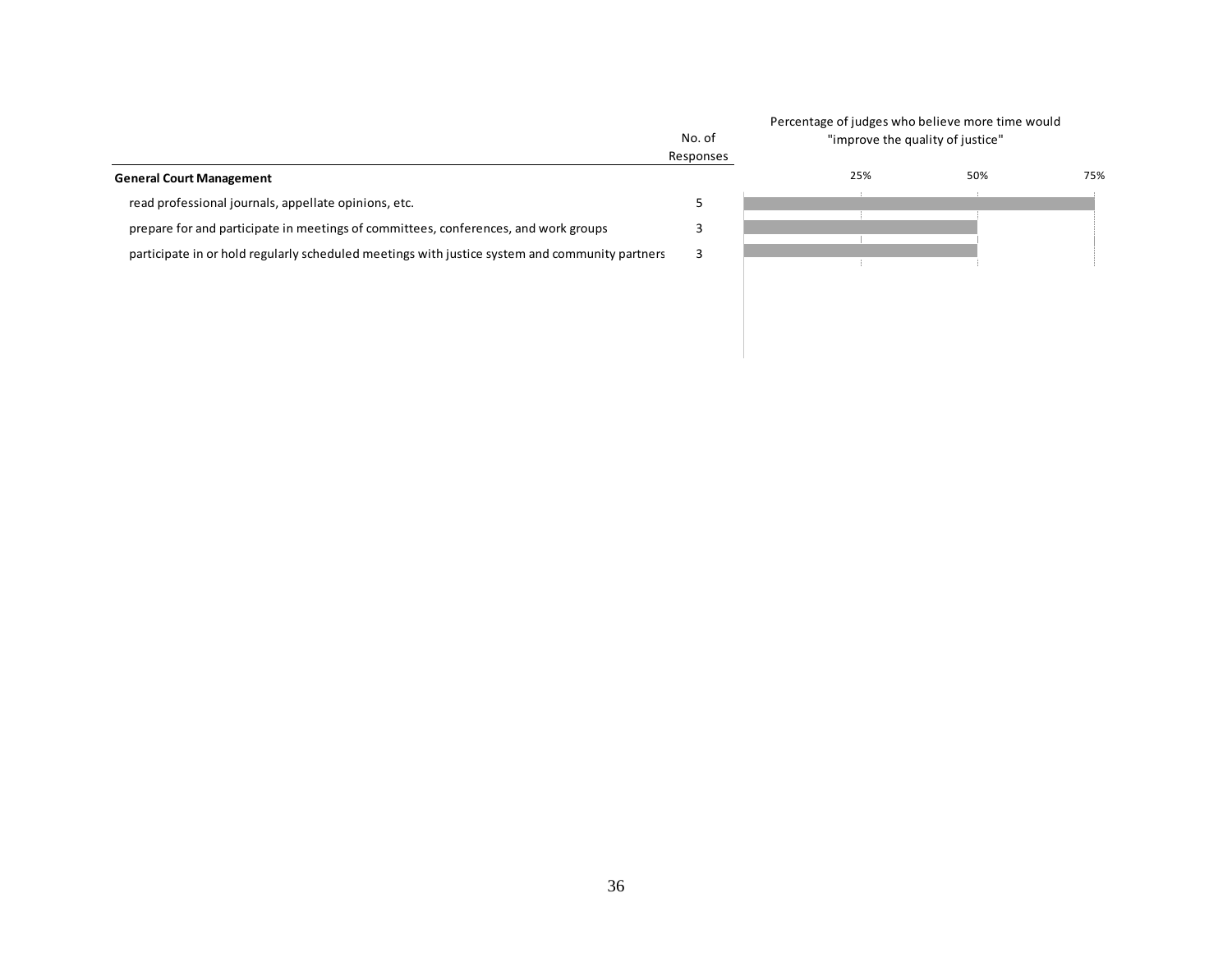# **APPENDIX G: IMPLICATIONS FOR JUDICIAL NEED USING THREE ALTERNATIVE VERSIONS OF THE 3A CHILDREN & PSC CASE WEIGHT**

The purpose of this Appendix is to present the implications for judicial need in the County Courts and Separate Juvenile Courts using three alternative versions of the case weight for 3A Children & PSC cases. The results on judicial need presented in Exhibits 8 and 9 use the individual weights for 3A Children & PSC based on the time study and shown in Exhibit 3: 272 minutes for County Court and 518 minutes for Separate Juvenile Court. As discussed above in relation to Exhibit 3, JNAC was not able to reach consensus on the case weight(s) for 3A Children & PSC cases for the reasons articulated. To understand the policy implications on judicial need if the weights are adjusted, NCSC considered the following three options suggested by members of the JNAC and other county court judges:

- 1. Use a combined average of 399 minutes for Juvenile 3A children & PSC in all courts.
- 2. Use the county court weight of 272 minutes for Juvenile 3A children & PSC in both county court and separate juvenile court .
- 3. Use the separate juvenile court weight of 518 minutes for Juvenile 3A children & PSC in both the county court and the separate juvenile court.

<span id="page-38-0"></span>Results of the three options are presented on the following pages.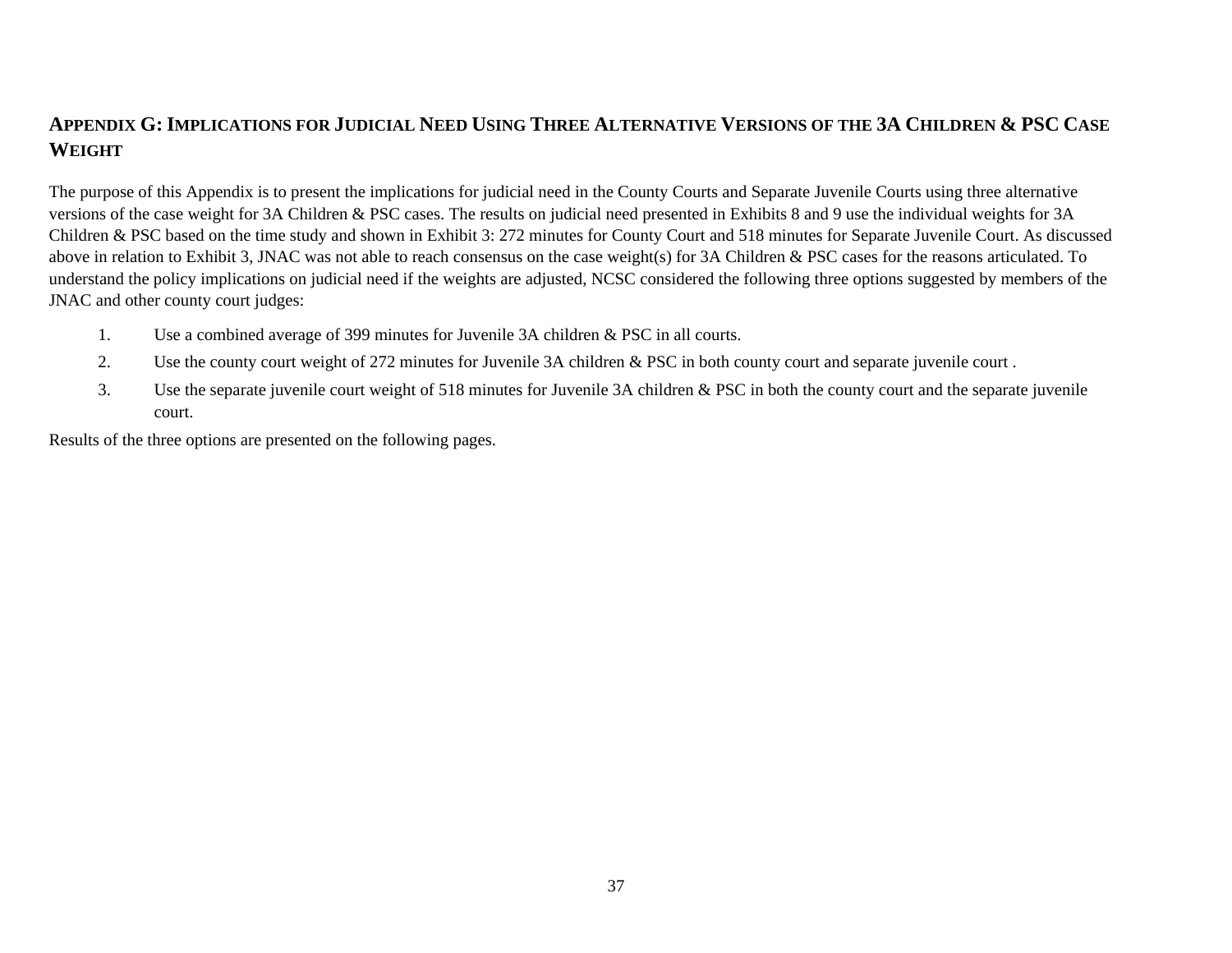*Option 1*. Implied judicial need using the overall average for 3A Children & PSC cases of 399 minutes is shown in **G1a** and **G1b** for County Court and Separate Juvenile Court by district. The primary impact of this option is to increase the implied need in the County Court by about two judicial full-time equivalent (FTE) and to lower the implied need in the Separate Juvenile Court by about two FTE. However, applying the rounding rule using this option would not lead to an immediate suggested change in the number of judges by district for either court type. Over time, however, and assuming no significant change in actual judicial handling practices, this option would generally underestimate the actual judicial need in the separate juvenile courts, and overestimate the actual judicial need in the county courts.

#### **G1a: County Court Implied Need using County Court & Separate Juvenile Court Average 3A & PSC Case Weight of 399**

|                                       |      | <b>District</b> |      |       |      |      |      |      |      |      |      |      |           |
|---------------------------------------|------|-----------------|------|-------|------|------|------|------|------|------|------|------|-----------|
|                                       |      |                 |      |       |      |      |      |      |      | 10   | ᆠ    | 12   | Statewide |
| Implied Judge Need (from model)       | 2.96 | 3.97            | 7.38 | 13.49 | 4.38 | 3.64 | 2.75 | 2.01 | 4.34 | 2.93 | 5.43 | 4.33 | 57.61     |
| <b>Actual Judges</b>                  |      |                 |      | 12    |      |      |      |      |      |      |      |      | 58        |
| Workload per judge (implied ÷ actual) | 0.99 | 0.99            | 1.05 | 1.12  | 0.88 | 0.91 | 0.92 | 0.67 | 1.09 | 0.98 | 1.09 | 0.87 | 0.99      |
| Judge need rounded (1.15/.6)          |      |                 |      |       |      |      |      |      |      |      |      |      | 58        |

#### **G1b: Separate Juvenile Court Implied Need Using County Court & Separate Juvenile Court Average 3A & PSC Case Weight of 399**

|                                       |      |      |      | Statewide |
|---------------------------------------|------|------|------|-----------|
| Implied Judge Need (from model)       | 1.63 | 3.22 | 5.80 | 10.65     |
| <b>Actual Judges</b>                  |      | 4    | ь    | 12        |
| Workload per judge (implied ÷ actual) | 0.82 | 0.81 | 0.97 | 0.89      |
| Judge need rounded (1.15/.6)          |      |      | h    |           |
|                                       |      |      |      |           |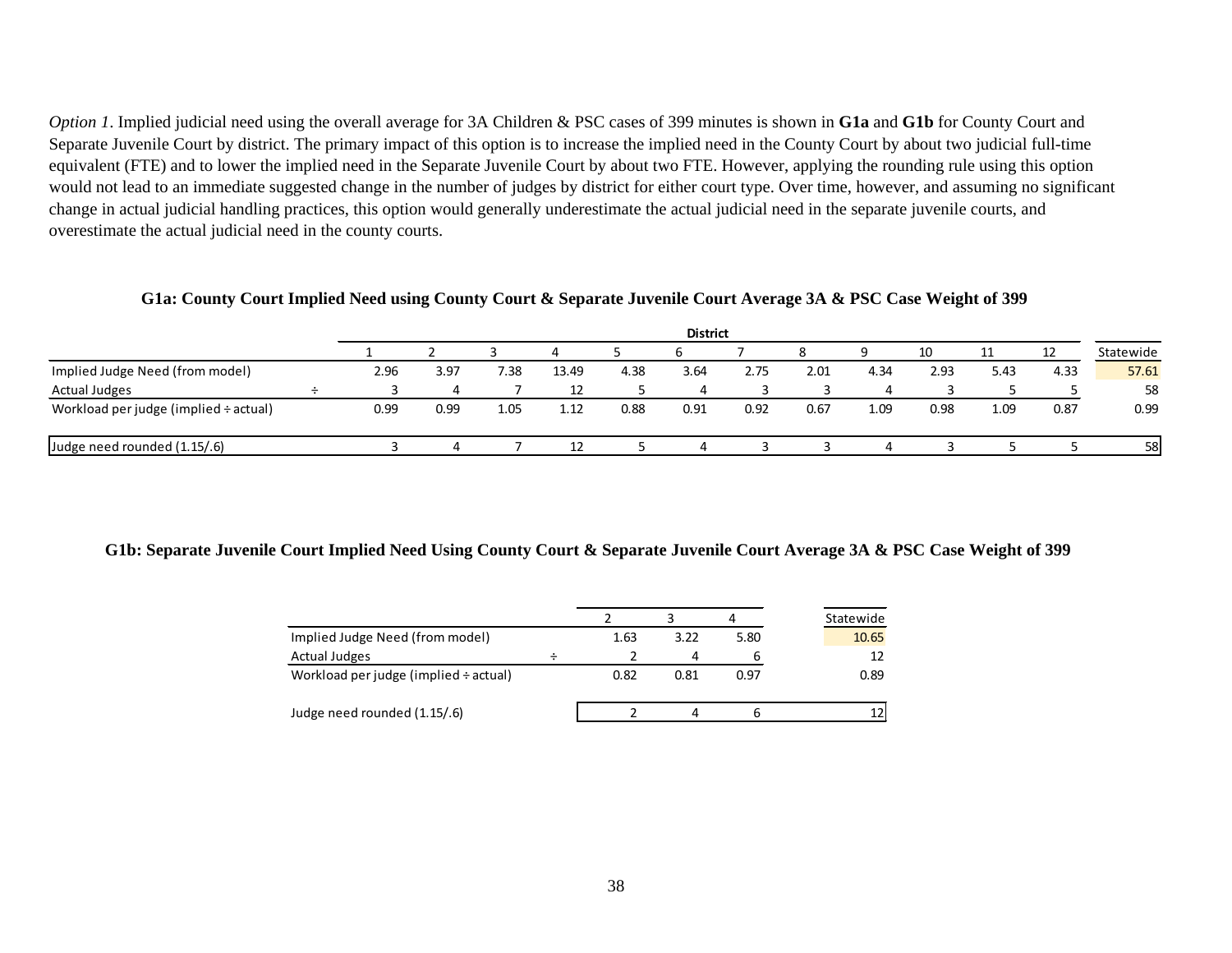*Option 2*. Implied need using the County Court time study case weight for 3A Children & PSC cases of 272 minutes for both County Court and Separate Juvenile Court is shown in **G2a** and **G2b**. With this option, there is no change to implied need in the County Court from that shown in Exhibit 8. As this option uses the lower County Court case weight, implied need in the Separate Juvenile Court is also lower, falling by about 3.7 judicial FTE. However, the use of the rounding rule would not lead to an immediate suggested change in the current number of separate juvenile court judges. Over time, however, and assuming no significant change in actual judicial handling practices, this option would accurately estimate the number of county court judges needed, but would generally underestimate the actual judicial need in the separate juvenile courts.

#### **G2a: County Court Implied Need using County Court 3A & PSC Case Weight of 272**

|                                       |      | <b>District</b> |      |       |      |      |      |      |      |      |      |      |           |
|---------------------------------------|------|-----------------|------|-------|------|------|------|------|------|------|------|------|-----------|
|                                       |      |                 |      |       |      |      |      |      |      | 10   |      | ᅩᄼ   | Statewide |
| Implied Judge Need (from model)       | 2.75 | 3.89            | 7.38 | 13.49 | 4.16 | 3.45 | 2.59 | 1.88 | 4.12 | 2.74 | 5.06 | 4.05 | 55.55     |
| <b>Actual Judges</b>                  |      |                 |      |       |      |      |      |      |      |      |      |      | 58        |
| Workload per judge (implied ÷ actual) | 0.92 | 0.97            | 1.05 | 1.12  | 0.83 | 0.86 | 0.86 | 0.63 | 1.03 | 0.91 | 1.01 | 0.81 | 0.96      |
| Judge need rounded (1.15/.6)          |      |                 |      |       |      |      |      |      |      |      |      |      | 58        |

#### **G2b: Separate Juvenile Court Implied Need Using County Court 3A & PSC Case Weight of 272**

|                                       | <b>District</b> |      |      |           |
|---------------------------------------|-----------------|------|------|-----------|
|                                       |                 |      |      | Statewide |
| Implied Judge Need (from model)       | 1.37            | 2.68 | 4.68 | 8.73      |
| <b>Actual Judges</b>                  |                 | 4    | 6    | 12        |
| Workload per judge (implied ÷ actual) | 0.69            | 0.67 | 0.78 | 0.73      |
| Judge need rounded (1.15/.6)          |                 | л    |      |           |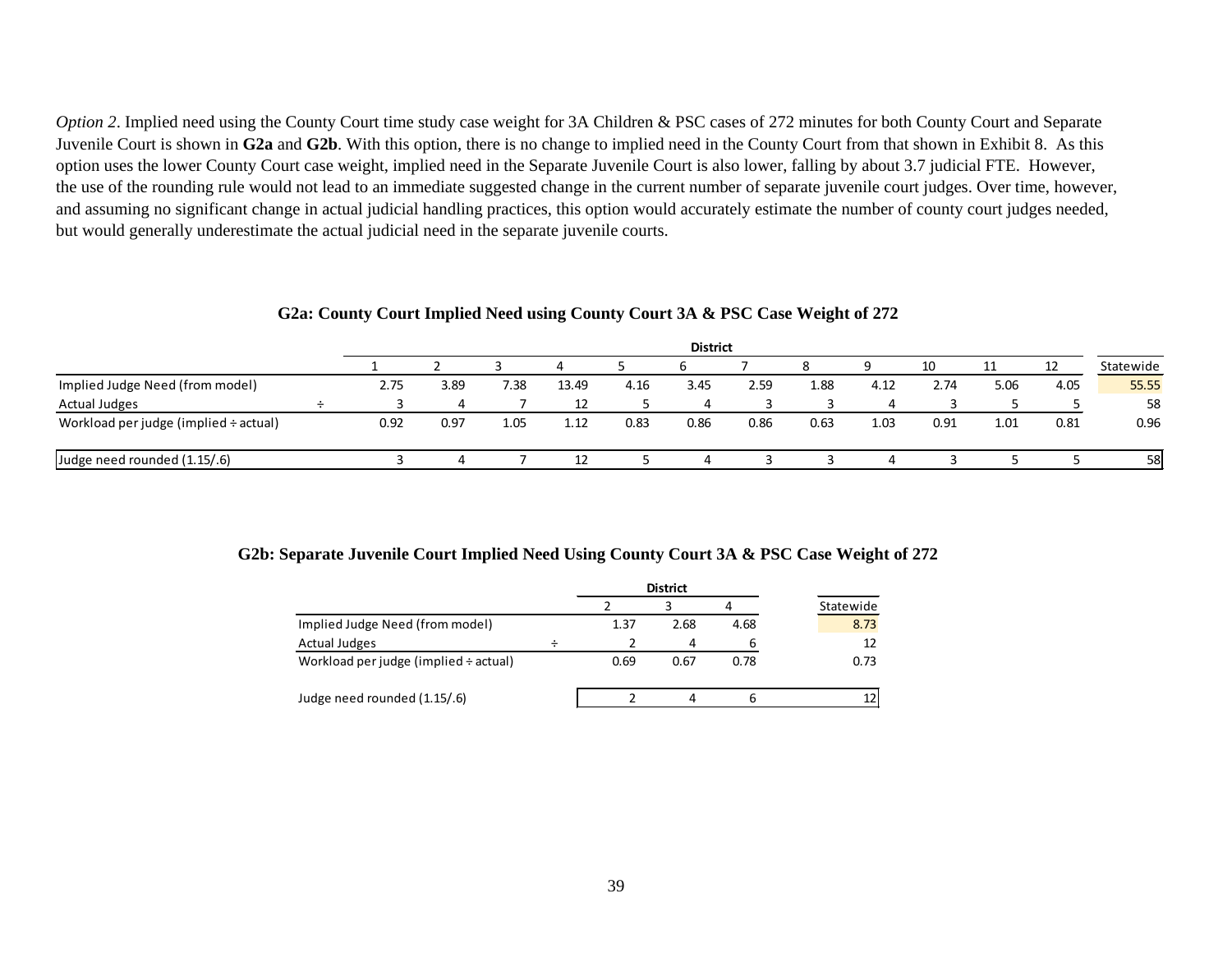*Option 3*. Implied need using the Separate Juvenile Court time study case weight for 3A Children & PSC cases of 518 minutes for both County Court and Separate Juvenile Court is shown in **G3a** and **G3b**. Use of this option leads to no change in the implied need for Separate Juvenile Court as shown in Exhibit 9. This case weight is higher than the original weight used for County Court, resulting in an increase to implied need in county court of about four judicial FTE. Once again, applying the rounding rule would not lead to an immediate suggested change in the current number of county court judges, although the implied judicial need in two districts  $(9<sup>th</sup>$  and  $11<sup>th</sup>)$  increases to the upper threshold of the rounding rule of 1.15. Over time, however, and assuming no significant change in actual judicial handling practices, this option would accurately estimate the number of separate juvenile court judges needed, but would generally overestimate the actual judicial need in the county courts.

# **G3a: County Court Implied Need using Separate Juvenile Court 3A & PSC Case Weight of 518**

|                                       |      | <b>District</b> |      |       |      |      |      |      |      |      |      |      |           |
|---------------------------------------|------|-----------------|------|-------|------|------|------|------|------|------|------|------|-----------|
|                                       |      |                 |      |       |      |      |      |      |      | 10   | 11   | 12   | Statewide |
| Implied Judge Need (from model)       | 3.16 | 4.04            | 7.38 | 13.49 | 4.59 | 3.81 | 2.90 | 2.12 | 4.56 | 3.12 | 5.78 | 4.59 | 59.54     |
| Actual Judges                         |      | 4               |      | 12    |      |      |      |      |      |      |      |      | 58        |
| Workload per judge (implied ÷ actual) | 1.05 | 1.01            | 1.05 | 1.12  | 0.92 | 0.95 | 0.97 | 0.71 | 1.14 | 1.04 | 1.16 | 0.92 | 1.03      |
| Judge need rounded (1.15/.6)          |      |                 |      |       |      |      |      |      |      |      |      |      | 58        |

#### **G3b: Separate Juvenile Court Implied Need Using Separate Juvenile Court 3A & PSC Case Weight of 518**

|                                            |      | <b>District</b> |      |           |
|--------------------------------------------|------|-----------------|------|-----------|
|                                            |      |                 |      | Statewide |
| Implied Judge Need (from model)            | 1.88 | 3.72            | 6.85 | 12.45     |
| <b>Actual Judges</b>                       |      | 4               | h    | 12        |
| Workload per judge (implied $\div$ actual) | 0.94 | 0.93            | 1.14 | 1.04      |
| Judge need rounded (1.15/.6)               |      |                 | ь    |           |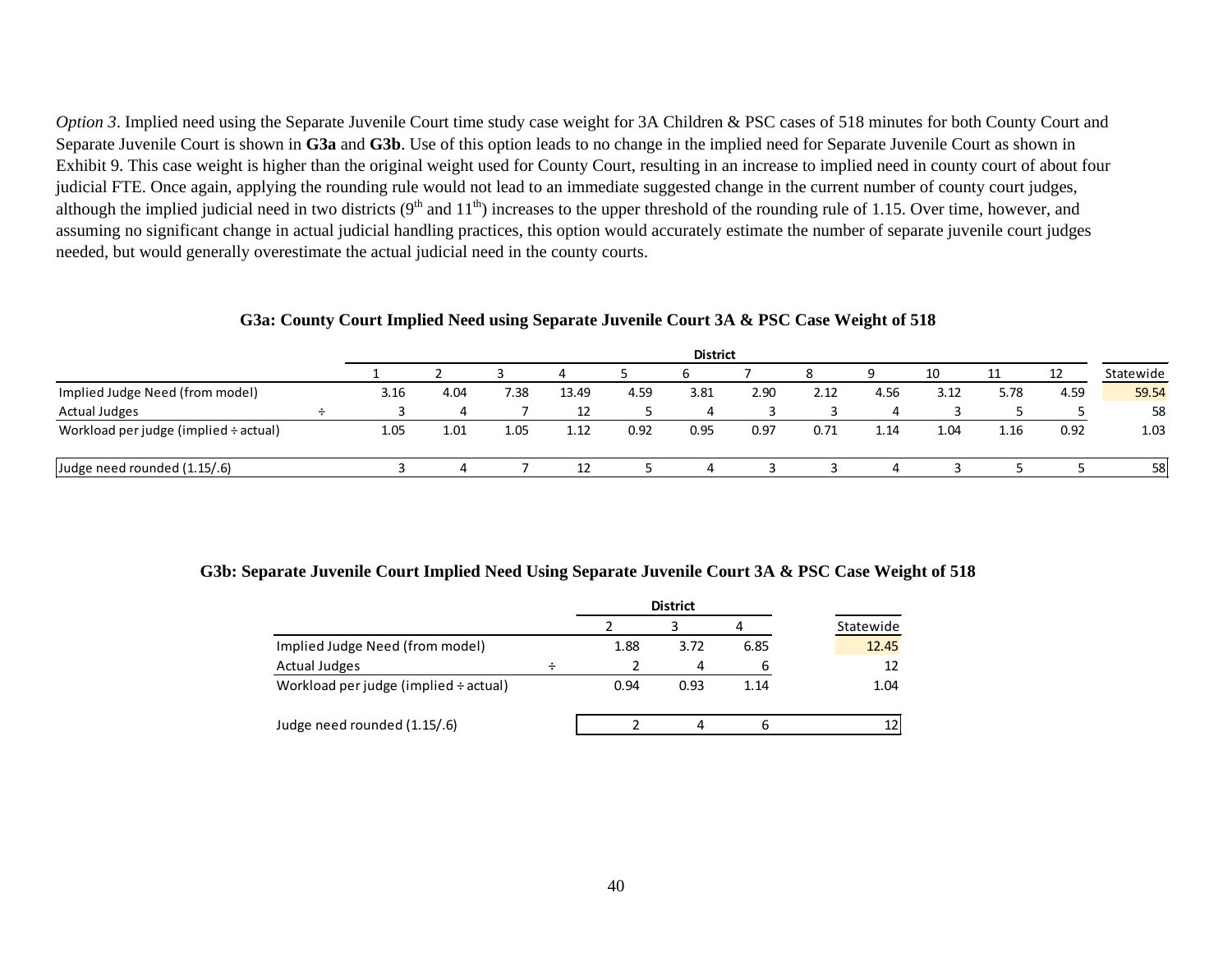# **ADDENDUM TO FINAL REPORT**

<span id="page-42-0"></span>Including final case weights and implied judicial need for District Court, County Court and Separate Juvenile Court

December 2020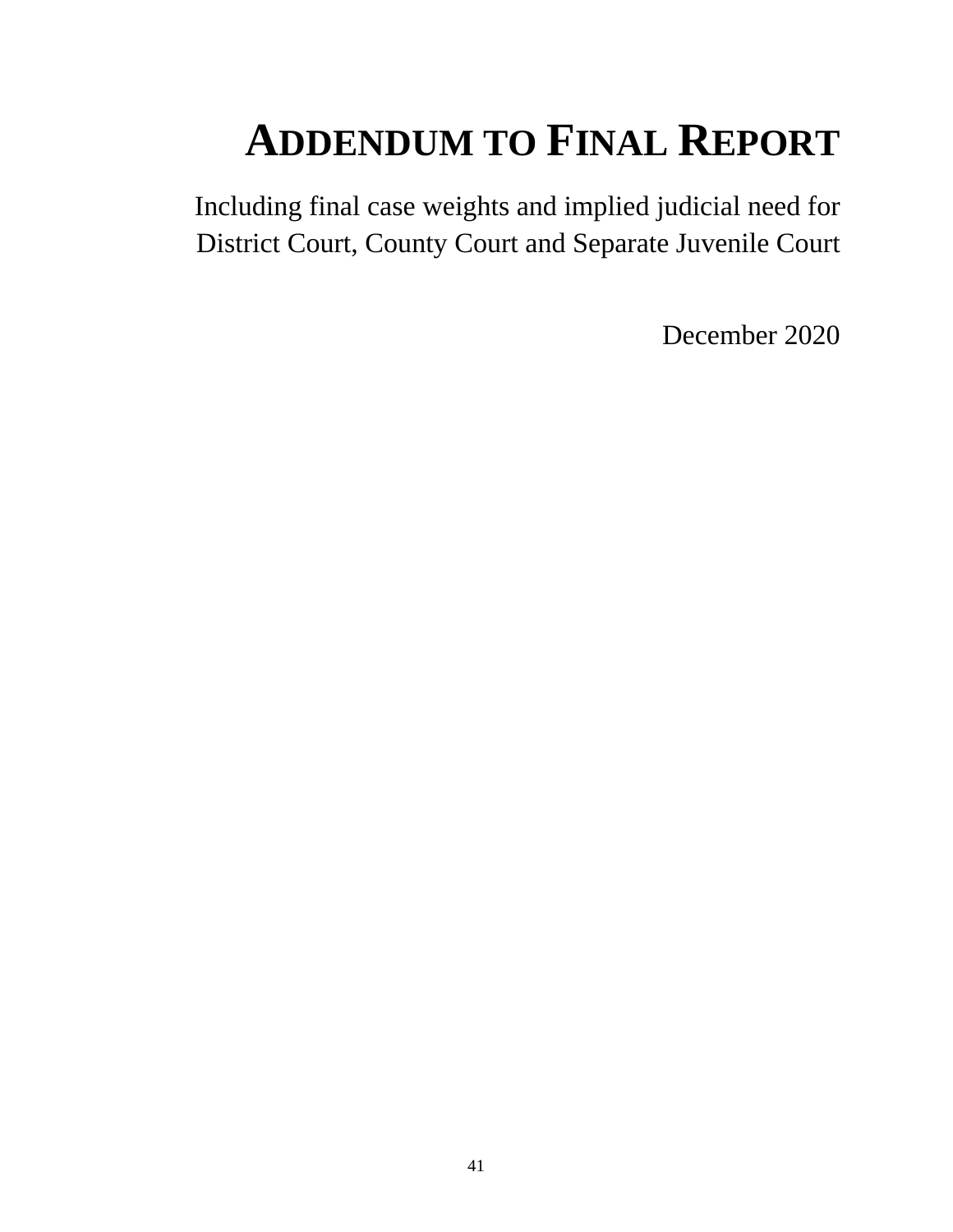After receiving the "Nebraska Judicial Workload Assessment, Final Report, October 2020" the Nebraska Supreme Court put the full report out for public comment. Written comments were received from and on behalf of county court judges, attorneys who handle juvenile cases, and the Nebraska State Bar Association. All comments were carefully considered by the Supreme Court, and copies were shared with the NCSC for its additional consideration and response. **This addendum summarizes the public comments, the NCSC response to those comments, and the final decision of the Nebraska Supreme Court to accept the NCSC report and adopt the proposed case weights as modified.**

#### **Summary of Public Comments**:

The comments were generally supportive of the workload study and the new methodology used to determine judicial need, but expressed concern that different weights were proposed for the same juvenile case types depending on whether the case was heard in the county courts or the separate juvenile courts. Many comments expressed a fundamental belief that all juvenile case types should be weighted the same whether handled in a county court, or in a separate juvenile court. To achieve more uniform case weights, some suggested that an averaged case weight should be developed for all juvenile case types and applied in all courts regardless of judicial handling practices. Others suggested that using the highest recommended case weight in both types of courts would ensure that all areas of the State have sufficient judicial resources to devote appropriate time to handling juvenile cases.

The Nebraska State Bar Association generally rejected the notion that all juvenile case weights must be identical in the county courts and separate juvenile courts, reasoning "there are valid reasons why the time spent on 3A cases in these courts differ which may be related to community demographics, specialization, court culture and the difference in access to services across the state." The NSBA generally opposed lowering case weights in the separate juvenile courts, but it did support separating the time devoted to problem solving courts, and increasing the county court weight for 3(a) juvenile abuse/neglect cases from 272 minutes to 383 minutes.

# **Summary of NCSC Response to Public Comments:**

After reviewing the public comments, the NCSC assured the Nebraska Supreme Court that the juvenile case weights proposed in its final report are empirically sound. All case weights were based on the actual time reported by judges during the month-long time study, and different weights were developed because the data show significantly different judicial handling practices in those courts, with judges in the separate juvenile courts reporting considerably more time. This actual difference in judicial handling practices is not a new phenomenon; it was observed in both prior judicial time studies, and explains why those studies also recommended a higher case weight for abuse/neglect cases in the separate juvenile courts.

While expressing confidence in the methodology and accuracy of the weights proposed in the 2020 final report, the NCSC was also supportive of making limited, policy-based adjustments to the proposed weights to address the concerns expressed during the public comment period. In considering such adjustments, the NCSC encouraged the Nebraska Supreme Court to keep in mind that a welldeveloped set of judicial workload standards should: (1) provide an empirically correct profile of the time actually spent by judges handling the cases; (2) account for all the time judges spend on their work (including time in chambers, travel time, administrative time, continuing education, and judicial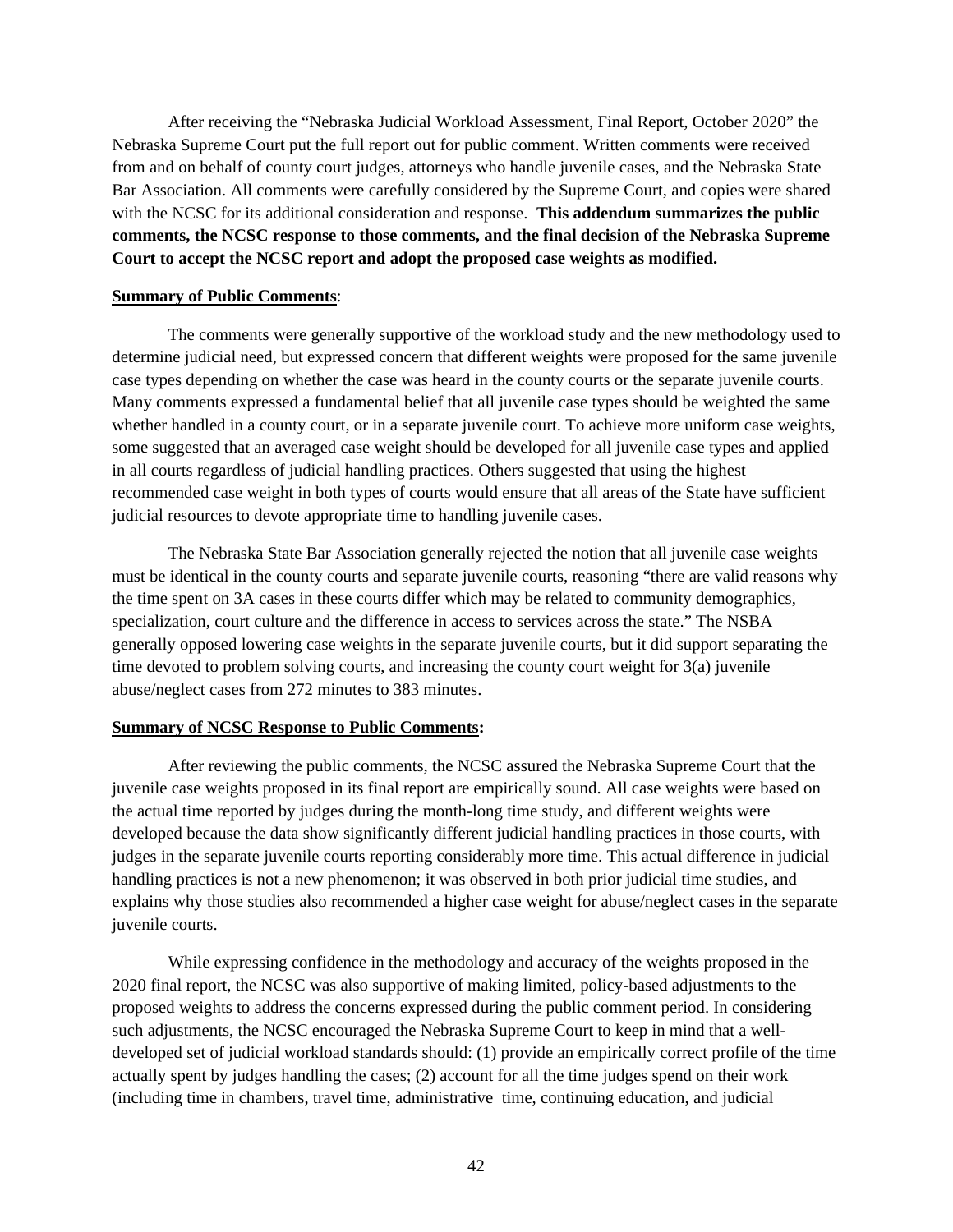outreach); (3) allow sufficient time for all judges to deliver high-quality justice; and (4) be viewed as objectively credible by the judges, the practicing bar, and the public.

# **Nebraska Supreme Court Adopts Final Report with Modifications:**

After careful consideration, the Nebraska Supreme Court voted to accept the NCSC's final report and to adopt the proposed case weights, with the following modifications:

- (1) The court accepted the recommendation to count 3(a) children rather than 3(a) cases for purposes of preparing weighted caseload reports, with the caveat that this approach will be reconsidered if, in the future, uniformity in filing practices can be achieved.
- (2) The Court directed that all time reported for juvenile problem solving courts should be removed from the time reported on abuse/neglect cases, and NCSC should develop a temporary weight for juvenile problem-solving court cases, pending a narrow time study of juvenile problem-solving court cases in the future. The explicit focus on juvenile problem solving court cases produces a case weight of 654 minutes. With the recent adoption of state-wide practice standards for such courts, it is expected that judicial handling practices will be uniform across the state, so the temporary weight of 654 minutes for juvenile problem-solving court cases will be applied in both county courts and separate juvenile courts.
- (3) After the problem-solving court time is removed from the proposed weight for 3(a) children in the separate juvenile court, the adjusted weight is 487 minutes. The Court directs that this adjusted weight of 487 minutes will be applied to 3(a) children in both county courts and separate juvenile courts, with the expectation that all judges handling such cases will work to implement best practices, and with the caveat that this modification will be reconsidered if, in the future, judicial handling practices do not support application of a uniform weight.
- (4) The Court adopts all other proposed case weights as recommended in the final report. For the sake of clarity, the Court directed the NCSC to prepare a Case-Weight Chart for inclusion in the addendum which shows the final adopted case weights for all courts.

The Nebraska Supreme Court concluded that these limited policy-based adjustments to the weighted caseload standards fairly address the important concerns expressed by the county court judges, without reducing resources in the separate juvenile courts or compromising the empirical integrity of the new judicial workload study.

The following four Exhibits show the final results from the study:

- Addendum Exhibit 1: Final Case Weights
- Addendum Exhibit 2: Final Judicial Workload and Need, District Court
- Addendum Exhibit 3: Final Judicial Workload and Need, County Court
- Addendum Exhibit 4: Final Judicial Workload and Need, Separate Juvenile Court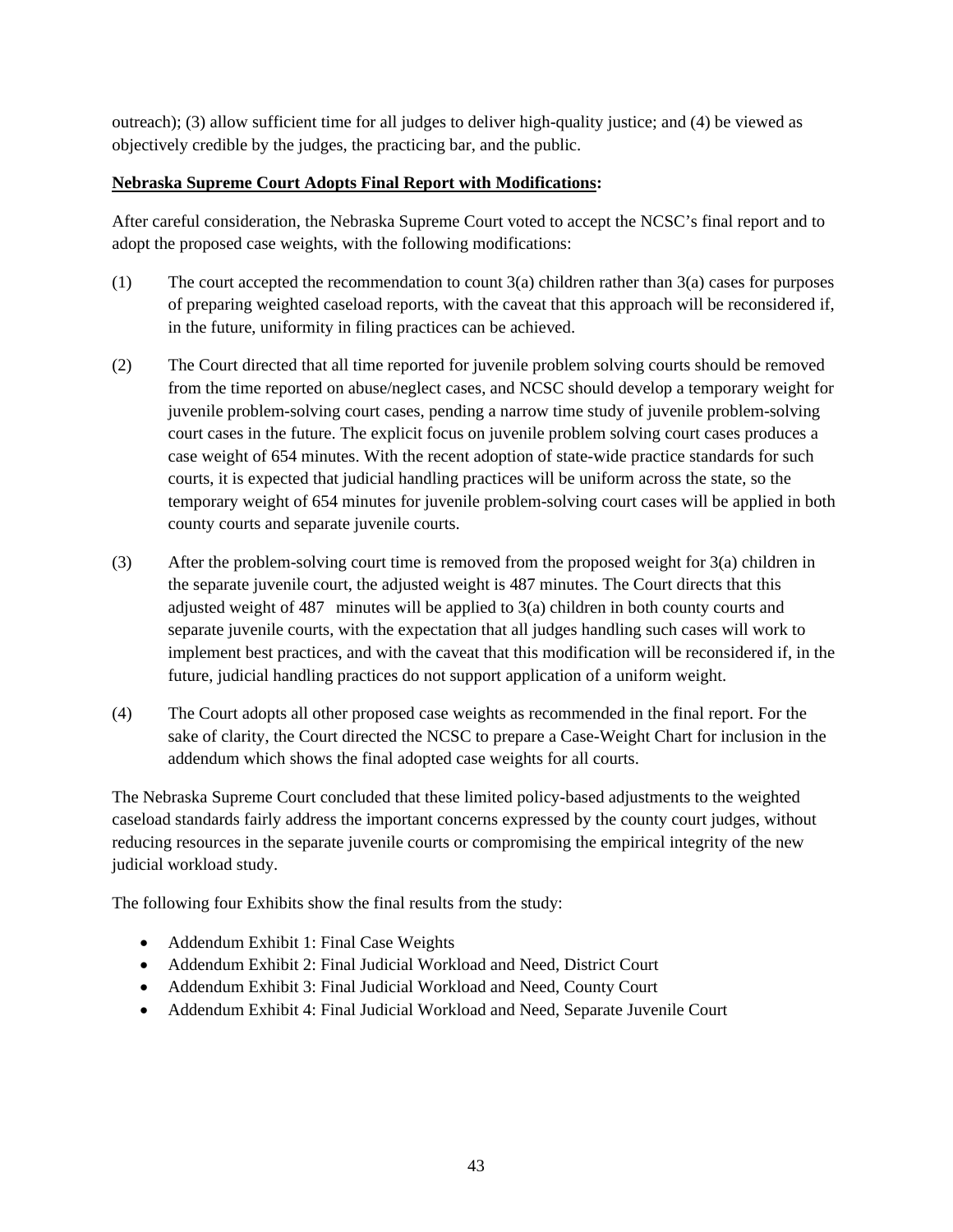# **Addendum Exhibit 1. Final Case Weights**

| <b>District Court</b>              | <b>Final Case</b><br>Weight<br>(minutes) |
|------------------------------------|------------------------------------------|
| <b>Problem Solving Court Cases</b> | 683                                      |
| <b>Protection Orders</b>           | 32                                       |
| Civil                              | 219                                      |
| Class I Felony                     | 367                                      |
| Other Criminal                     | 149                                      |
| <b>Domestic Relations</b>          | 97                                       |
| Appeals                            | 343                                      |
| <b>Aministrative Appeals</b>       | 540                                      |

| <b>County Court</b>                           | <b>Final Case</b><br>Weight |
|-----------------------------------------------|-----------------------------|
|                                               | (minutes)                   |
| <b>Protection Orders</b>                      | 32                          |
| Felony                                        | 26                          |
| Misdemeanor                                   | 23                          |
| District Court: Adult Problem-Solving Court   | 683                         |
| Traffic                                       | 1                           |
| Civil                                         | 8                           |
| Probate                                       | 61                          |
| Guardianship/Conservatorship                  | 133                         |
| <b>Small Claims</b>                           | 30                          |
| Adoption                                      | 92                          |
| <b>Domestic Relations</b>                     | 97                          |
| Juvenile: 3A CHILDREN                         | 487                         |
| Juvenile: Problem Solving Court (PSC)         | 654                         |
| Juvenile: Delinguency                         | 100                         |
| Juvenile: Status Offender 3B                  | 37                          |
| Juvenile: Mentally Ill and Dangerous 3C       | 265                         |
| Juvenile: Bridge to Independence (B21)        | 58                          |
| Juvenile: Interstate Compact Hearings/Filings | 2                           |

| Separate Juvenile Court                       | <b>Final Case</b> |
|-----------------------------------------------|-------------------|
|                                               | Weight            |
|                                               | (minutes)         |
| Adoption                                      | 49                |
| <b>Domestic Relations</b>                     | 26                |
| Juvenile: 3A CHILDREN                         | 487               |
| Juvenile: Problem Solving Court (PSC)         | 654               |
| Juvenile: Delinguency                         | 136               |
| Juvenile: Status Offender 3B                  | 54                |
| Juvenile: Mentally Ill and Dangerous 3C       | 265               |
| Juvenile: Bridge to Independence (B21)        | 36                |
| Juvenile: Interstate Compact Hearings/Filings | 2                 |